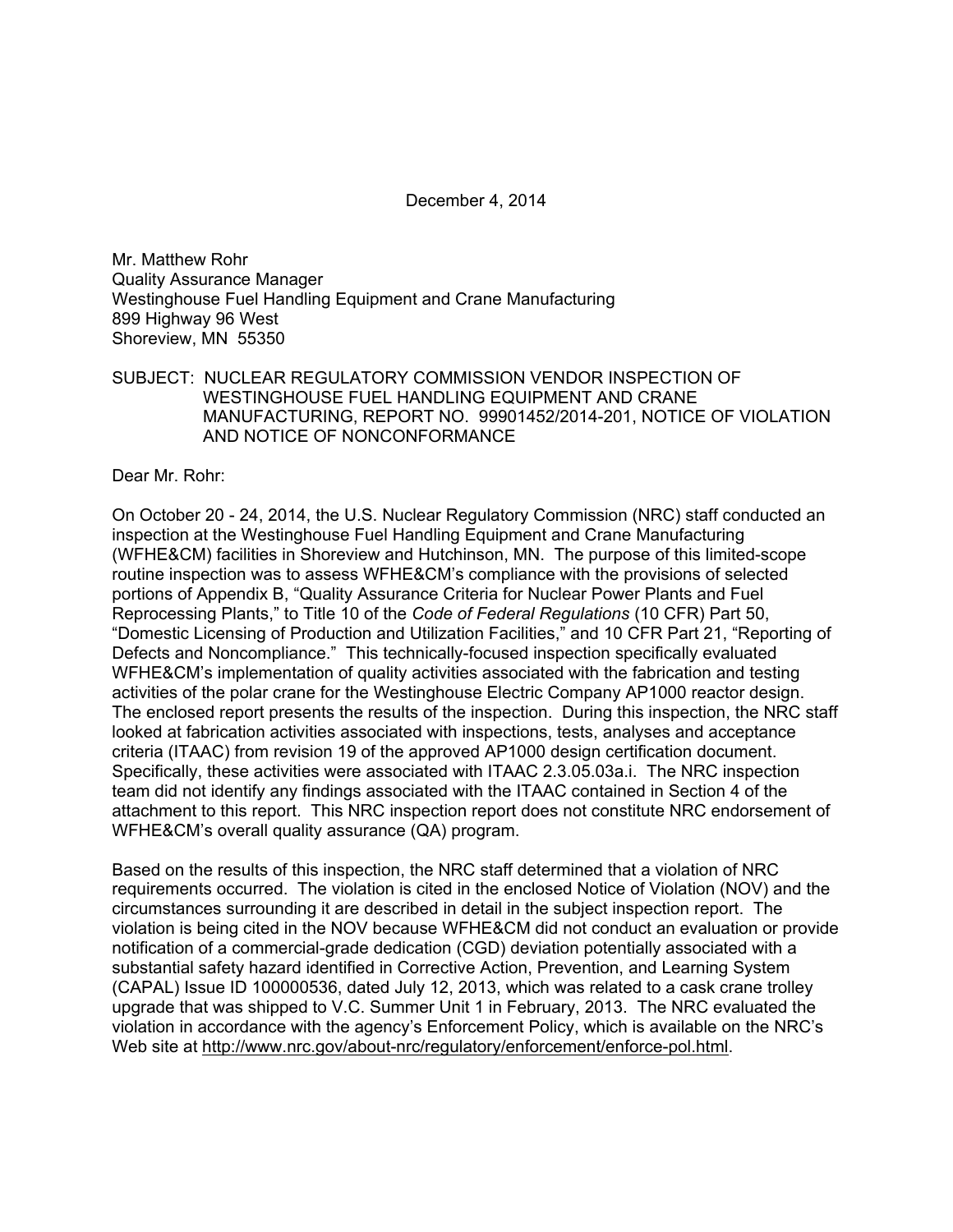#### M. Rohr - 2 -

You are required to respond to this letter and should follow the instructions specified in the enclosed NOV when preparing your response. In your response to the enclosed NOV, WFHE&CM should document the results of the extent of condition review for this finding and determine if there are any effects on other safety-related components. If you have additional information that you believe the NRC should consider, you may provide it in your response to the NOV. The NRC's review of your response to the NOV will also determine if further enforcement action is necessary to ensure compliance with regulatory requirements.

During this inspection, NRC inspectors also found that the implementation of your QA program failed to meet certain NRC requirements imposed on you by your customers. Specifically, the NRC inspection team determined that WFHE&CM was not fully implementing its QA program in the areas of corrective actions and control of measuring and test equipment. The specific findings and references to the pertinent requirements are identified in the enclosures to this letter.

Please provide a written explanation or statement within 30 days of this letter in accordance with the instructions specified in the enclosed Notice of Nonconformance. We will consider extending the response time if you show good cause for us to do so.

In accordance with 10 CFR 2.390, "Public Inspections, Exemptions, Requests for Withholding," of the NRC's "Rules of Practice," the NRC will make available electronically for public inspection a copy of this letter, its enclosure, and your response through the NRC Public Document Room or from the NRC's Agencywide Documents Access and Management System, which is accessible at http://www.nrc.gov/reading-rm/adams.html. To the extent possible (and if applicable), your response should not include any personal privacy, proprietary, or Safeguards Information so that it can be made available to the public without redaction. If personal privacy or proprietary information is necessary to provide an acceptable response, please provide a bracketed copy of your response that identifies the information that should be protected and a redacted copy of your response that deletes such information. If you request that such material be withheld from public disclosure, you must specifically identify the portions of your response that you seek to have withheld and provide in de tail the bases for your claim (e.g., explain why the disclosure of information would create an unwarranted invasion of personal privacy or provide the information required by 10 CFR 2.390(b) to support a request for withholding confidential commercial or financial information). If Safeguards Information is necessary to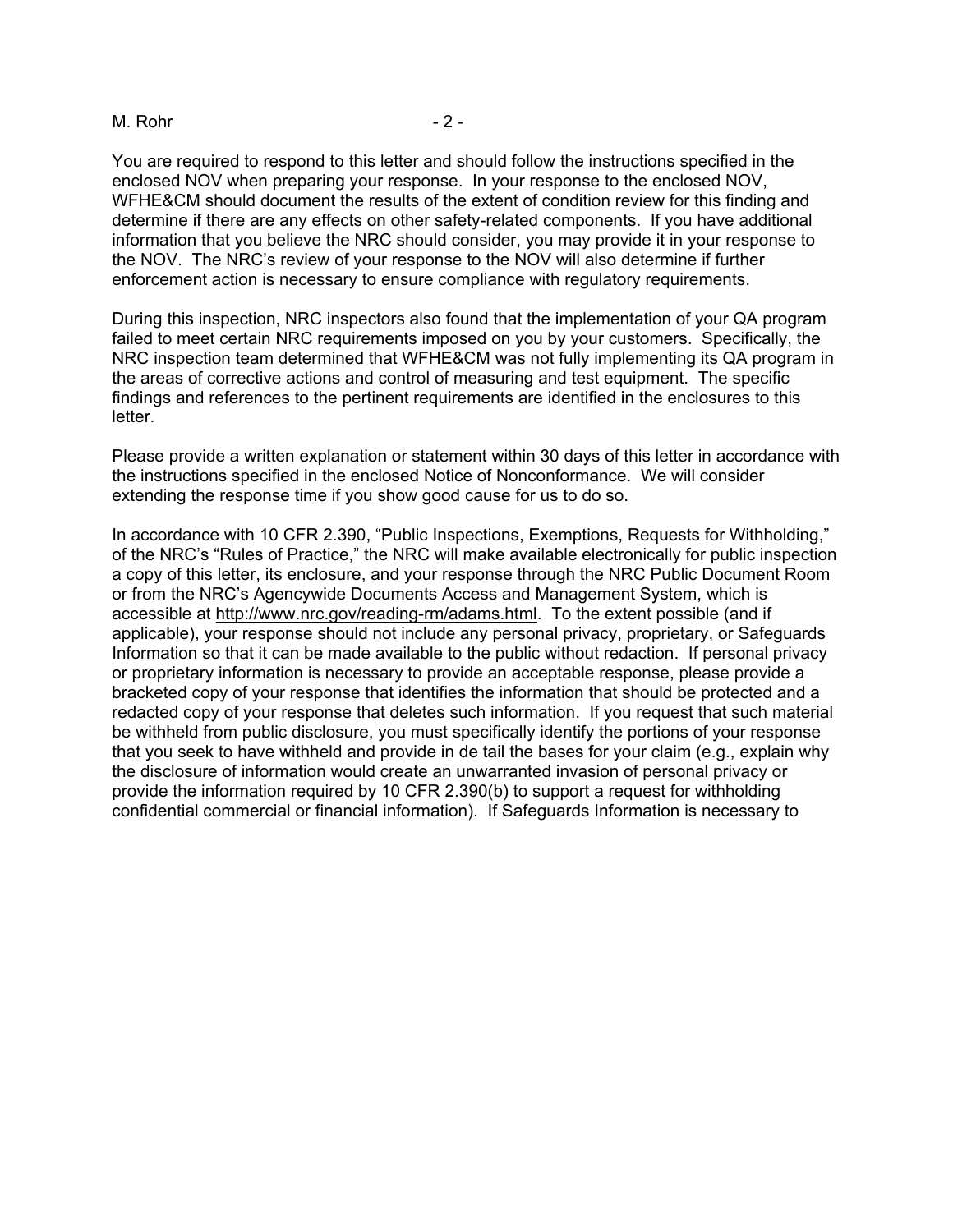## M. Rohr - 3 -

provide an acceptable response, please provide the level of protection described in 10 CFR 73.21, "Protection of Safeguards Information: Performance Requirements."

Sincerely,

### */RA/*

Edward H. Roach, Chief Mechanical Vendor Branch Division of Construction Inspection and Operational Programs Office of New Reactors

Docket No.: 99901452

Enclosures:

- 1. Notice of Violation
- 2. Notice of Nonconformance
- 3. Inspection Report No. 99901452/2014-201 and Attachment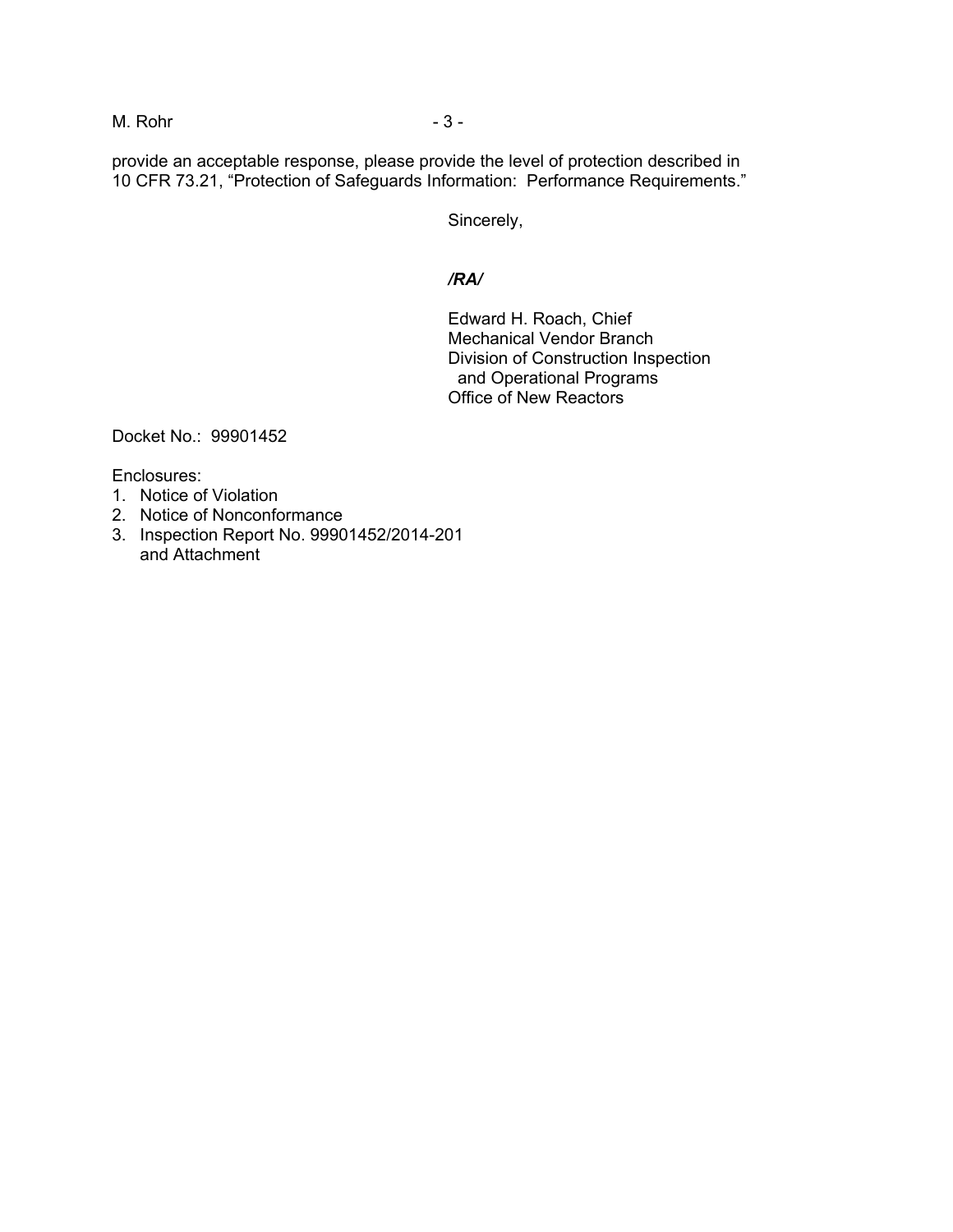### M. Rohr -3-

provide an acceptable response, please provide the level of protection described in 10 CFR 73.21, "Protection of Safeguards Information: Performance Requirements."

Sincerely,

#### */RA/*

Edward H. Roach, Chief Mechanical Vendor Branch Division of Construction Inspection and Operational Programs Office of New Reactors

Docket No.: 99901452

Enclosures:

- 1. Notice of Violation
- 2. Notice of Nonconformance
- 3. Inspection Report No. 99901452/2014-201 and Attachment

DISTRIBUTION: **TSakadales** KKavanagh RRasmussen rohrmm@westinghouse.com

| ADAMS Accession No.: ML14335A288 |                |                 | *Concurred via email |               |
|----------------------------------|----------------|-----------------|----------------------|---------------|
| <b>OFFICE</b>                    | NRO/DCIP/MVIB  | NRO/DCIP/QVIB   | NRO/DE/SEB1          | RII/DCI/CIB3  |
| <b>NAME</b>                      | <b>BClarke</b> | <b>TKendzia</b> | PPatel               | AArtayet      |
| <b>DATE</b>                      | 12/3/2014      | 12/3/2014       | 12/3/2014            | 12/3/2014     |
| <b>OFFICE</b>                    | NRO/DCIP/MVIB  | NRO/DCIP/QVIB   | NRO/DCIP             | NRO/DCIP/MVIB |
| <b>NAME</b>                      | <b>ABelen</b>  | VHuckabay       | TFrye*               | ERoach        |
| <b>DATE</b>                      | 12/3/2014      | 12/3/2014       | 12/3/2014            | 12/4/2014     |

## **OFFICIAL RECORD COPY**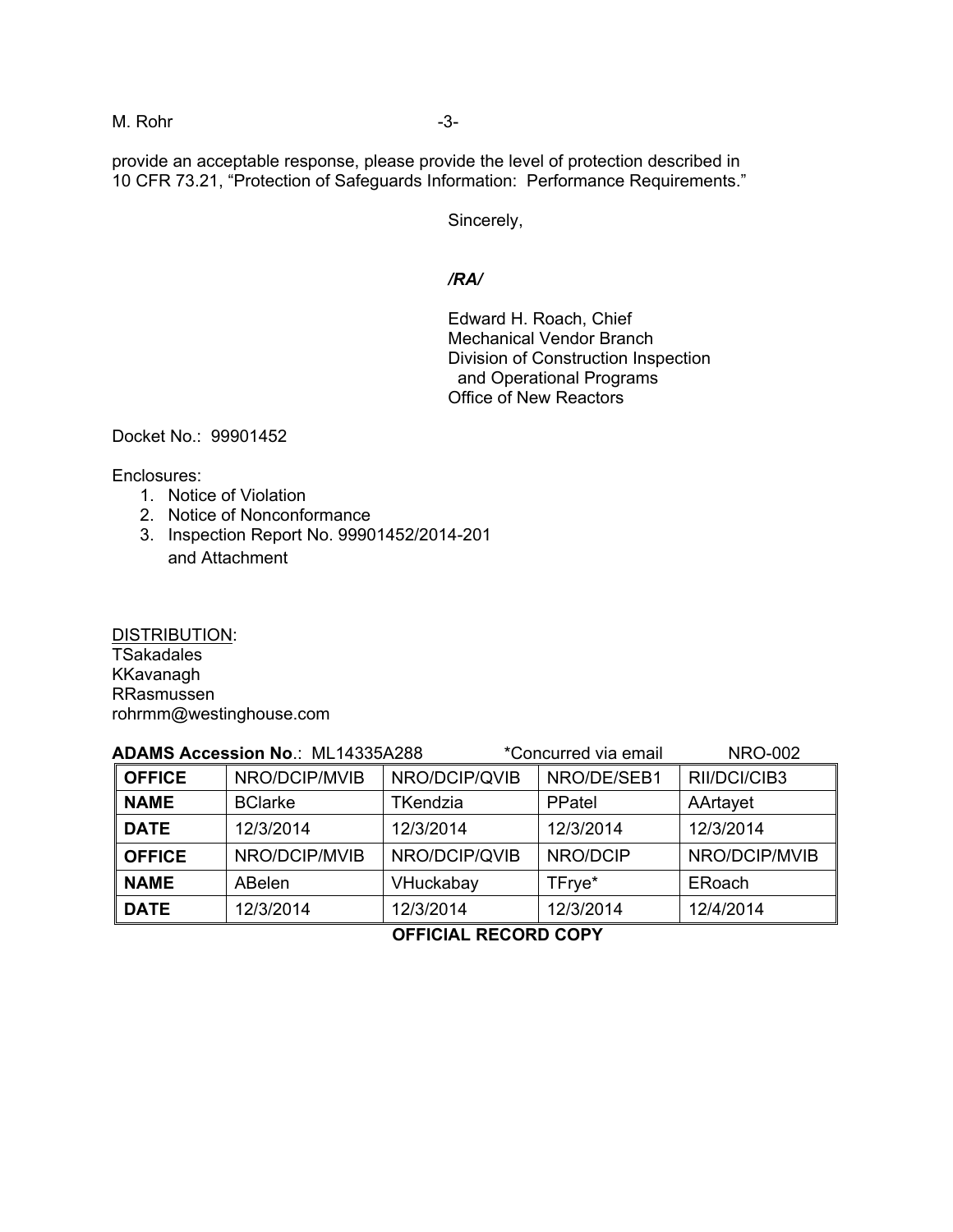### **NOTICE OF VIOLATION**

Westinghouse Fuel Handling Equipment Docket No. 99901452 and Crane Manufacturing 899 Highway 96 West Shoreview, MN 55126

During a U.S. Nuclear Regulatory Commission (NRC) inspection conducted at the Westinghouse Fuel Handling Equipment and Crane Manufacturing (WFHE&CM) facilities in Shoreview and Hutchinson, MN, from October 20, 2014, through October 24, 2014, a violation of NRC requirements was identified. In accordance with the NRC Enforcement Policy, the violation is listed below:

Title 10 of the *Code of Federal Regulations* (10 CFR) Part 21.21, "Notification of failure to comply or existence of a defect and its evaluation," Section (a)(1) requires "Each individual, corporation, partnership, dedicating entity, or other entity subject to the regulations in this part shall adopt appropriate procedures to evaluate deviations and failures to comply to identify defects and failures to comply associated with substantial safety hazards as soon as practicable, and, except as provided in paragraph (a)(2) of this section, in all cases within 60 days of discovery, in order to identify a reportable defect or failure to comply that could create a substantial safety hazard, were it to remain uncorrected."

Section 21.21(a)(2) requires "Each individual, corporation, partnership, dedicating entity, or other entity subject to the regulations in this part shall adopt appropriate procedures to ensure that if an evaluation of an identified deviation or failure to comply potentially associated with a substantial safety hazard cannot be completed within 60 days of discovery of the deviation or failure to comply, an interim report is prepared and submitted to the Commission through a director or responsible officer or designated person as discussed in Section 21.21(d)(5). This interim report should describe the deviation or failure to comply that is being evaluated and should also state when the evaluation will be completed. This interim report must be submitted in writing within 60 days of discovery of the deviation or failure to comply.

Contrary to the above, as of October 24, 2014, WFHE&CM failed to evaluate a deviation potentially associated with a substantial safety hazard in accordance with 10 CFR 21.21(a)(1) or provide an interim report in accordance with 10 CFR 21.21(a)(2). Specifically, WFHE&CM did not conduct an evaluation or provide notification of a commercial-grade dedication (CGD) deviation potentially associated with a substantial safety hazard identified in Corrective Action, Prevention, and Learning System (CAPAL) Issue ID 100000536, dated July 12, 2013, which was related to a cask crane trolley upgrade that was shipped to V.C. Summer Unit 1 in February, 2013.

This issue has been identified as Violation 99901452-2014-201-01.

This is a Severity Level IV violation (Section 6.9.d of the NRC Enforcement Policy).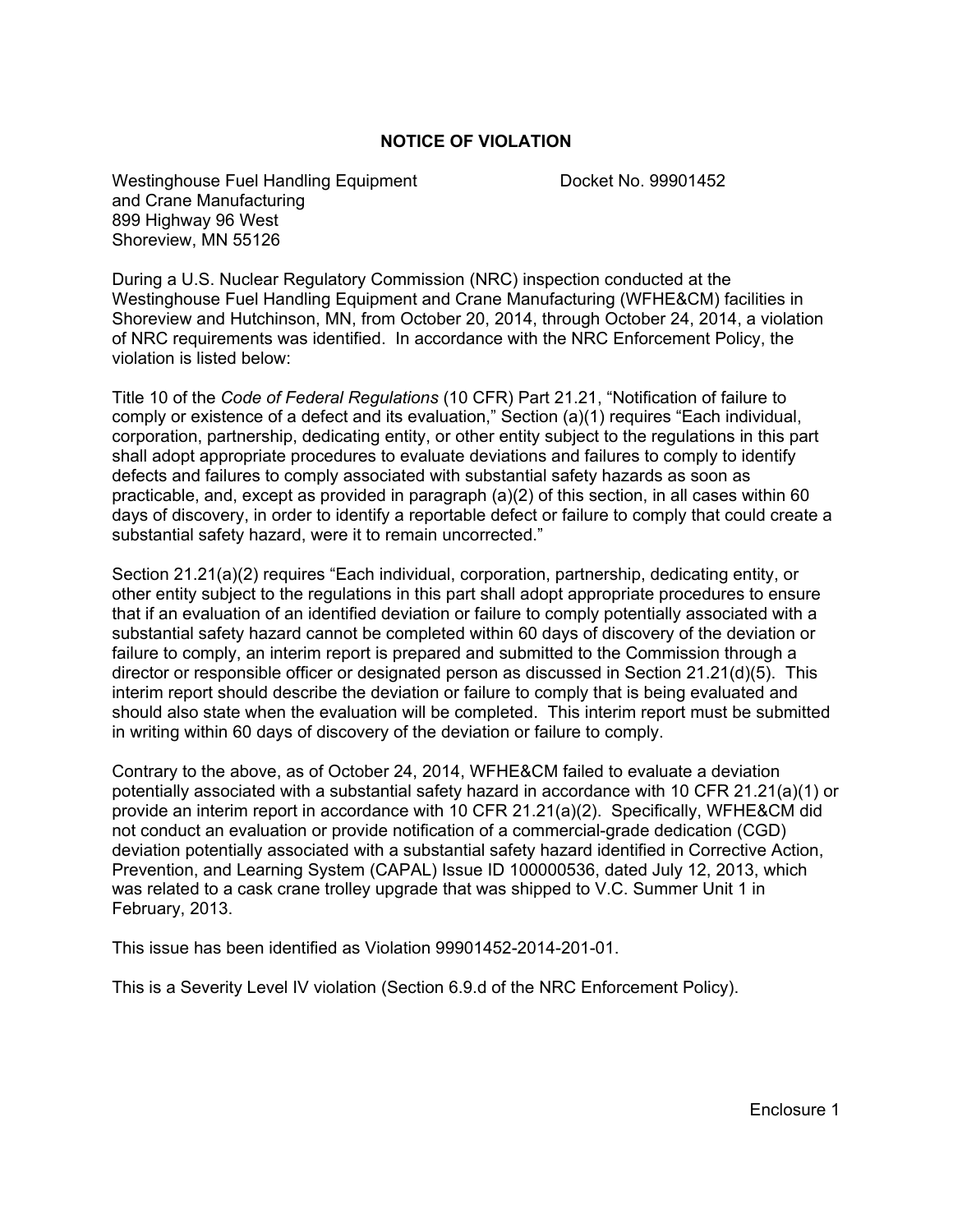Pursuant to the provisions of 10 CFR 2.201, "Notice of Violation," WFHE&CM is hereby required to submit a written statement or explanation to the U.S. Nuclear Regulatory Commission, ATTN: Document Control Desk, Washington, DC 20555-0001, with a copy to the Chief, Mechanical Vendor Inspection Branch, Division of Construction Inspection and Operational Programs, Office of New Reactors, within 30 days of the date of the letter transmitting this notice of violation. This reply should be clearly marked as a "Reply to a Notice of Violation" and should include (1) the reason for the violation or, if contested, the basis for disputing the violation or severity level, (2) the corrective steps that have been taken and the results achieved, (3) the corrective steps that will be taken, and (4) the date when full compliance will be achieved. Your response may reference or include previously docketed correspondence, if the correspondence adequately addresses the required response. Where good cause is shown, the NRC will consider extending the response time.

If you contest this enforcement action, you should also provide a copy of your response, with the basis for your denial, to the Director, Office of Enforcement, U.S. Nuclear Regulatory Commission, Washington, DC 20555-0001.

Because your response will be made available electronically for public inspection in the NRC Public Document Room or from the NRC's Agencywide Documents Access and Management System (ADAMS), accessible from the NRC Web site at http://www.nrc.gov/reading-rm/ adams.html, to the extent possible it should not include any personal privacy, proprietary, or safeguards information so that it can be made available to the public without redaction. If personal privacy or proprietary information is necessary to provide an acceptable response, then please provide a bracketed copy of your response that identifies the information that should be protected and a redacted copy of your response that deletes such information. If you request withholding of such material, you must specifically identify the portions of your response that you seek to have withheld and provide in detail the bases for your claim of withholding (e.g., explain why the disclosure of information will create an unwarranted invasion of personal privacy or provide the information required by 10 CFR 2.390(b) to support a request for withholding confidential commercial or financial information). If safeguards information is necessary to provide an acceptable response, please provide the level of protection described in 10 CFR 73.21.

Dated this 4th day of December 2014.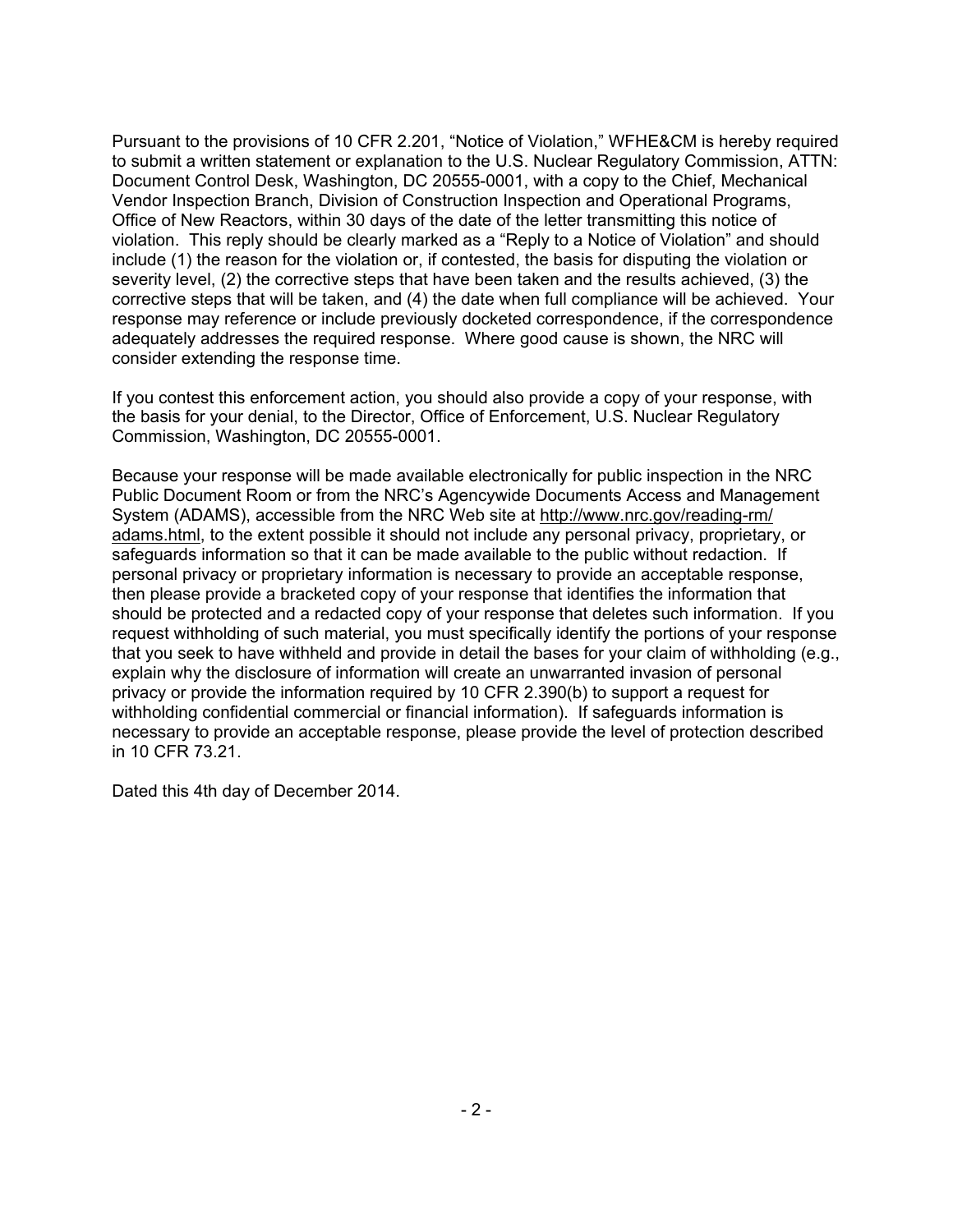### **NOTICE OF NONCONFORMANCE**

Westinghouse Fuel Handling Equipment Docket No. 99901452 and Crane Manufacturing 899 Highway 96 West Shoreview, MN 55126

Based on the results of a U.S. Nuclear Regulatory Commission (NRC) inspection conducted at the Westinghouse Fuel Handling Equipment and Crane Manufacturing (WFHE&CM) facilities in Shoreview and Hutchinson, MN, from October 20, 2014, through October 24, 2014, certain activities were not conducted in accordance with NRC requirements that were contractually imposed on WFHE&CM by NRC licensees.

A. Criterion XVI, "Corrective Action," of Appendix B, "Quality Assurance Program Criteria for Nuclear Power Plants and Fuel Reprocessing Plants," to Title 10 of the *Code of Federal Regulations* (10 CFR) Part 50, "Domestic Licensing of Production and Utilization Facilities," states, in part, that "Measures shall be established to assure that conditions adverse to quality, such as failures, malfunctions, deficiencies, deviations, defective material and equipment, and nonconformances are promptly identified and corrected. In the case of significant conditions adverse to quality, the measures shall assure that the cause of the condition is determined and corrective action taken to preclude repetition."

Section 5.5.1 of the Westinghouse Electric Company (WEC) Quality Management System (QMS), Revision 7, states, in part, that "Conditions adverse to the quality of items and services are identified, documented, analyzed, and corrected in accordance with established procedures."

Section 5.5.3 of the WEC QMS, Revision 7, states, in part, that, "Quality data is analyzed for trends in items, services, processes, and systems that may require action to eliminate causes of potential conditions adverse to quality."

Section 7.6.1 of WEC 16.2, "Westinghouse Corrective Action Program," Revision 7.0, states, in part, that "The following timeliness expectations apply to all Level 1 Significance Issues, as well as to all SCARs [Supplier Corrective Action Requests], Trends and Level 2, Level 3, and Level 4 Significance Issues that are defined in the corrective action program database as CAQs [Conditions Adverse to Quality], customer identified, or Quality or EHS [Environment, Health, and Safety] Controlled… Level 1 – Issue closure due date – 365 days from Issue origination; Level 2 – Issue closure due date – 180 days from Issue origination; Level 3 – Issue closure due date – 180 days from Issue origination; and Level 4 – Issue closure due date – 120 days from Issue origination."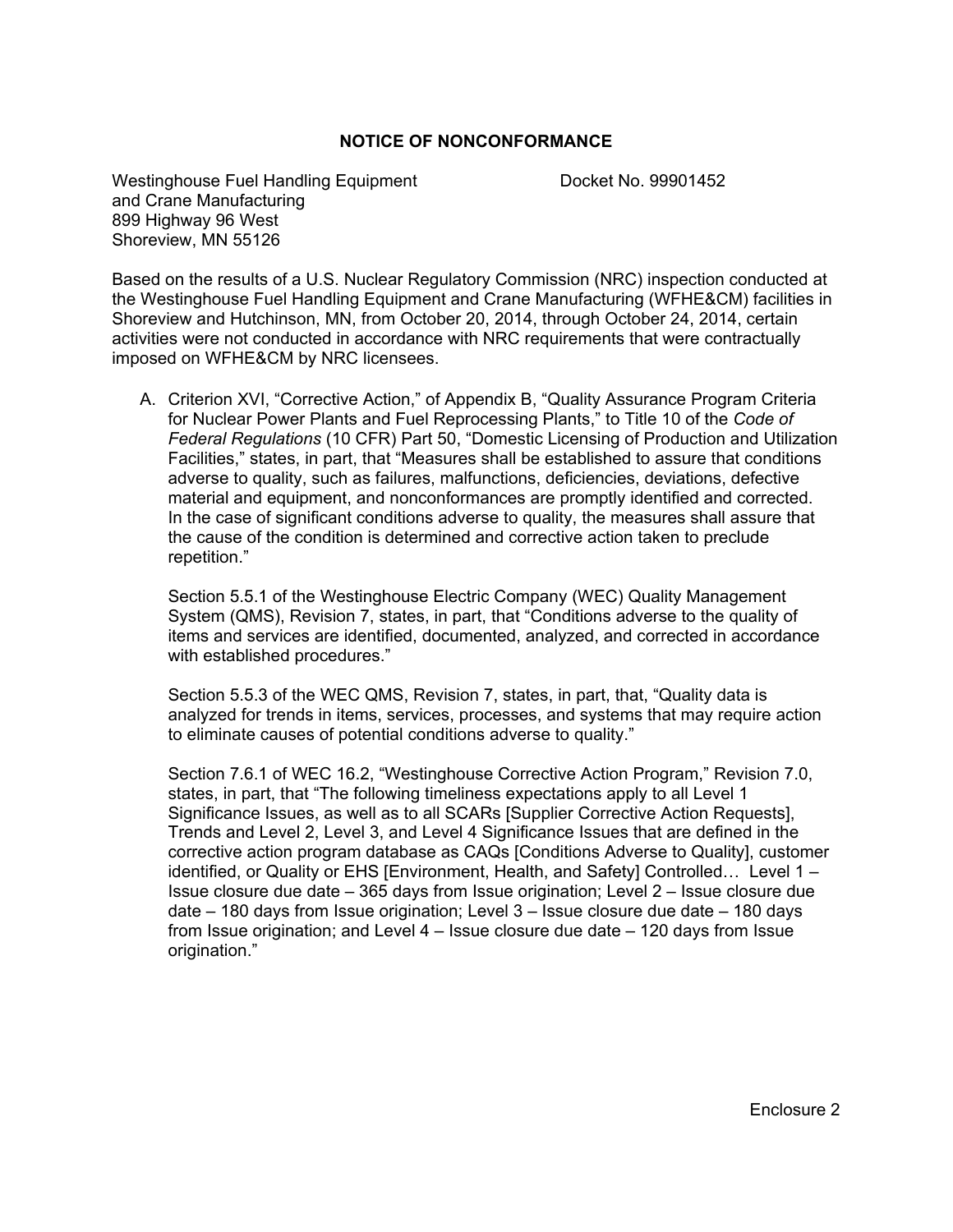Section 7.11.1 of WEC 16.2, Revision 7.0, states, "Issues documented in the corrective action database shall be analyzed at least quarterly to identify potential adverse trends and cross-cutting deficiencies that require corrective action."

Contrary to the above, WFHE&CM failed to establish measures to assure that conditions adverse to quality were promptly identified and corrected, and for significant conditions adverse to quality, corrective actions were taken to preclude repetition. Specific examples include:

- 1) As of October 22, 2014, 177 of the 386 issues in the Corrective Action, Prevention, and Learning System (CAPAL) database for WFHE&CM were past their due dates. The NRC inspection team found no objective evidence of due date extension approvals for these CAPALs, as required by WEC 16.2. Examples include:
	- a. CAPAL Issue ID 100000228 a Level 1 CAPAL that was 362 days past due
	- b. CAPAL Issue ID 100000508 a Level 2 CAPAL that was 305 days past due
	- c. CAPAL Issue ID 100010212 a Level 4 CAPAL (with a potential Condition Adverse to Nuclear Safety) that was 53 days past due
- 2) Beginning with the first quarter of Fiscal Year 2014, WFHE&CM failed to analyze the corrective action database on at least a quarterly basis to identify potential adverse trends and cross-cutting deficiencies that require corrective action as required by Section 5.5.1 of the WEC QMS and Section 7.11.1 of WEC 16.2.
- 3) WFHE&CM failed to ensure that conditions adverse to quality related to commercial grade dedication were adequately corrected. CAPAL Issue ID 100000536, "Method 2 and Method 3 Dedication Noncompliances," was opened on July 12, 2013, with some corrective actions signed off as completed. However, as of October 24, 2014, those corrective actions were found to be inadequate because commercial grade surveys of the suppliers and evaluations of dedicated items were not being performed.

These issues have been identified as Nonconformance 99901452/2014-201-02.

B. Criterion XII of Appendix B to 10 CFR Part 50 states, "Measures shall be established to assure that tools, gages, instruments, and other measuring and testing devices used in activities affecting quality are properly controlled, calibrated, and adjusted at specified periods to maintain accuracy within necessary limits."

WEC QMS commits to Regulatory Guide 1.28 which endorses American Society of Mechanical Engineers (ASME) NQA-1-2008 with 2009 Addenda. NQA-1 section 303.2, states, in part, that "When measuring and test equipment is lost, damaged, or found to be out-of calibration, the validity of previous measurement, inspection, or test results, and the acceptability of items previously inspected or tested shall be evaluated."

WEC 12.1, "Control of Inspection, Measuring & Test Equipment," Revision 4, states in part, that "IM&TE found to be out of tolerance shall be reported and dispositioned in the organization's specified reporting system and/or WEC 16.2, "Westinghouse Corrective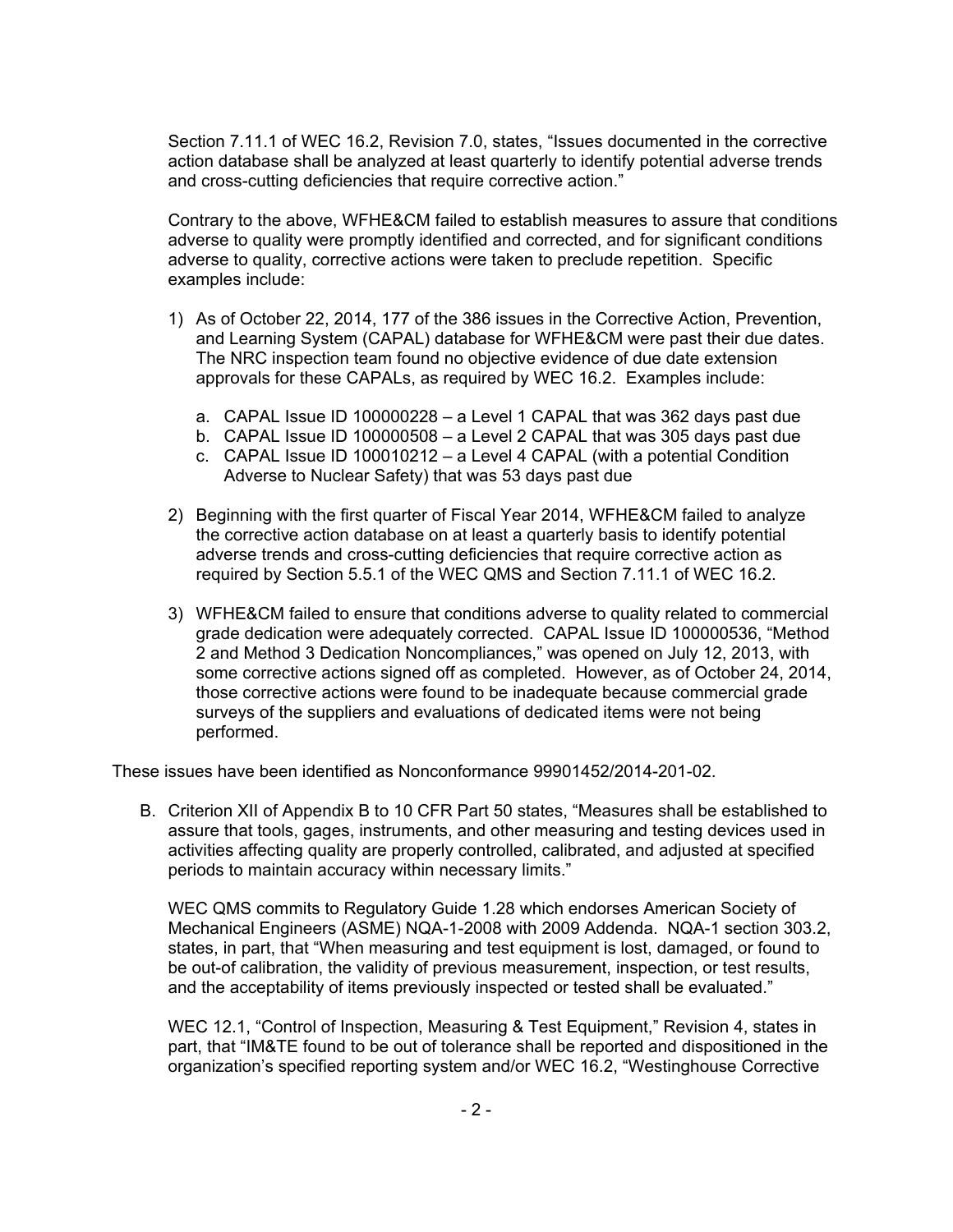Actions Process." The Inspection, Measuring and Test Equipment (IM&TE) shall be evaluated within 30 days to determine the impact on the validity of previous uses, and the results of the evaluation shall be documented."

Contrary to these requirements, as of October 24, 2014, WFHE&CM did not ensure that tools, gages, instruments, and other measuring and testing devices used in activities affecting quality were properly calibrated. Specifically, contrary to WEC 16.2, Revision 7.0, WFHE&CM failed to take corrective actions for 9 devices identified as out of calibration or broken during the last 2 years. These devices included a magnetic particle testing (MT) yoke, a thermometer, a surface probe, a gauss meter, inside diameter (ID) micrometers, a dynamometer, a torque tester and a crimper. Further, contrary to WEC QMS, Revision 7.0, WFHE&CM did not perform evaluations for the acceptability of previous measurement, inspection or test results.

This issue has been identified as Nonconformance 99901452/2014-201-03.

Please provide a written statement or explanation to the U.S. Nuclear Regulatory Commission, ATTN: Document Control Desk, Washington, DC 20555-0001, with a copy to the Chief, Mechanical Vendor Inspection Branch, Division of Construction Inspection and Operational Programs, Office of New Reactors, within 30 days of the date of the letter transmitting this Notice of Nonconformance. This reply should be clearly marked as a "Reply to a Notice of Nonconformance" and should include for each noncompliance: (1) the reason for the noncompliance or, if contested, the basis for disputing the noncompliance; (2) the corrective steps that have been taken and the results achieved; (3) the corrective steps that will be taken to avoid noncompliances; and (4) the date when the corrective action will be completed. Where good cause is shown, consideration will be given to extending the response time.

Because your response will be made available electronically for public inspection in the NRC Public Document Room or from the NRC's Agencywide Documents Access and Management System (ADAMS), accessible from the NRC Web site at http://www.nrc.gov/readingrm/adams.html, to the extent possible, it should not include any personal privacy, proprietary, or safeguards information so that it can be made available to the public without redaction. If personal privacy or proprietary information is necessary to provide an acceptable response, then please provide a bracketed copy of your response that identifies the information that should be protected and a redacted copy of your response that deletes such information. If you request withholding of such material, you must specifically identify the portions of your response that you seek to have withheld and provide in detail the bases for your claim of withholding (e.g., explain why the disclosure of information will create an unwarranted invasion of personal privacy or provide the information required by 10 CFR 2.390(b) to support a request for withholding confidential commercial or financial information). If safeguards information is necessary to provide an acceptable response, please provide the level of protection described in 10 CFR 73.21.

Dated this 4th day of December 2014.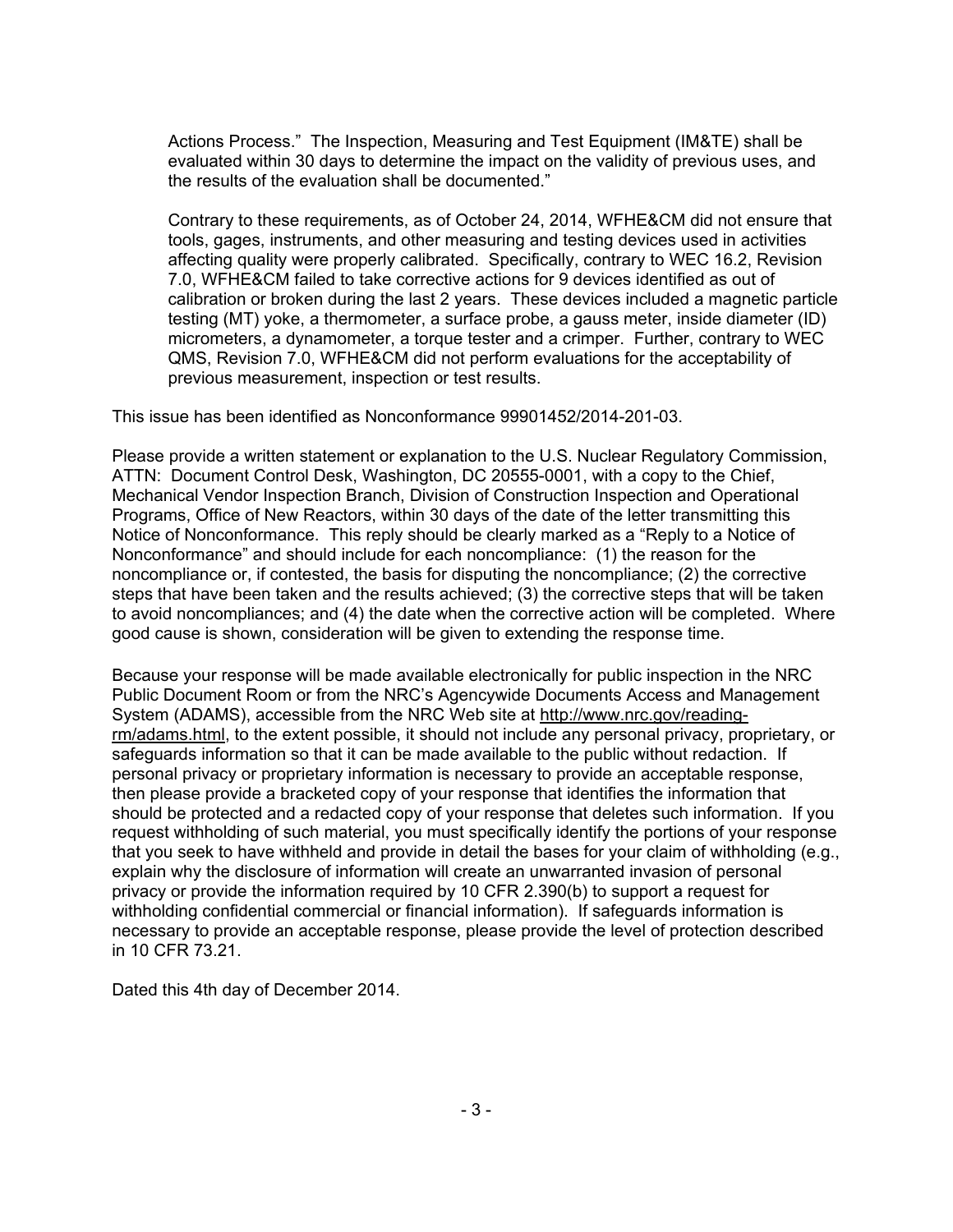#### **U.S. NUCLEAR REGULATORY COMMISSION OFFICE OF NEW REACTORS DIVISION OF CONSTRUCTION INSPECTION AND OPERATIONAL PROGRAMS VENDOR INSPECTION REPORT**

| Docket No.:                       | 99901452                                                                                                                                                                                                                                                                                                                                                                                                                                                                                                                                                    |                                                                                                 |  |
|-----------------------------------|-------------------------------------------------------------------------------------------------------------------------------------------------------------------------------------------------------------------------------------------------------------------------------------------------------------------------------------------------------------------------------------------------------------------------------------------------------------------------------------------------------------------------------------------------------------|-------------------------------------------------------------------------------------------------|--|
| Report No.:                       | 99901452/2014-201                                                                                                                                                                                                                                                                                                                                                                                                                                                                                                                                           |                                                                                                 |  |
| Vendor:                           | <b>Westinghouse Fuel Handling Equipment</b><br>and Crane Manufacturing<br>899 Highway 96 West<br>Shoreview, MN 55126                                                                                                                                                                                                                                                                                                                                                                                                                                        |                                                                                                 |  |
| Vendor Contact:                   | Mr. Matthew Rohr<br><b>Quality Assurance Manager</b><br>E-mail: rohrmm@westinghouse.com<br>Phone: 651-415-4363                                                                                                                                                                                                                                                                                                                                                                                                                                              |                                                                                                 |  |
| <b>Nuclear Industry Activity:</b> | Westinghouse Fuel Handling Equipment and Crane Manufacturing<br>located in Shoreview, MN (formerly PaR Nuclear) along with joint<br>venture NuCrane Manufacturing located in Hutchinson, MN<br>(hereafter referred to collectively as WFHE&CM), designs and<br>fabricates cranes and handling equipment for new and operating<br>nuclear power plants. WFHE&CM's is supplying the polar crane,<br>cask crane, hatch hoists, fuel handling machines, and fuel transfer<br>machines for the Westinghouse Electric Company AP1000 new<br>reactor construction. |                                                                                                 |  |
| <b>Inspection Dates:</b>          | October 20-24, 2014                                                                                                                                                                                                                                                                                                                                                                                                                                                                                                                                         |                                                                                                 |  |
| Inspectors:                       | <b>Brent Clarke</b><br>Thomas Kendzia<br>Victoria Huckabay<br>Aixa Belén<br><b>Pravin Patel</b><br>Alain Artayet                                                                                                                                                                                                                                                                                                                                                                                                                                            | NRO/DCIP/MVIB<br>NRO/DCIP/QVIB<br>NRO/DCIP/QVIB<br>NRO/DCIP/MVIB<br>NRO/DE/SEB1<br>RII/DCI/CIB3 |  |
| Approved by:                      | Edward H. Roach, Chief<br><b>Mechanical Vendor Branch</b><br>Division of Construction Inspection<br>and Operational Programs<br><b>Office of New Reactors</b>                                                                                                                                                                                                                                                                                                                                                                                               |                                                                                                 |  |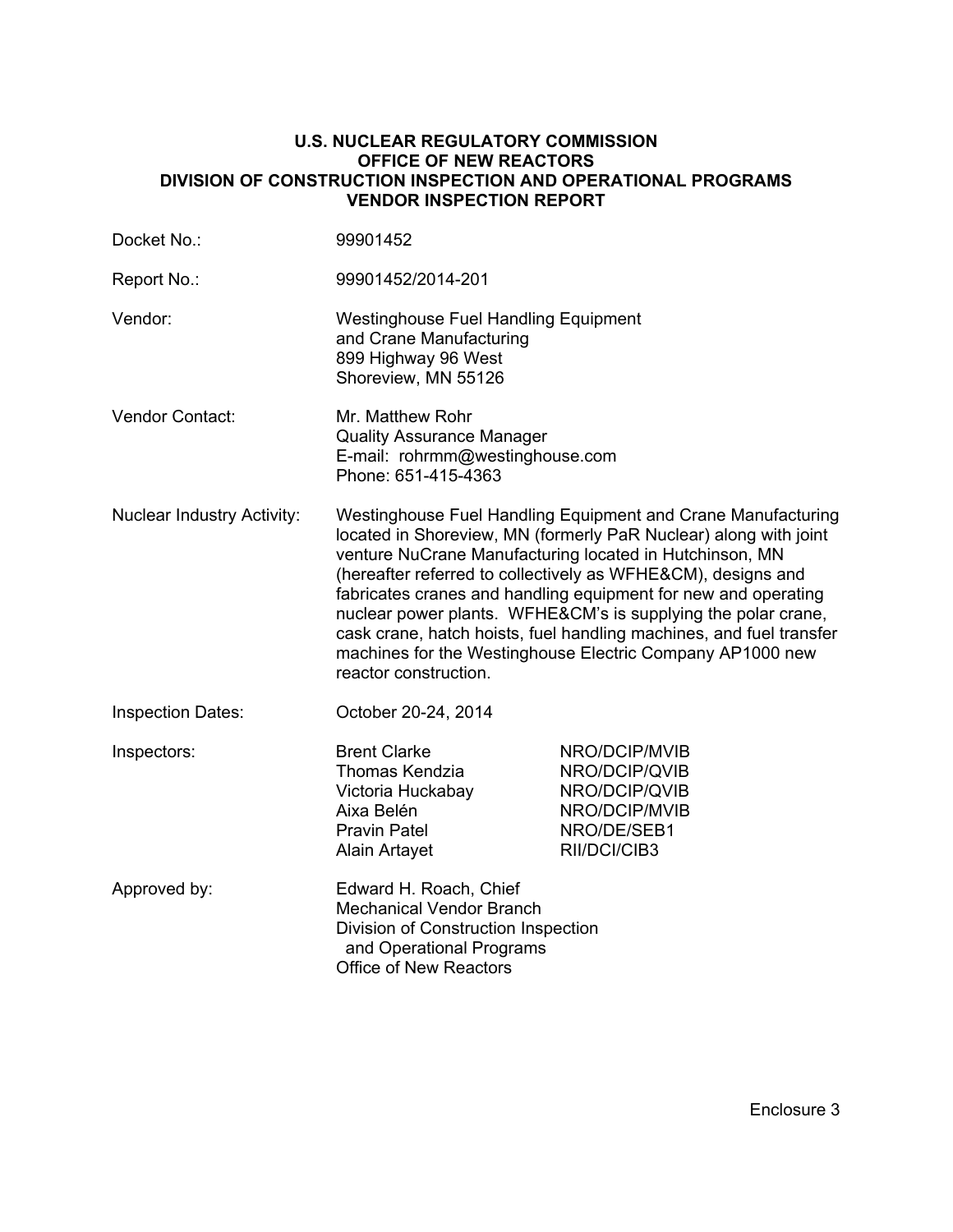# **EXECUTIVE SUMMARY**

### Westinghouse Fuel Handling Equipment and Crane Manufacturing 99901452/2014-201

The U.S. Nuclear Regulatory Commission (NRC) staff conducted a vendor inspection at Westinghouse Fuel Handling Equipment and Crane Manufacturing in Shoreview, MN (formerly PaR Nuclear) and joint venture NuCrane Manufacturing in Hutchinson, MN (hereafter referred to collectively as WFHE&CM), to verify that WFHE&CM had implemented an adequate quality assurance (QA) program that complies with the requirements of Appendix B, "Quality Assurance Criteria for Nuclear Power Plants and Fuel Reprocessing Plants," to Title 10 of the *Code of Federal Regulations* (10 CFR) Part 50, "Domestic Licensing of Production and Utilization Facilities." In addition, the NRC inspection also verified that WFHE&CM implemented a program under 10 CFR Part 21, "Reporting of Defects and Noncompliance," that met the NRC's regulatory requirements. The NRC inspection team conducted the inspection October 20 - 24, 2014.

This technically-focused inspection specifically evaluated WFHE&CM's implementation of quality activities associated with the fabrication and testing activities of the polar crane, cask crane, and hatch hoists for the Westinghouse Electric Company (WEC) AP1000 reactor design with a particular emphasis on the polar cranes for Vogtle Electric Generating Plant, Units 3 and 4, and Virgil C. Summer Generating Station, Units 2 and 3.

Some of the specific activities observed by the NRC inspection team included:

- Safety-related nondestructive testing (NDT) by a WesDyne Quality Control (QC) Inspector using the fluorescent magnetic particle testing (MT) method
- Safety-related gas metal arc welding performed by a NuCrane welder
- Calibration activities in conjunction with inspection

In addition to observing these activities, the NRC inspection team verified that measuring and test equipment (M&TE) was properly identified, marked, calibrated, and used within its calibrated range. The NRC inspection team also walked down WFHE&CM's Hutchinson, MN assembly floor and verified that nonconforming components were properly identified, marked, and segregated when practical, to ensure that they were not reintroduced into the manufacturing processes.

The following regulations served as the bases for the NRC inspection:

- Appendix B to 10 CFR Part 50
- 10 CFR Part 21

During the course of this inspection, the NRC inspection team implemented Inspection Procedure (IP) 43002, "Routine Inspections of Nuclear Vendors," dated July 15, 2013, IP 43004, "Inspection of Commercial-Grade Dedication Programs," dated November 29, 2013, and IP 36100, "Inspection of 10 CFR Part 21 and Programs for Reporting Defects and Noncompliance," dated February 13, 2012.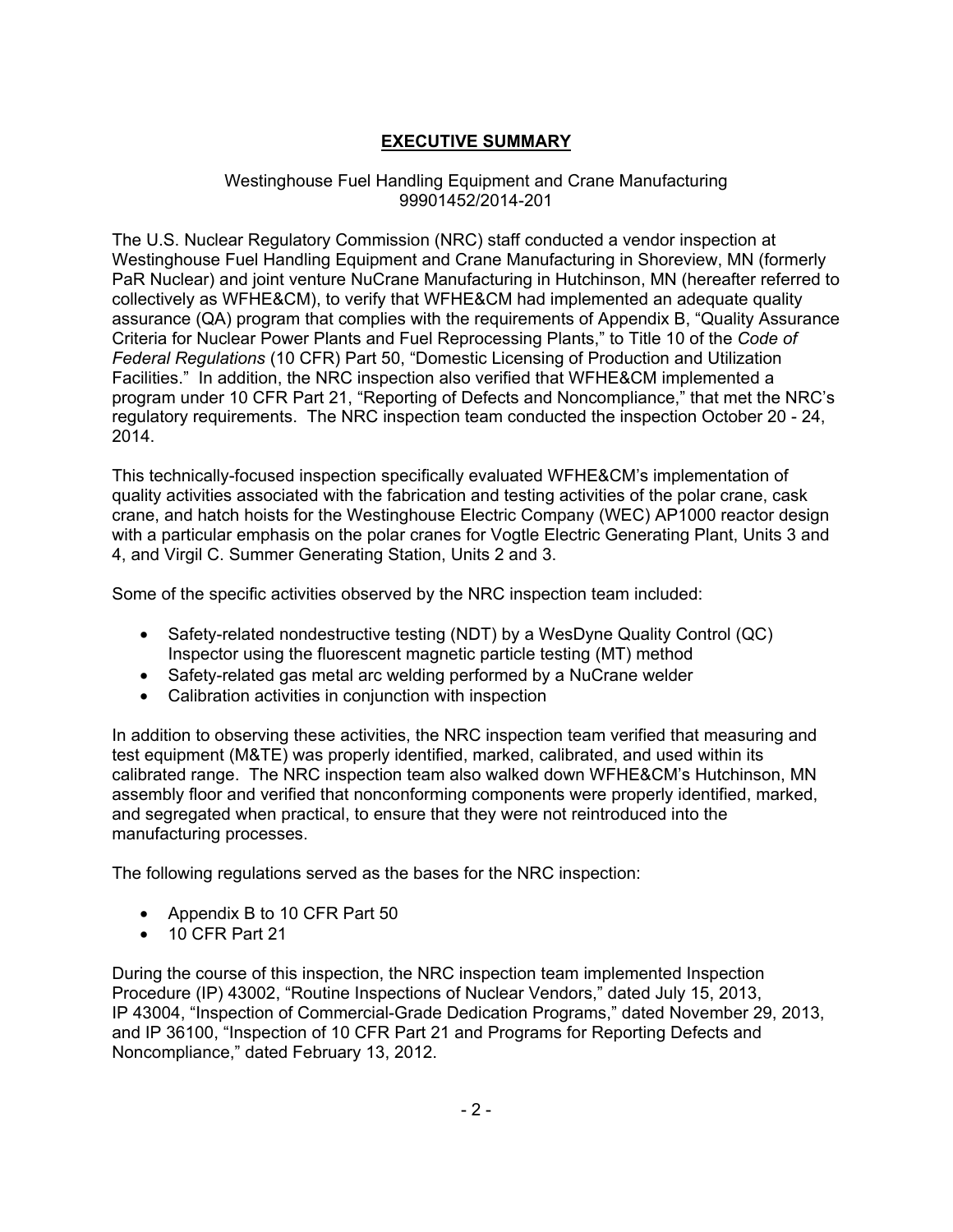This was the first NRC inspection of WFHE&CM.

With the exception of the violation and nonconformances described below, the NRC inspection team concluded that WFHE&CM's QA policies and procedures comply with the applicable requirements of Appendix B to 10 CFR Part 50 and that WFHE&CM's personnel are implementing these policies and procedures effectively. The results of this inspection are summarized below.

# 10 CFR Part 21

The NRC inspection team issued Violation 99901452/2014-201-01 in association with WFHE&CM's failure to implement the regulatory requirements of 10 CFR Part 21. Violation 99901452/2014-201-01cites WFHE&CM for failing to evaluate a deviation potentially associated with a substantial safety hazard in accordance with 10 CFR 21.21(a)(1) or provide an interim report in accordance with 10 CFR 21.21(a)(2). Specifically, WFHE&CM did not conduct an evaluation or provide notification of a commercial-grade dedication (CGD) deviation potentially associated with a substantial safety hazard identified in Corrective Action, Prevention, and Learning System (CAPAL) Issue ID 100000536, dated July 12, 2013, which was related to a cask crane trolley upgrade that was shipped to V.C. Summer Unit 1 in February, 2013.

## Corrective Action

The NRC inspection team issued Nonconformance 99901452/2014-201-02 in association with WFHE&CM's failure to implement the regulatory requirements of Criterion XVI of Appendix B to 10 CFR Part 50. Nonconformance 99901452/2014-201-02 cites WFHE&CM for failing to complete corrective actions in a timely manner and failure to identify significant conditions adverse to quality and take corrective actions to preclude repetition.

# Control of Measuring and Test Equipment (M&TE)

The NRC inspection team issued Nonconformance 99901452/2014-201-03 in association with WFHE&CM's failure to implement the regulatory requirements of Criterion XII of Appendix B to 10 CFR Part 50. Specifically, WFHE&CM failed to enter out of calibration and inoperable M&TE into the corrective action process and failed to perform evaluations for the acceptability of previously inspected or tested items.

## Commercial Grade Dedication (CGD)

Prior to the inspection, WFHE&CM issued a stop work order for all CGD activities based on the results of readiness reviews. The NRC inspection team observed similar deficiencies in the CGD program. The NRC inspection team concluded that WFHE&CM is taking corrective actions to implement its CGD programs in accordance with the regulatory requirements of Criterion III of Appendix B to 10 CFR Part 50. However, based on the limited sample of documents reviewed, the NRC inspection team identified that WFHE&CM failed to ensure that conditions adverse to quality related to CGD were adequately corrected. The NRC inspection team identified this issue as an example of Nonconformance 99901452/2014-201-02.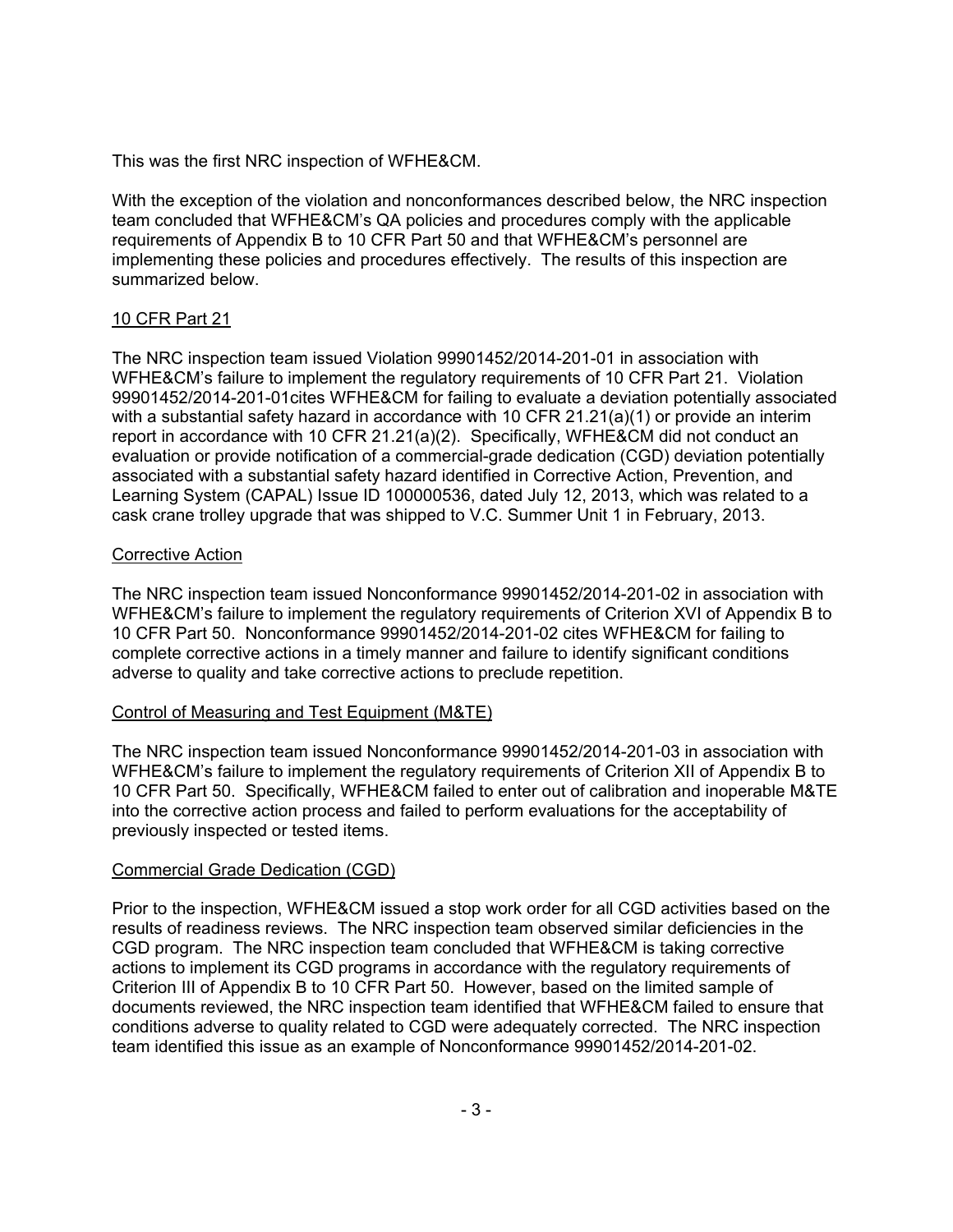### Other Inspection Areas

The NRC inspection team determined that WFHE&CM is implementing its programs for Design Control; Procurement Document Control; Control of Purchased Material, Equipment, and Services; Audits; Control of Special Processes; Nonconforming Materials, Parts, or Components; Instructions, Procedures, and Drawings; Identification and Control of Materials; Parts and Components; and Test Control in accordance with the applicable regulatory requirements of Appendix B to 10 CFR Part 50. Based on the limited sample of documents reviewed and activities observed, the NRC inspection team determined that WFHE&CM is implementing its policies and procedures associated with these programs. No findings of significance were identified.

### Inspections, Tests, Analysis, and Acceptance Criteria (ITAAC)

ITAAC 2.3.05.03a.i was reviewed during this inspection to support a conclusion that the AP1000 polar crane will be single failure proof. There were no findings related to this ITAAC.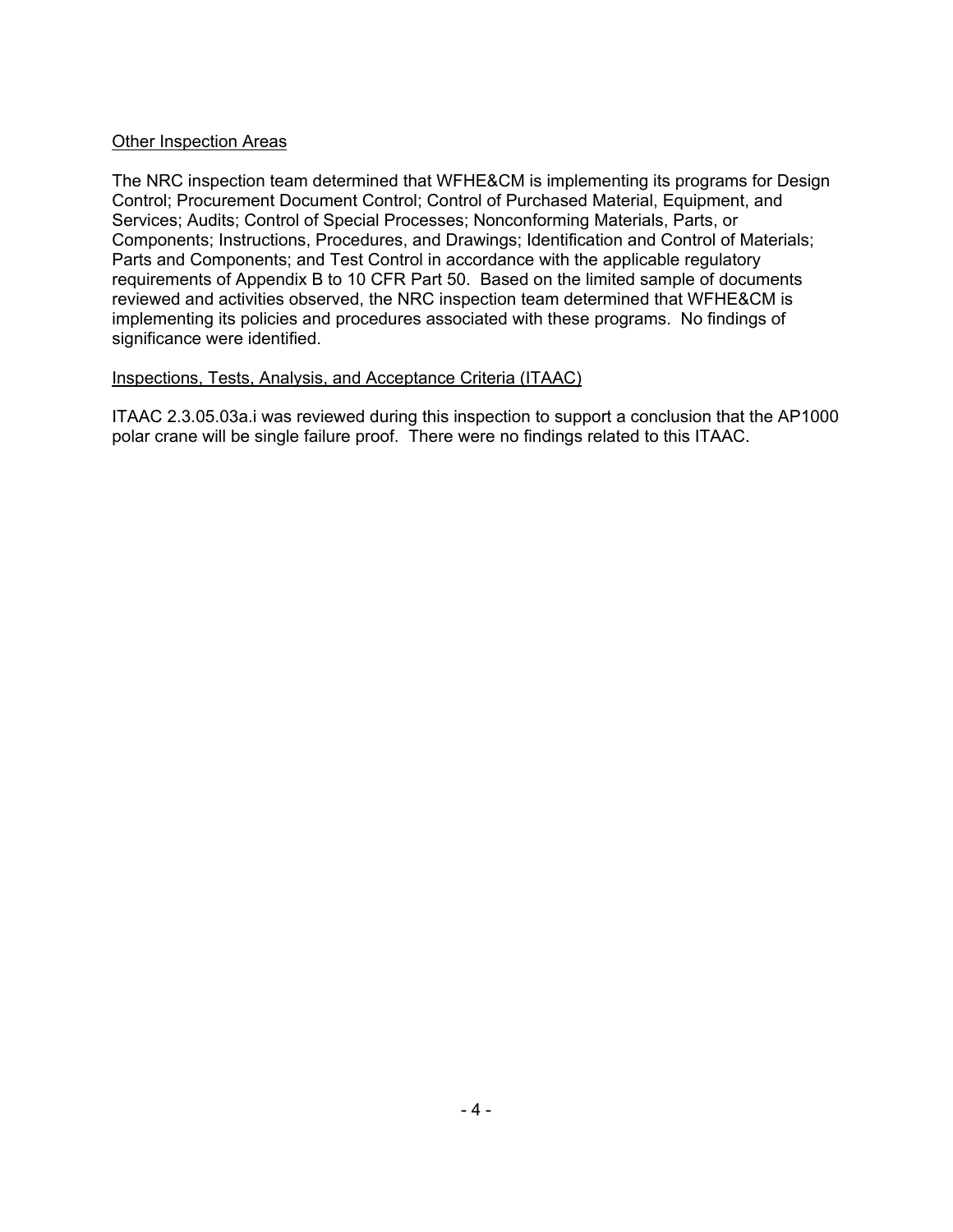# **REPORT DETAILS**

### 1. 10 CFR Part 21 Program

#### a. Inspection Scope

The NRC inspection team reviewed WFHE&CM's policies and implementing procedures that govern WFHE&CM's Title 10 of the *Code of Federal Regulations* (10 CFR) Part 21, "Reporting of Defects and Noncompliance," program to verify compliance with the regulatory requirements. In addition, the NRC inspection team evaluated the 10 CFR Part 21 postings to verify compliance with 10 CFR 21.6, "Posting Requirements," and a sample of purchase orders (POs) to verify compliance with the requirements of 10 CFR 21.21, "Notification of Failure to Comply or Existence of a Defect and its Evaluation," and 10 CFR 21.31, "Procurement Documents." The NRC inspection team also verified that WFHE&CM's nonconformance and corrective action procedures provide a link to the 10 CFR Part 21 program.

The attachment to this inspection report lists the documents reviewed by the NRC inspection team.

### b. Observations and Findings

The NRC inspection team identified that WFHE&CM conducted no evaluation, and provided no notification or interim report for CGD deficiencies associated with a cask crane trolley upgrade that was shipped to V.C. Summer Unit 1 in February 2013. These issues were identified in Corrective Action, Prevention, and Learning System (CAPAL) Issue ID 100000536, dated July 12, 2013, and contributed to a current work stoppage at WFHE&CM for all CGD activities. This is contrary to the requirements of 10 CFR 21.21(a)(1), which requires timely evaluation of deviations and failures to comply potentially associated with substantial safety hazards and 10 CFR 21.21(a)(2), which requires submission of an interim report if the evaluation cannot be completed within 60 days of discovery.

## c. Conclusion

The NRC inspection team issued Violation 99901452/2014-201-01 in association with WFHE&CM's failure to implement the regulatory requirements of 10 CFR Part 21. Violation 99901452/2014-201-01 cites WFHE&CM for failing to evaluate a deviation potentially associated with a substantial safety hazard in accordance with 10 CFR  $21.21(a)(1)$  or provide an interim report in accordance with 10 CFR  $21.21(a)(2)$ . Specifically, WFHE&CM did not conduct an evaluation or provide notification of a CGD deviation potentially associated with a substantial safety hazard identified in CAPAL Issue ID 100000536, dated July 12, 2013, which was related to a cask crane trolley upgrade that was shipped to V.C. Summer Unit 1 in February 2013.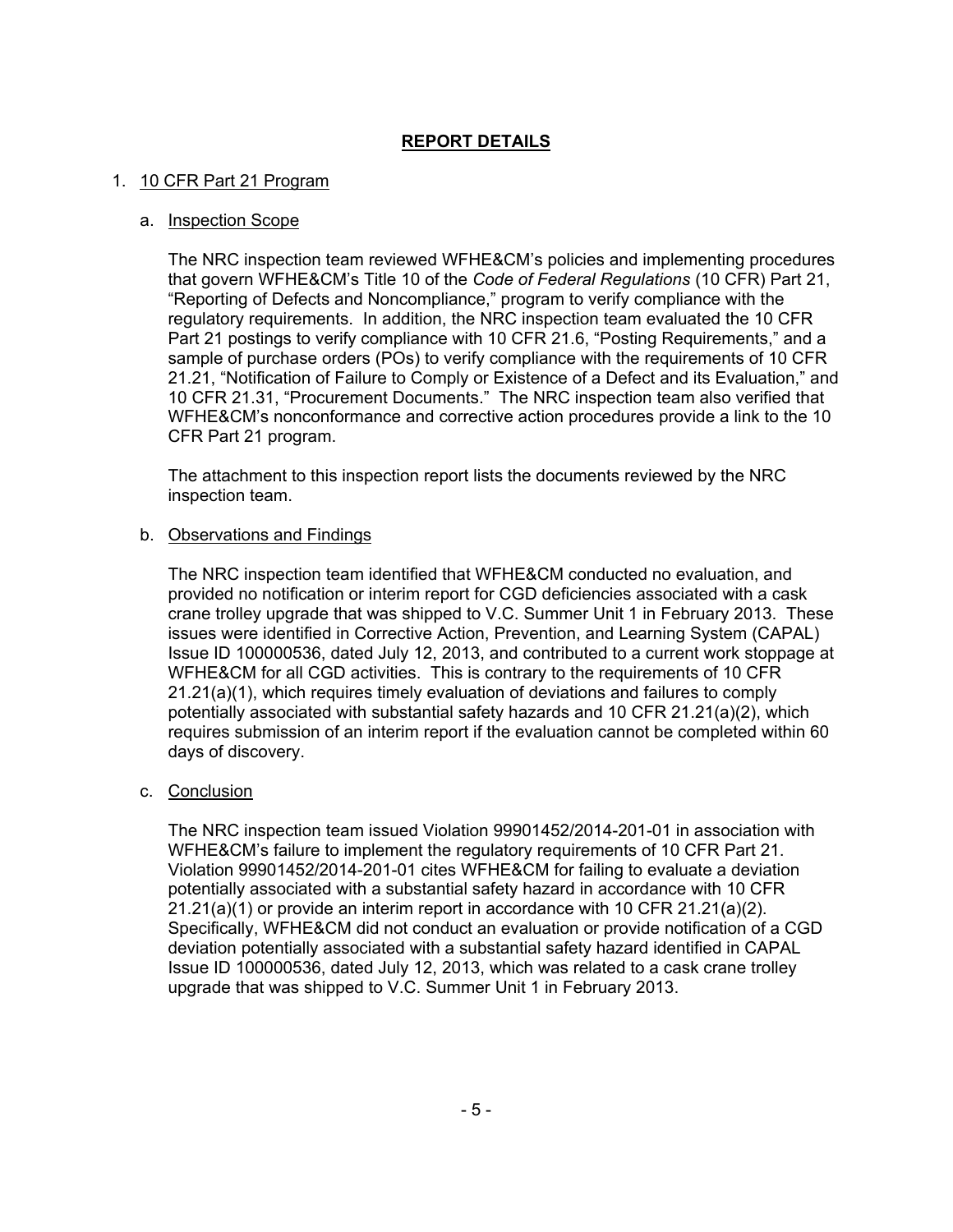## 2. Design Control

## a. Inspection Scope

The NRC inspection team reviewed WFHE&CM's policies and implementing procedures that govern design control programs to verify their compliance with the regulatory requirements of Criterion III, "Design Control," of Appendix B to 10 CFR Part 50. The NRC inspection team reviewed WFHE&CM's process for preparing fabrication drawings as described in Westinghouse Electric Company's (WEC's) "Quality Management System (QMS), Revision 7, dated October 1, 2013. For a sample of WFHE&CM drawings, the NRC inspection team verified that WEC design specifications, including technical and quality requirements, were adequately translated into the polar crane design documents.

The NRC inspection team reviewed the process for implementing design changes initiated by WFHE&CM, which are handled through an Engineering & Design Coordination Report (E&DCR). The NRC inspection team confirmed that WFHE&CM was using the most recently approved design drawings for fabrication, that the appropriate quality standards were specified and included in design documents, that sufficient coordination between WEC and WFHE&CM was taking place for the design and fabrication of the polar crane, and that design changes were effectively controlled and approved.

The attachment to this inspection report lists the documents reviewed by the NRC inspection team.

# b. Observations and Findings

No findings of significance were identified.

# c. Conclusion

The NRC inspection team concluded that WFHE&CM is implementing its design control program in accordance with the regulatory requirements of Criterion III of Appendix B to 10 CFR Part 50. Based on the limited sample of documents reviewed, the NRC inspection team also determined that WFHE&CM is implementing its policies and procedures associated with the design control programs. No findings of significance were identified.

## 3. Commercial Grade Dedication

## a. **Inspection Scope**

The NRC inspection team reviewed WFHE&CM's policies and implementing procedures that govern the CGD program to verify their compliance with the regulatory requirements of Criterion III, "Design Control," in Appendix B to 10 CFR Part 50. The NRC inspection team reviewed WEC 7.2, "Dedication of Commercial Grade Items" and FHE&CM 7.2, "WEC 7.2 Addendum: Dedication of Commercial Grade Items." These procedures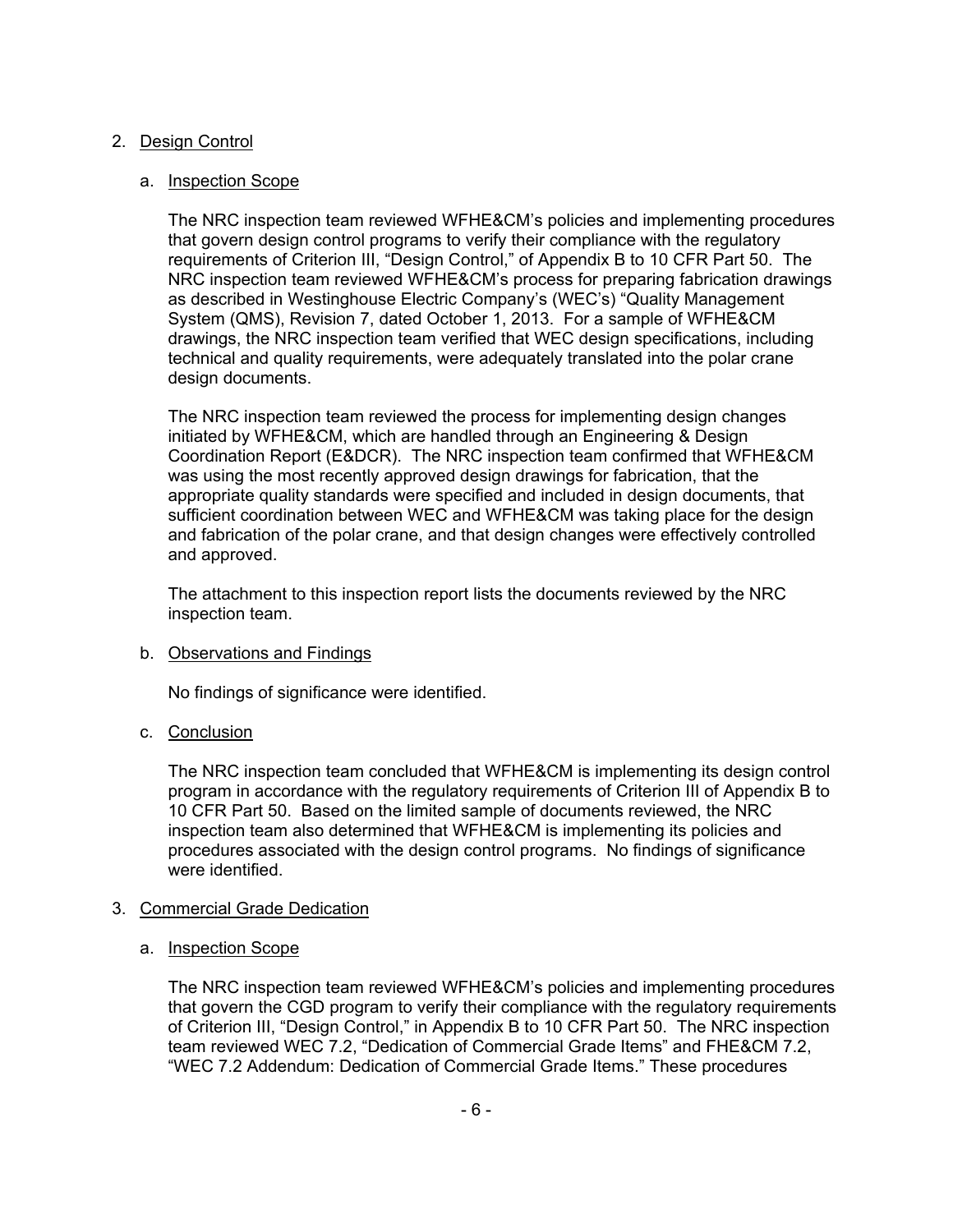provide the methodology for dedicating commercial-grade items for use as basic components, including the technical evaluation to determine safety functions and identification of critical characteristics and acceptance criteria.

The attachment to this inspection report lists the documents reviewed by the NRC inspection team.

### b. Observations and Findings

On September 3, 2014, WFHE&CM issued a stop work order (FHE&CM-QAL-14-036) for all CGD activities when a WEC readiness review (internal audit) determined that the CGD process described in WEC 7.2 had been ineffectively executed. Consequently, WFHE&CM stopped all CGD activities related to AP1000, and was in the process of revising WFHE&CM Level III instructions for CGD and reviewing the extent of the condition as of the time of the NRC inspection.

The NRC inspection team reviewed CAPAL Issue ID 100000536, "Method 2 and Method 3 Dedication Noncompliances," dated July 12, 2013, which was initiated as a result of the readiness review. CAPAL Issue ID 100000536 was classified as Level 2 and described that for CGD instructions PAR-CDI-006 and PAR-CDI-004, WFHE&CM was using Method 2 commercial grade survey and Method 3 Source Verification inadequately. Per these procedures, dimensional critical characteristics were verified by the "Supplier's Inspection records with as-built dimensions stated," as described in the certificate of conformance. The auditors found that WFHE&CM did not perform commercial grade surveys to support the acceptability of the certificates of conformance. The NRC inspection team identified that CAPAL Issue ID 100000536 included the following corrective actions:

- 1. *Determine actions necessary to bring previously dedicated items utilizing the CDI-004 Rev 9 and CDI-006 Rev 3 or Rev 4 to compliance with WEC 7.2 and industry standards. Once this action is closed it is suggested to create a new action to implement the necessary changes.* Completed on October 23, 2013.
- 2. *Create commercial grade survey for suppliers impacted by PAR-CDI-004 and PAR-CDI-006 utilizing applicable template.* Completed February 3, 2014.

The NRC inspection team observed that CAPAL Issue ID 100000536 was past due, and did not meet the timeliness requirements (180 days) specified in Section 7.6.1 of WEC 16.2, Revision 7.0 for a Level 2 CAPAL. This timeliness issue was also identified in CAPAL Issue ID 100039716. The NRC inspection team also identified that corrective actions were reported as completed. However, as of October 24, 2014, those corrective actions were found to be inadequate because commercial grade surveys of the suppliers and evaluations of dedicated items were not being performed. The NRC inspection team identified this issue as an example of Nonconformance 99901452/2014-201-02 (referenced in Section 10) for WFHE&CM's failure to ensure that conditions adverse to quality related to CGD were adequately corrected.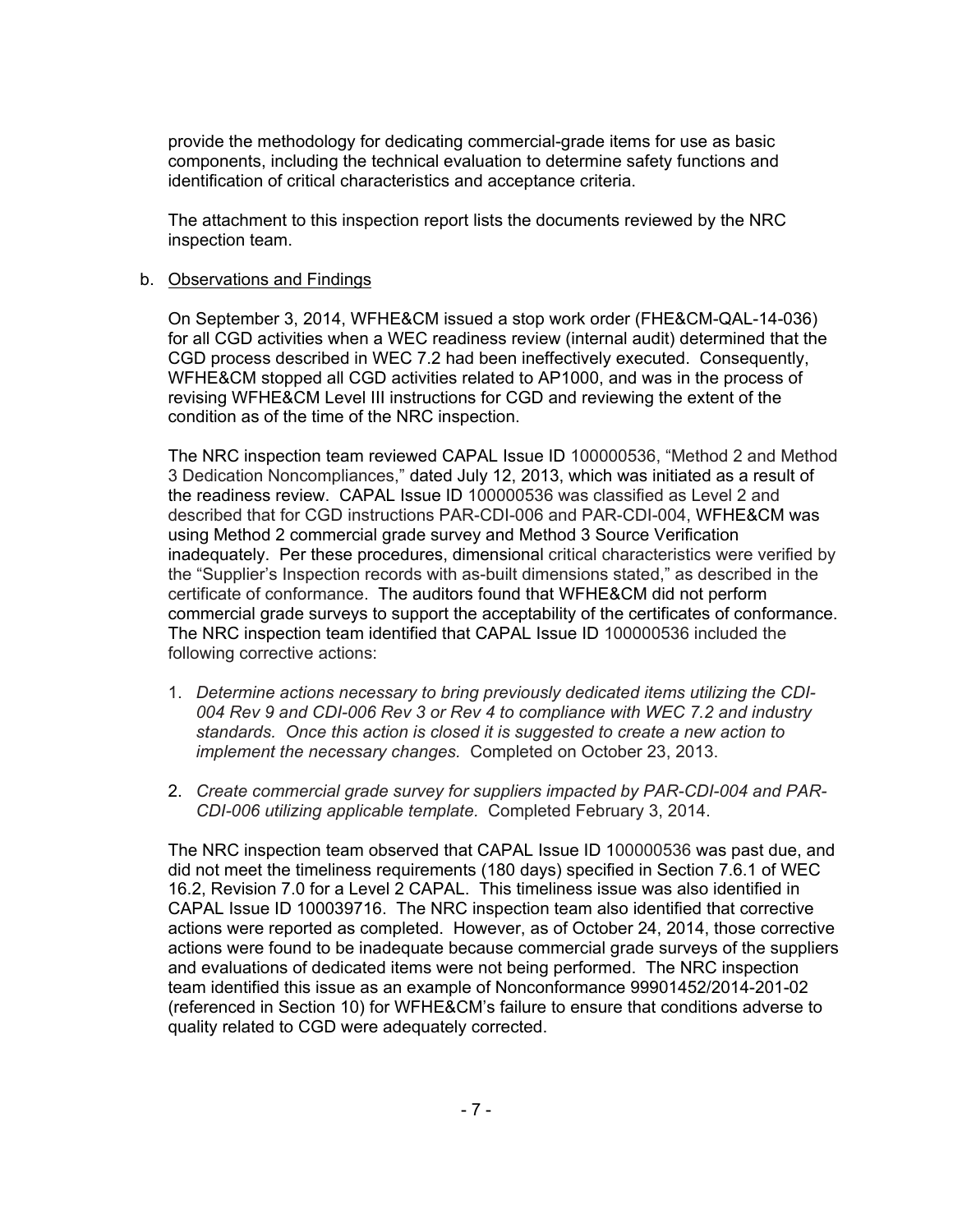## c. Conclusion

The NRC inspection team concluded that WFHE&CM is taking corrective actions to implement its CGD programs in accordance with the regulatory requirements of Criterion III of Appendix B to 10 CFR Part 50. However, based on the limited sample of documents reviewed, the NRC inspection team identified that WFHE&CM failed to ensure that conditions adverse to quality related to CGD were adequately corrected. The NRC inspection team identified this issue as an example of Nonconformance 99901452/2014-201-02.

## 4. Oversight of Contracted Activities and Internal Audits

## a. Inspection Scope

The NRC inspection team reviewed WFHE&CM's policies and implementing procedures that govern the implementation of its oversight of contracted activities program to verify compliance with the requirements of Criterion IV, "Procurement Document Control," and Criterion VII, "Control of Purchased Material, Equipment, and Services," of Appendix B to 10 CFR Part 50.

The NRC inspection team reviewed a sample of safety-related POs, material specifications, and certified material test reports (CMTRs), to verify that specific procurement requirements were met and documented correctly. The NRC inspection team also verified that the POs included, as applicable; scope of work, right of access to facilities and records for source inspections and audits, reporting and approving disposition of nonconformances, and references to specific drawings, codes, and specifications. In addition, the NRC inspection team confirmed that all reviewed safetyrelated POs invoked the requirements of 10 CFR Part 21 and required the supplier to conduct safety-related work under its approved QA program. The NRC inspection team also reviewed WFHE&CM's processes and management of the supplier database and its interfaces with generating supplier limitations and capabilities for the Qualified Supplier List (QSL).

The attachment to this inspection report lists the documents reviewed by the NRC inspection team.

b. Observations and Findings

No findings of significance were identified.

c. Conclusion

The NRC inspection team concluded that WFHE&CM is implementing its oversight of contracted activities in accordance with the regulatory requirements of Criterion IV and Criterion VII, of Appendix B to 10 CFR Part 50. Based on the limited sample of documents reviewed, the NRC inspection team also determined that WFHE&CM is implementing its policies and procedures associated with the oversight of contracted activities. No findings of significance were identified.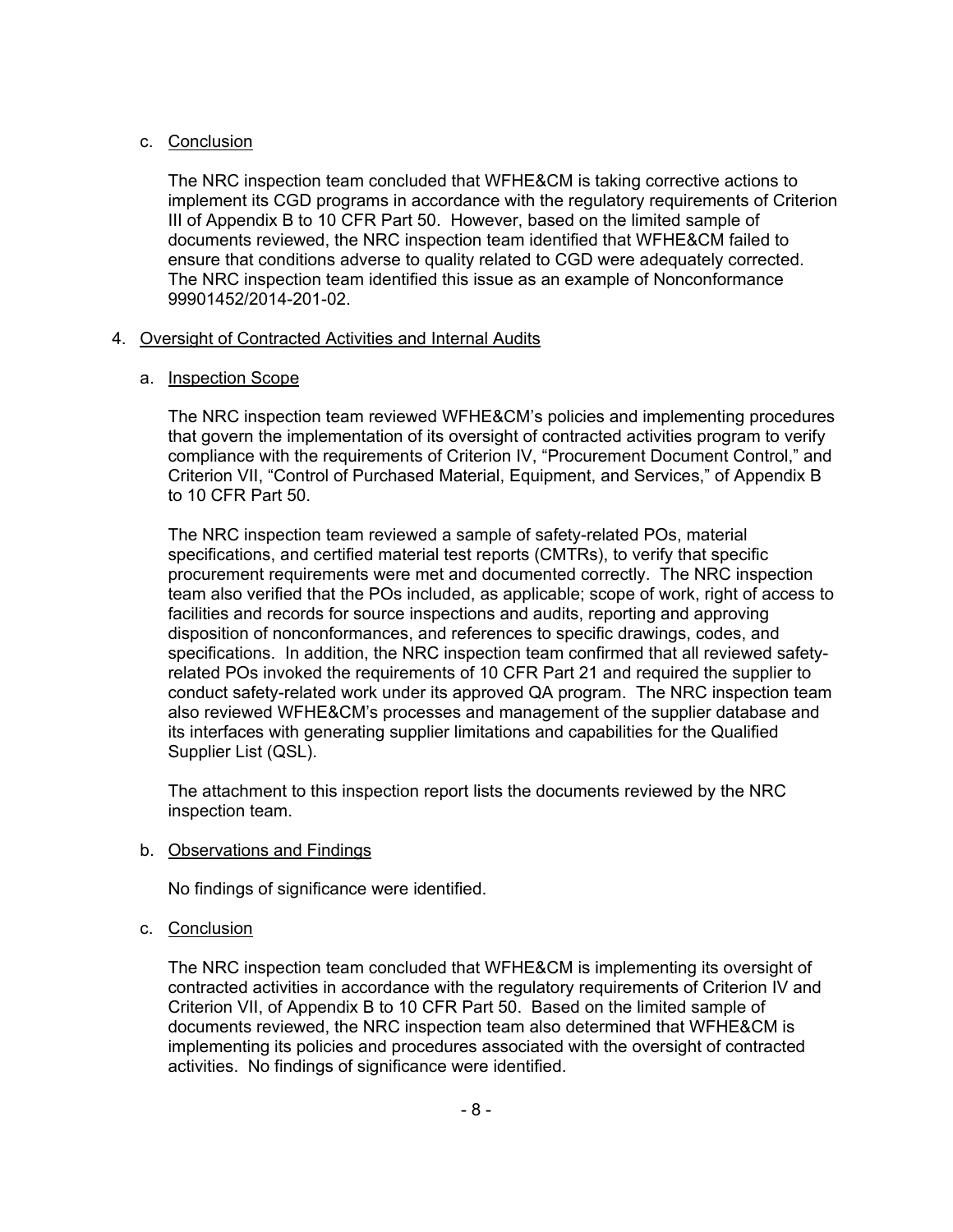### 5. Manufacturing Control

### a. Inspection Scope

The NRC inspection team reviewed WFHE&CM's policies and implementing procedures that govern fabrication and work control processes to verify compliance with the regulatory requirements of Criterion V, "Instructions, Procedures, and Drawings," Criterion VIII, "Identification and Control of Materials, Parts and Components," and Criterion XI, "Test Control," of Appendix B to 10 CFR Part 50, as well as, portions of ASME NOG-1 Code, 1998 Edition, "Rules for Construction of Overhead and Gantry Cranes," Section 7000, "Inspection and Testing." Specifically, the NRC inspection team reviewed the WEC QMS, WEC 2.6, "Training," FHE&CM 2.1.1, "FHE&CM Policies and Procedures," FHE&CM 2.1.3, "Level 3 Supplemental Manufacturing Instructions (SMI)," FHE&CM WI 2.2.1, "Quality Plan Procedure," and FHE&CM WI 9.1.1, "Control of Manufacturing and Assembly Operations."

The NRC inspection team walked down the shop fabrication area to verify proper identification and control of materials, parts and components specifically related to safety related activities. The NRC inspection team reviewed work packages to verify adherence to WFHE&CM work control policies and procedures. The NRC inspection team verified that work documents properly identified welding, nondestructive examination (NDE), and QC inspection requirements and hold points. The NRC inspection team observed safety-related gas metal arc welding performed by a NuCrane welder to assess compliance with the work package. The NRC inspection team observed in-process non-destructive testing (NDT) by a WesDyne QC Inspector using the fluorescent magnetic particle (MT) method to assess compliance with the work package. The NRC inspection team interviewed personnel to assess their understanding of WFHE&CM policies and procedures related to work control, identification of materials, parts and components, and problem resolution.

The NRC inspection team reviewed a sample of WFHE&CM sub-supplier Hutchinson Manufacturing Inc. (HMI) welding and inspection documents associated with the fabrication of the safety-related equalizer upper block for the polar crane to verify that welding and inspection were performed in accordance with the requirements of PaR Nuclear Drawing No. D-07451727-D.

The NRC inspection team reviewed WFHE&CM's policies and implementing procedures that govern the coating process for systems, structures, and components to be installed inside containment since these have the specific requirements of WEC Design Specification APP-GW-Z0-604, "Application of Protective Coatings to Systems, Structures and Components for the AP1000 Reactor Plant," and AP1000 Design Specification No. APP-G1-SX-001, "AP1000 Painting of Shop Fabrication Steel." Specifically, the NRC inspection team reviewed FHE&CM 2.12.1, "Qualification of Coating Application Personnel," FHE&CM WI 2.12.2, "Qualification & Certification of Coating Inspection Personnel," FHE&CM WI 9.1.14, "Single Coat Application of 2-Part Epoxy Protective Coatings," FHE&CM WI 9.1.15, "Application of 2-Part Epoxy Protective Coatings," and QCP-74-5, "Application of Protective Coatings for AP1000 Reactor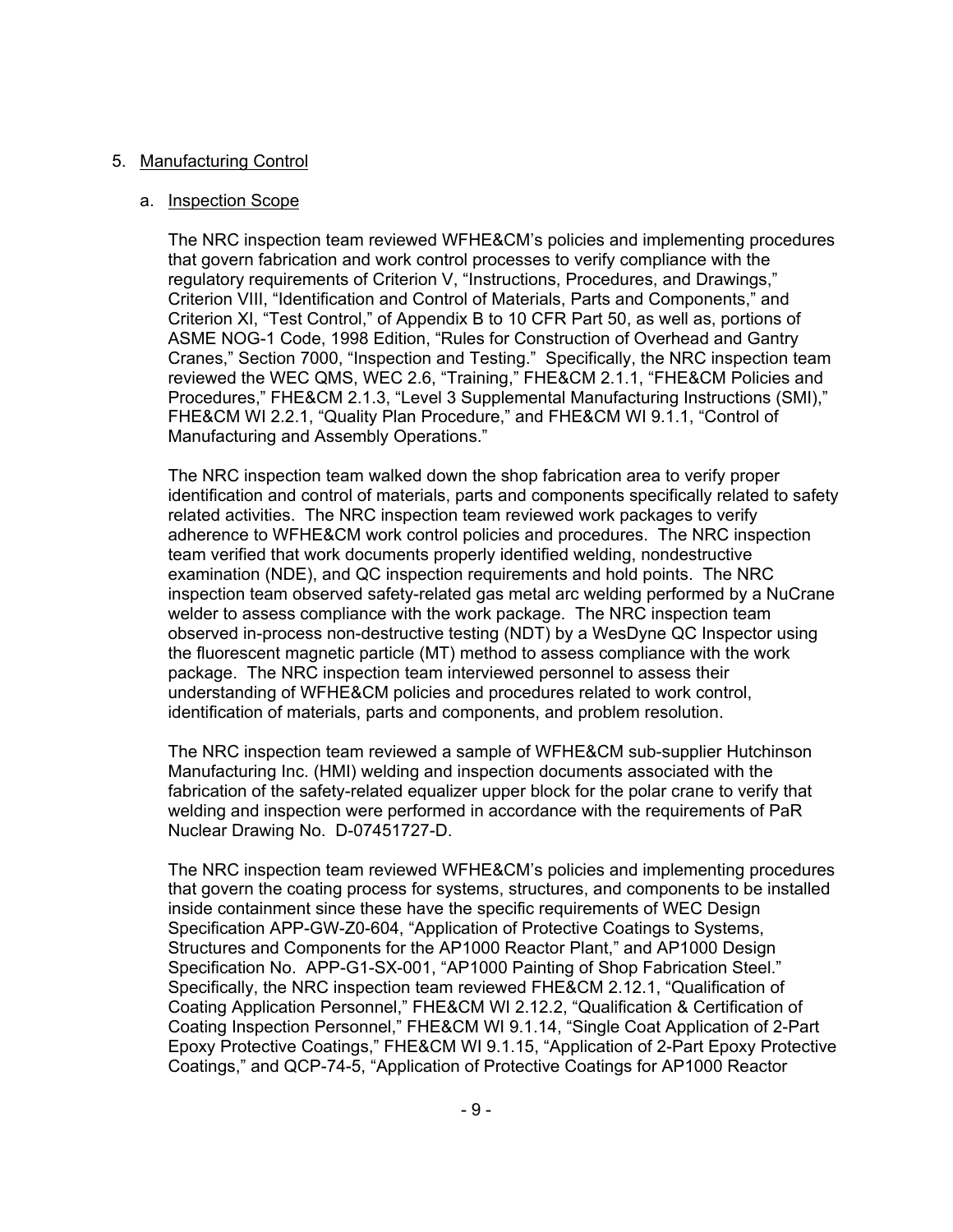Plants." The NRC inspection team reviewed training records for the inspectors and applicators of coatings at WFHE&CM to verify that they were trained in accordance with the requirements. The NRC inspection team reviewed documentation to verify that HMI performed coating operations at their facility in accordance with the requirements of the WEC specifications.

The attachment to this inspection report lists the documents reviewed by the NRC inspection team.

## b. Observations and Findings

No findings of significance where identified.

## c. Conclusion

The NRC inspection team concluded that WFHE&CM is implementing its manufacturing control in accordance with the regulatory requirements of Criterion V, Criterion VIII, and Criterion XI, of Appendix B to 10 CFR Part 50. Based on the limited sample of documents reviewed and work observed, the NRC inspection team also determined that WFHE&CM is implementing its policies and procedures associated with manufacturing control. No findings of significance were identified.

### 6. Inspection

### a. Inspection Scope

The NRC inspection team reviewed WFHE&CM's policies and implementing procedures that govern the inspection program to verify compliance with the regulatory requirements of Criterion X, "Inspection," of Appendix B to 10 CFR Part 50. Specifically, the NRC inspection team reviewed the WEC QMS, FHE&CM 10.1.1 "Receipt Inspection," FHE&CM 10.1.2, "In-Process Inspection," and FHE&CM WI 10.1.3, "Final Assembly Inspection."

The NRC inspection team reviewed documentation for the receipt inspection of PO 416008473 Item 004, Project Activity PR-11-0310-U3.L420, Drawing No 07452593, Pinion; Main Hoist Drum, and the Quality Release & Certificate of Conformance for PO 4500636281, AP1000 Paint Only: Frame Hatch Hoist for VC Summer Unit 2. The NRC inspection team also reviewed a sample of HMI welding and inspection documents associated with the fabrication of the safety-related equalizer upper block for the polar crane to verify that welding and inspection were performed in accordance with the requirements of PaR Nuclear Drawing No. D-07451727-D. The NRC inspection team interviewed QC personnel to assess their understanding of the WFHE&CM policies and procedures related to inspection.

The attachment to this inspection report lists the documents reviewed by the NRC inspection team.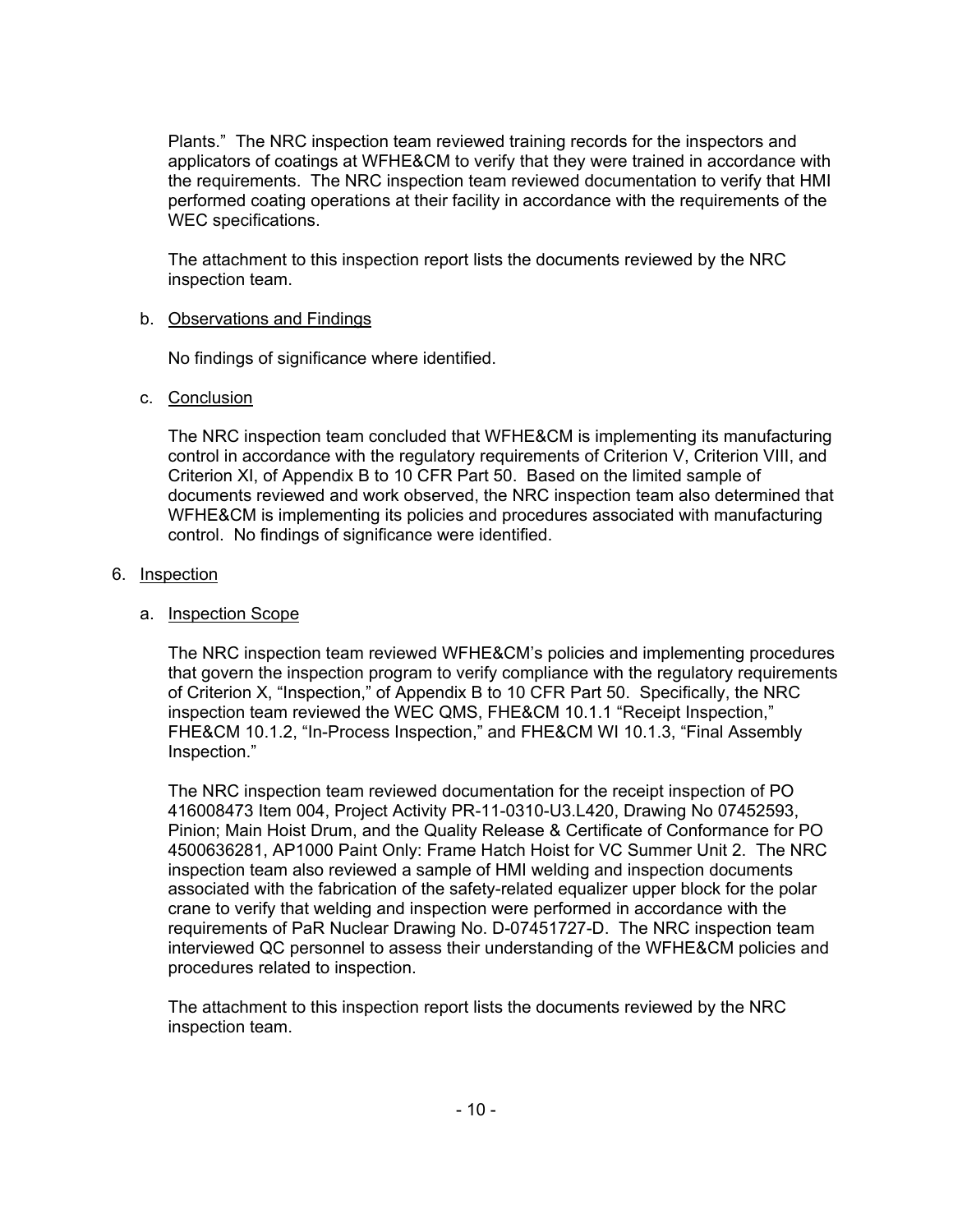# b. Observations and Findings

No findings of significance where identified.

## c. Conclusions

The NRC inspection team concluded that WFHE&CM is implementing its inspection program in accordance with the regulatory requirements of Criterion X of Appendix B to 10 CFR Part 50. Based on the limited sample of documents reviewed, the NRC inspection team also determined that WFHE&CM is implementing its policies and procedures associated with the inspection program. No findings of significance were identified.

## 7. Control of Measuring and Test Equipment

## a. Inspection Scope

The NRC inspection team reviewed WFHE&CM's policies and implementing procedures that govern its Control of Measuring and Test Equipment (MT&E) program to verify compliance with the requirements of Criterion XII, "Control of Measuring and Test Equipment," of Appendix B to 10 CFR Part 50. WFHE&CM refers to its program as Inspection, Measuring, and Test Equipment (IM&TE). The NRC inspection team reviewed the storage and control of IM&TE, including documentation in work packages and inspection reports, to ensure that policies and procedures were being followed. The NRC inspection team also reviewed a sample of IM&TE to ensure traceability to national standards. WFHE&CM uses a 10 CFR Part 50 Appendix B supplier for calibration services. The NRC inspection team reviewed the applicable purchase order and audit for the calibration service provider, to ensure that calibration of IM&TE was included in the approved scope of supply.

The NRC inspection team also reviewed the WFHE&CM requirements and their implementation for IM&TE equipment determined to be out of calibration or inoperable, to verify that WFHE&CM identified items inspected, measured, or tested since the last verification of calibration. The NRC inspection team observed a craft person checking the torque calibration of a torque wrench after use in accordance with FHE&CM WI 10.1.5.

The NRC inspection team interviewed QC personnel and craftsmen to assess their understanding of the requirements for IM&TE.

The attachment to this inspection report lists the documents reviewed by the NRC inspection team.

# b. Observations and Findings

The NRC inspection team verified that WFHE&CM craftsmen and QC personnel understood the requirements for use of IM&TE, including not using IM&TE that was past its calibration date, out of calibration, or inoperable. All personnel interviewed identified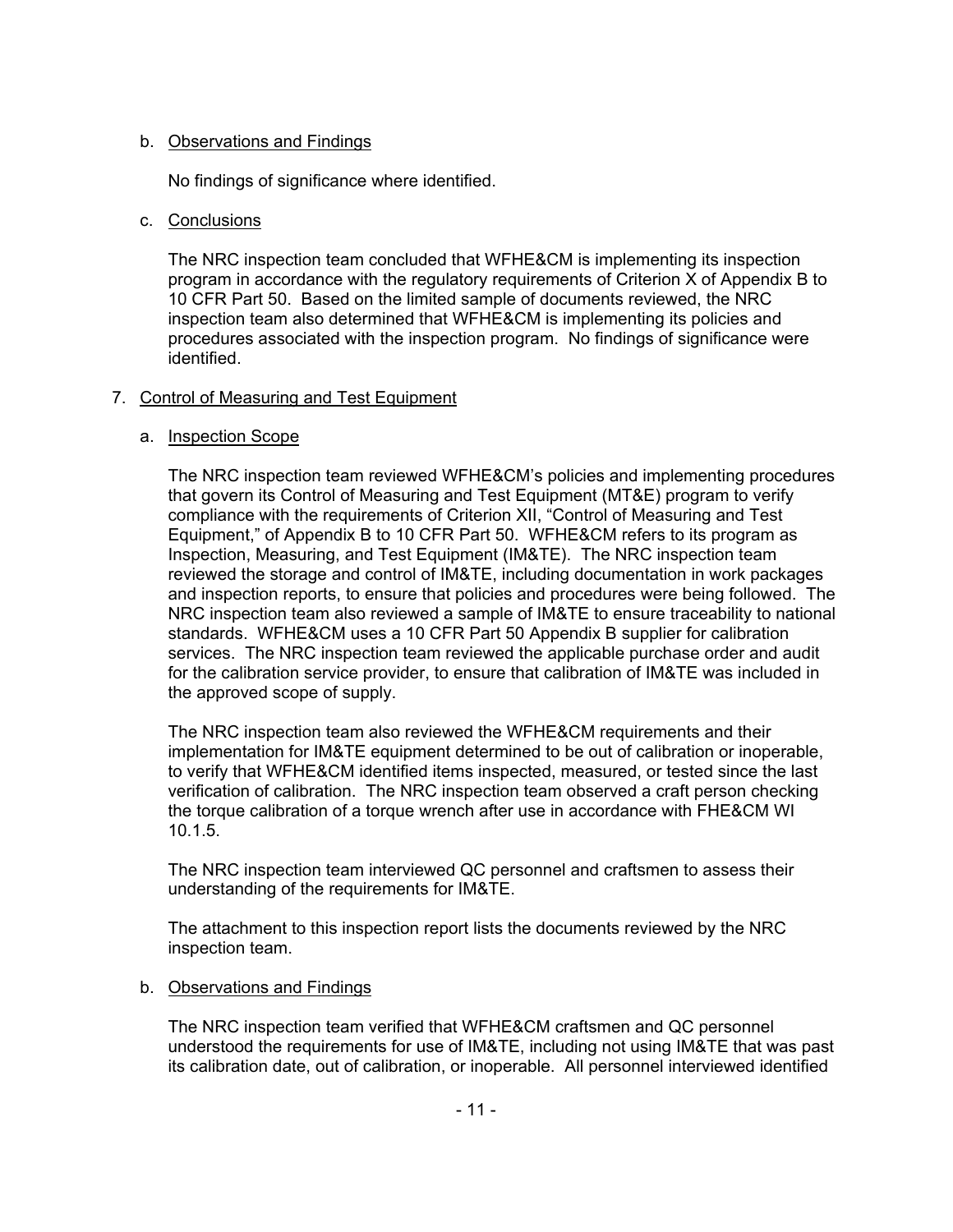that if an IM&TE item was past its calibration date, out of calibration or inoperable, they would report the IM&TE item to the QC technician in charge of IM&TE. The NRC inspection team determined that resolution for the out of calibration or inoperable condition was being performed by the QC technician. However, the NRC inspection team observed no objective evidence that corrective action reports or Nonconformance Reports (NCRs) were being initiated and the validity of previous use was not being documented or determined on a systematic basis.

The NRC inspection team reviewed two years of IM&TE found out of calibration or broken (11 devices) and determined WFHE&CM had not entered any of these occurrences into the corrective action or NCR processes nor had they performed the required evaluation to determine the impact on the validity of previous uses. These devices included a MT yoke, a thermometer, a surface probe, pi gages, a gauss meter, ID micrometers, a dynamometer, a torque tester and a crimper. The pi gages were determined to be out of calibration by the calibration service provider the previous week and were still in resolution. WFHE&CM determined they had been used for reference measurements and documented the out of calibration condition and uses in CAPAL ID 100053901 and CAPAL Issue ID 100053905. WFHE&CM documented the other nine out of calibration and broken IM&TE issues in CAPAL Issue ID 100054629.

## c. Conclusion

The NRC inspection team issued Nonconformance 99901452/2014-201-03 in association with WFHE&CM's failure to implement the regulatory requirements of Criterion XII of Appendix B to 10 CFR Part 50. Specifically, WFHE&CM failed to enter out of calibration and inoperable IM&TE into the corrective action process in accordance with WEC 12.1 and failed to perform evaluations for the acceptability of previously inspected or tested items in accordance with WEC QMS.

#### 8. Control of Special Processes

#### a. Inspection Scope

The NRC inspection team reviewed WFHE&CM's policies and implementing procedures that govern the Control of Special Processes to verify compliance with the requirements of Criterion IX, "Control of Special Processes," of Appendix B to 10 CFR Part 50. Specifically, the NRC inspection team reviewed the WEC QMS, WEC 2.6, "Training," WEC 2.9, "Qualification of Inspection, Examination and Testing Personnel," WEC 2.10, "Qualification, Training and Certification of Nondestructive Testing Personnel," WEC 2.13, "Visual Acuity Examination," and WFHE&CM procedure FHE&CM 10.1.4, "Liquid Penetrant Examination."

The NRC inspection team observed in-process NDT by a WesDyne QC Inspector using the fluorescent MT method to verify that the material surface inspection of safety-related parts M16759-09-01A and M16759-10-01A for the lower block frames of two hatch hoists for V.C. Summer Unit 3 were performed in accordance with the requirements of; ASME NOG-1 of 1998, "Rules for Construction of Overhead and Gantry Cranes," Section 7000, "Inspection and Testing," AWS D1.1, "Structural Welding Code – Steel,"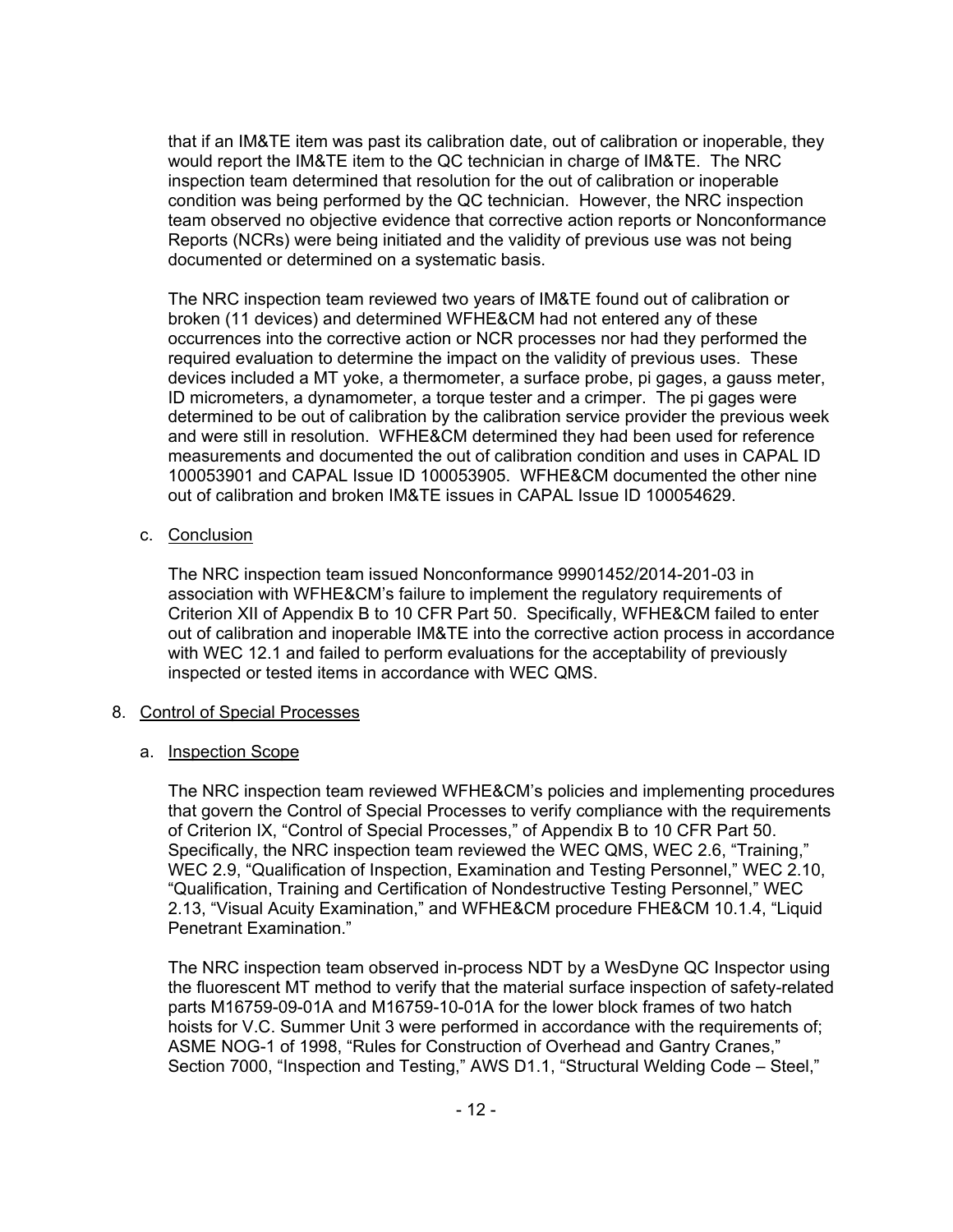ASTM E709, "Guide for Magnetic Particle Inspection," ASTM A654, "Special Requirements for Steel Forgings and Bars for Nuclear and Other Special Applications," and WEC Design Specification, APP-MH01-Z0-101, "AP1000 Containment Polar Crane."

The NRC inspection team reviewed the QC inspector's Certificate of Qualifications with annual vision acuity and color contrast. The NRC inspection team also reviewed certificates of calibration for the gauss meter, contour probe, black light radiometer, and infrared thermometer. Additionally, the NRC inspection team reviewed a certificate of conformance for the MT fluorescent magnetic particle material. Finally, the NRC inspection team reviewed the WesDyne MT procedure used to disposition NCRs 18640 and 18642 by cutting the existing welds to gain access to all surfaces for NDT, retest of material surfaces, and reweld in compliance with drawing requirements.

The NRC inspection team observed in-process gas metal arc welding performed by a NuCrane Manufacturing welder to join a part (M16759-09-01A) to the lower block frame of a hatch hoist after back grinding to the root of the fillet weld in preparation for depositing the first layer of the single-bevel groove from the second side. Specifically, the inspectors reviewed AWS D1.1 Prequalified Welding Procedure Specification (WPS) -100, weld filler metal CMTR of Heat No. 386421 for chemical analysis and mechanical properties, and the welder performance qualification record.

The NRC inspection team reviewed a sample of HMI welding and inspection documents associated with the fabrication of the safety-related equalizer upper block for the polar crane to verify that welding and inspection were performed in accordance with the requirements of PaR Nuclear Drawing No. D-07451727-D, and ASME NOG-1 of 1998, AWS D1.1-2000, APP-MH01-Z0-101, and ASTM A435, "Standard Specification for Straight-Beam Ultrasonic Examination of Steel Plate."

The NRC inspection team reviewed six material test reports, Safety-Related Weld Traceability Map M1154-09-01 (documenting proper fillet weld size, and traceable filler material lot number and welder ID), AWS D1.1 Qualified WPS 600-1, and visual inspection and ultrasonic examination reports.

The NRC inspection team interviewed the welder and NDE personnel to assess their qualifications, understanding of the regulatory requirements, and understanding of work procedures.

The attachment to this inspection report lists the documents reviewed by the NRC inspection team.

#### b. Observations and Findings

No findings of significance where identified.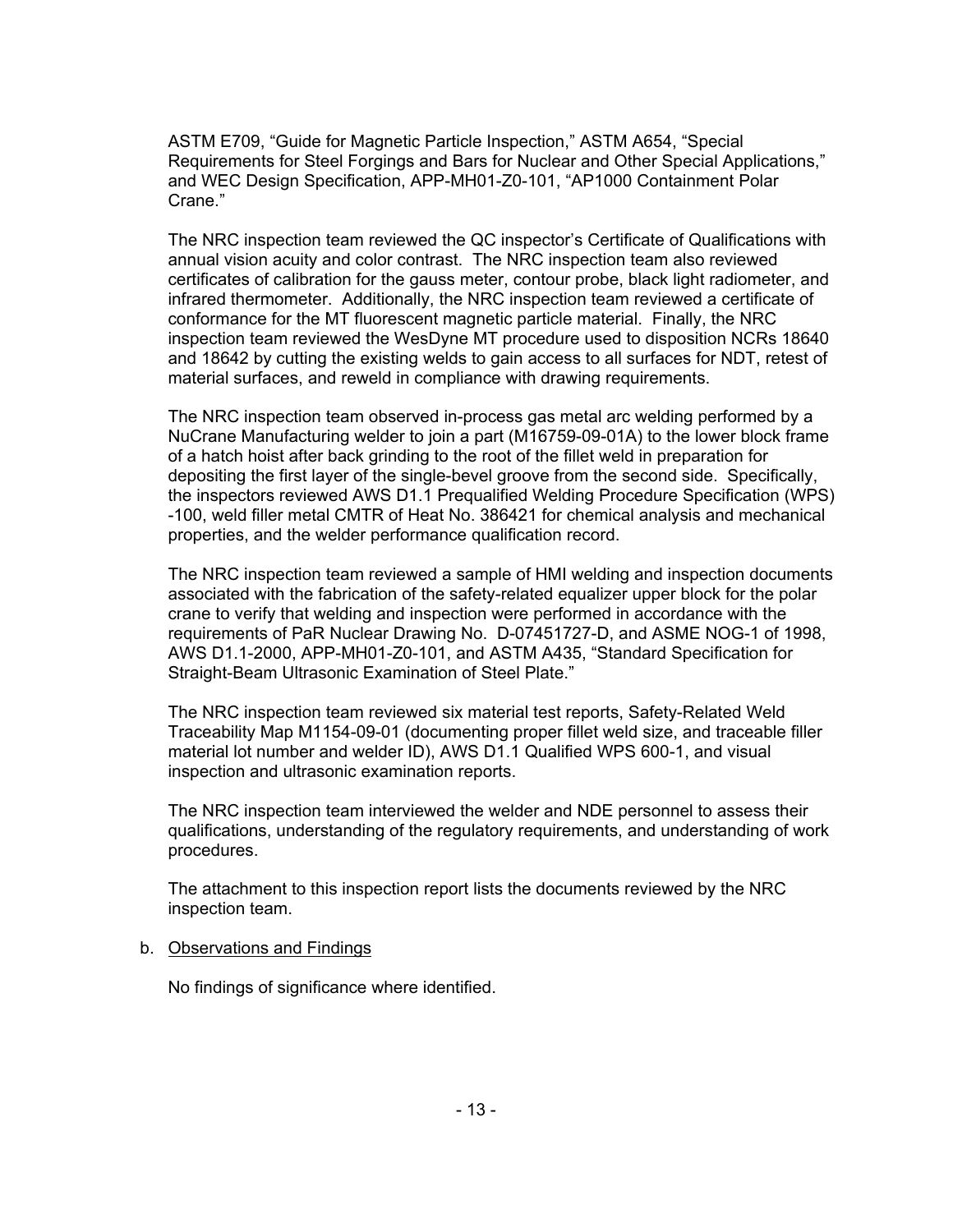## c. Conclusion

The NRC inspection team concluded that WFHE&CM is implementing its Control of Special Processes program in accordance with the regulatory requirements of Criterion IX of Appendix B to 10 CFR Part 50. Based on the limited sample of documents reviewed, the NRC inspection team also determined that WFHE&CM is implementing its policies and procedures associated with the Control of Special Processes program. No findings of significance were identified.

## 9. Nonconforming Materials, Parts, or Components

## a. Inspection Scope

The NRC inspection team reviewed WFHE&CM's policies and implementing procedures that govern nonconformances to verify compliance with the requirements of Criterion XV, "Nonconforming Materials, Parts, or Components," of Appendix B to 10 CFR Part 50. The NRC inspection team reviewed a sample of nonconformance reports and verified that the disposition and control of nonconformances was in accordance with WFHE&CM procedures.

The NRC inspection team verified that WFHE&CM had a program and procedures in place for control of nonconforming materials, parts, or components, and that the program and procedures were consistent with regulatory requirements. The NRC inspection team reviewed WEC 15.1, "Deviation Notices," which provided the requirements for the identification, documentation, and disposition of nonconformances identified by suppliers. The NRC inspection team also reviewed PAR WI 15.1.2, "Control of Nonconforming Items," and WEC 15.2, "Use of Hold Tags," which provided the requirements for the identification, documentation, tagging, segregation, and disposition of nonconforming items identified by WFHE&CM during manufacturing, assembly, service, inspection, or testing. In addition, the NRC inspection team reviewed PAR WI 15.1.1, "Documentation Issue Report," which provides the requirements for the identification and documentation of inadequate supplier documentation issues identified during receipt inspections.

The NRC inspection team reviewed a sample of 23 NCRs, of which 21 were associated with safety-related parts used in the manufacturing of polar cranes, cask cranes, or hatch hoists for V.C. Summer Units 2 and 3 and Vogtle Units 3 and 4. The NRC inspection team reviewed closed NCRs, to ensure that sufficient objective evidence and appropriate technical justification were provided and that they were reviewed by qualified personnel. For a sample of nine open (in-process) NCRs and four Documentation Issue Reports (DIRs), the NRC inspection team verified that the corresponding nonconforming items were appropriately segregated and Hold Tags and copies of NCRs were affixed to the items, in accordance with WFHE&CM's procedures and regulatory requirements.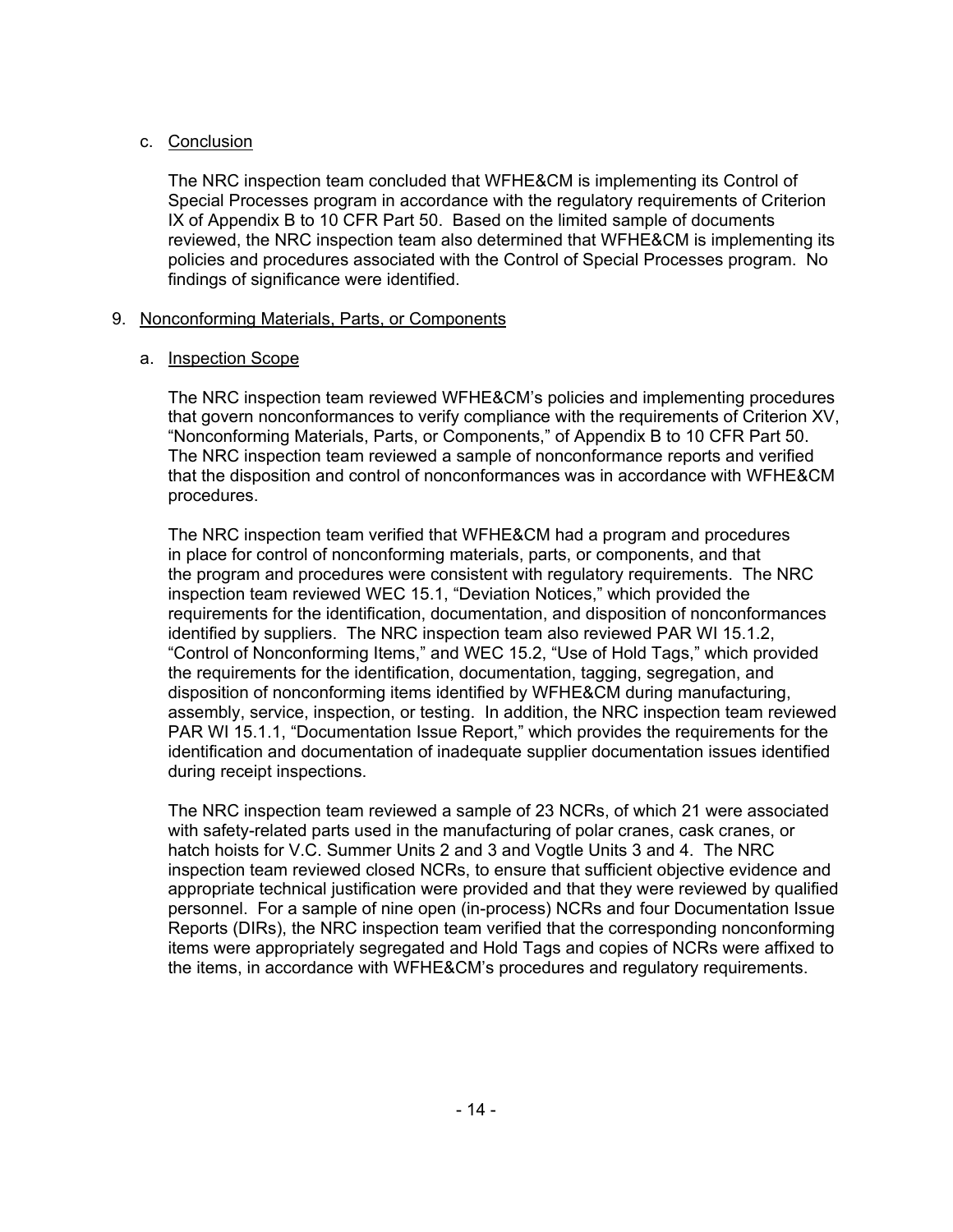The NRC inspection team also observed a repair being performed on the hatch hoist lower block frame, in accordance with approved work instruction and disposition documented in the NCR report.

The attachment to this inspection report lists the documents reviewed by the NRC inspection team.

### b. Observations and Findings

No findings of significance were identified.

## c. Conclusion

The NRC inspection team concluded that WFHE&CM is implementing its nonconforming materials, parts, or components program in accordance with the regulatory requirements of Criterion XV of Appendix B to 10 CFR Part 50. Based on the limited sample of documents reviewed, the NRC inspection team also determined that WFHE&CM is implementing its policies and procedures associated with the control of nonconforming materials, parts, or components. No findings of significance were identified.

### 10. Corrective Action

### a. Inspection Scope

The NRC inspection team reviewed WFHE&CM's policies and implementing procedures that govern the corrective action program to verify compliance with the requirements of Criterion XVI, "Corrective Action," of Appendix B to 10 CFR Part 50. The NRC inspection team reviewed a sample of corrective action documents (Corrective Action Process documents, or CAPs, and/or Corrective Action, Prevention, and Learning System documents, or CAPALs), to verify that: (1) the disposition and control of CAPs/CAPALs (hereinafter collectively referred to as "CAPALs") provided adequate documentation and description of conditions adverse to quality, and (2) the CAPALs specified the cause of these conditions and the corrective actions to prevent recurrence.

The NRC inspection team verified that WFHE&CM had a program and procedures in place for the control of corrective actions, and that the program and procedures were consistent with regulatory requirements. The NRC inspection team reviewed WEC 16.2, "Westinghouse Corrective Action Program," In addition, the NRC inspection team reviewed supplemental corrective action program procedures that establish the requirements for conducting a Root Cause Analysis, Apparent Cause Analysis, Limited Cause Analysis, and Effectiveness Review. The NRC inspection team also reviewed WEC 21.0, "Identification and Reporting of Conditions Adverse to Nuclear Safety."

The attachment to this inspection report lists the documents reviewed by the NRC inspection team.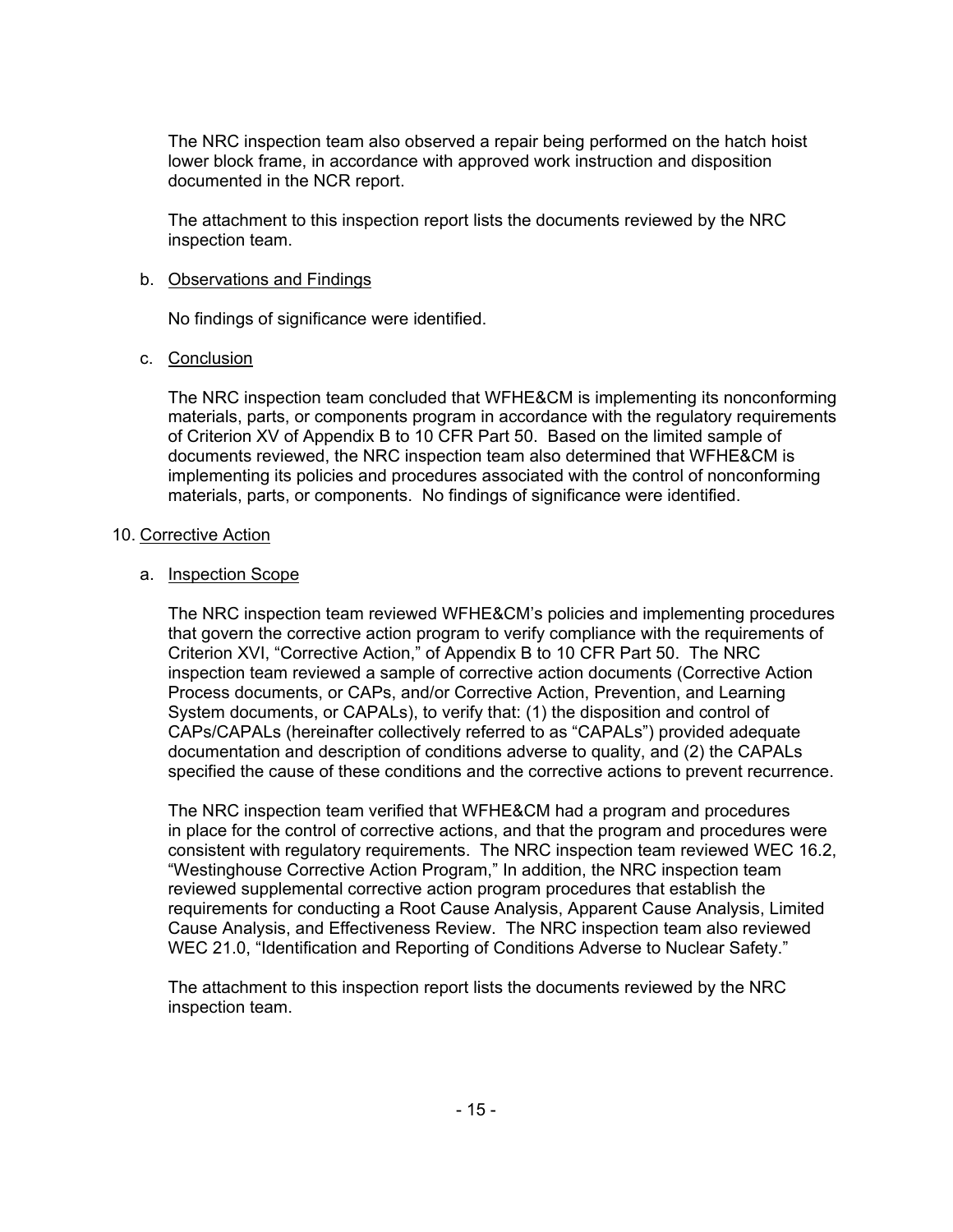## b. Observations and Findings

The NRC inspection team reviewed a sample of 24 CAPALs primarily focused on WFHE&CM's fabrication and testing activities of the polar crane, cask crane, and hatch hoist for the AP1000 reactor design, as well as issues related to the V.C. Summer Unit 1 cask crane trolley upgrade. The sample included four CAPALs identifying issues that potentially represented Conditions Adverse to Nuclear Safety. Also included in the sample were two Level 1 CAPALs (Issues that were Significant Conditions Adverse to Quality, severe environmental, health and safety events, or resulted in excessive cost of poor quality); four Level 2 CAPALs (Issues that did not meet Level 1 criteria, but had very significant consequences); and one Level 3 CAPAL (Issue that did not meet Level 1 or Level 2 significance criteria, but had significant consequences). The NRC inspection team observed that at least five CAPALs in the sample were past due, and did not meet the timeliness requirements specified in Section 7.6.1 of WEC 16.2.

By reviewing the list of all issues entered in the CAPAL database as of October 22, 2014, the NRC inspection team identified that WFHE&CM had 386 issues entered in the database, of which 177 were past due, and did not meet the closure timeliness requirements. The NRC inspection team did not find objective evidence of extension approvals for these CAPALs, as required by Section 7.6.2 of WEC 16.2. Examples of past due CAPALs included:

- CAPAL Issue ID 100000228 a Level 1 CAPAL 362 days past due, titled, "Lack of Design Engineering Rigor"
- CAPAL Issue ID 100000508 a Level 2 CAPAL 305 days past due, titled, "Trolley Not Adjusted Properly after Reassembly"
- CAPAL Issue ID 100010212 a Level 4 CAPAL (with a potential Condition Adverse to Nuclear Safety) 53 days past due, titled, "Spare or Replacement Parts Are Not Procured to QMS Requirements"

WFHE&CM documented the lack of timeliness in the corrective action program in CAPAL Issue ID 100052576.

The NRC inspection team determined through interviewing WFHE&CM responsible personnel that since transitioning from CAPs to CAPAL at the start of Fiscal Year 2014, WFHE&CM did not analyze corrective action data on at least quarterly basis, to identify potential adverse trends and cross-cutting deficiencies that require corrective action. Analysis and trending of corrective action data was required by WEC QMS, Section 5.5.3 and WEC 16.2, Section 7.11. The NRC inspection team noted that Westinghouse Engineering, Equipment Major Projects (EE&MP) Product Line initiated CAPAL Issue ID 100036914 on August 7, 2014, to document the lack of trending at the Product Line level. During this inspection, WFHE&CM also initiated CAPAL Issue ID 100054621, to document the lack of corrective action trending at WFHE&CM.

c. Conclusion

The NRC inspection team issued Nonconformance 99901452/2014-201-02 in association with WFHE&CM's failure to implement the regulatory requirements of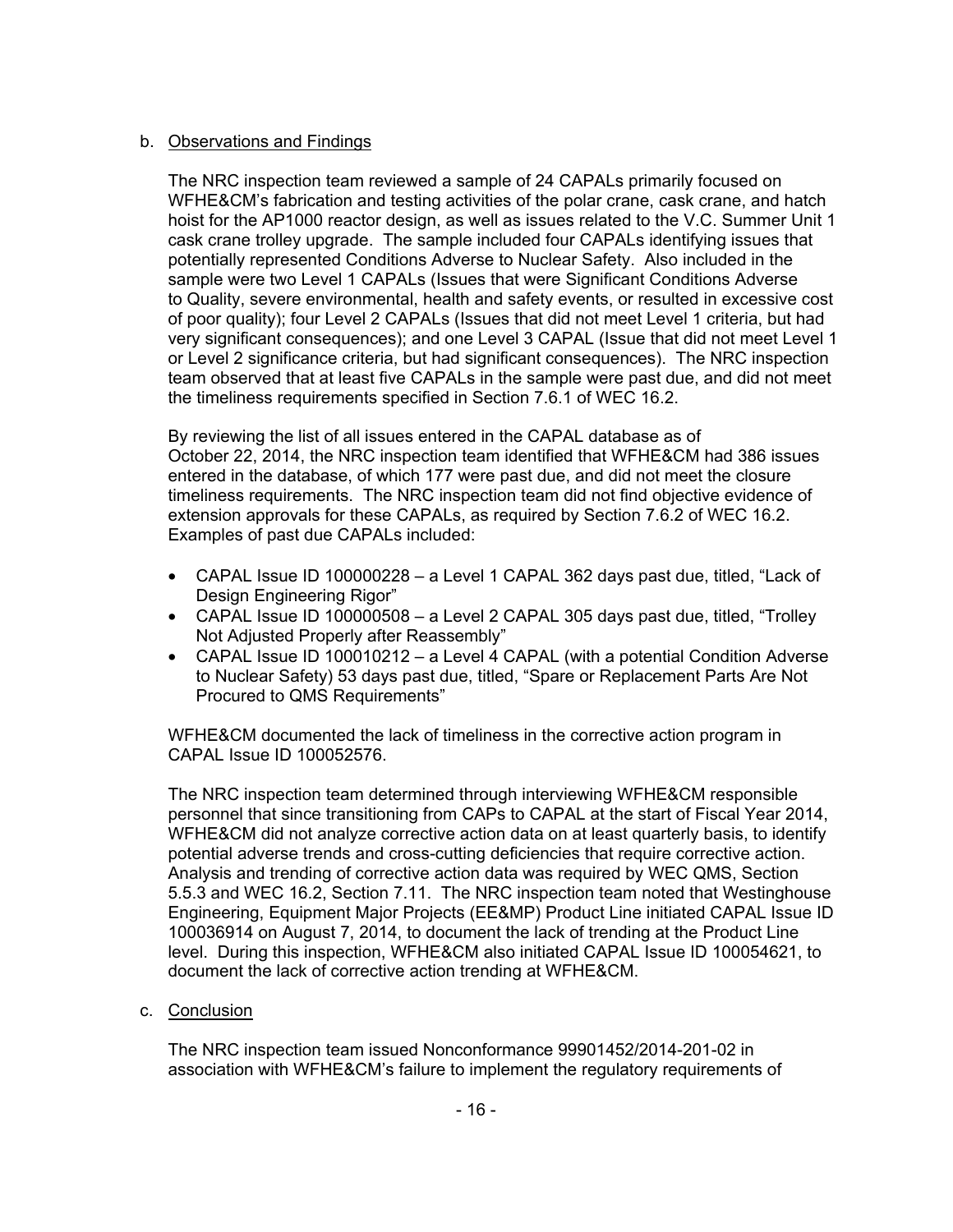Criterion XVI of Appendix B to 10 CFR Part 50. Nonconformance 99901452/2014-201- 02 cites WFHE&CM for failing to complete corrective actions in a timely manner and failure to identify significant conditions adverse to quality and take corrective actions to preclude repetition.

### 11. Internal Audits

### a. Inspection Scope

The NRC inspection team reviewed WFHE&CM's policies and implementing procedures that govern the internal audit program, to verify compliance with the requirements of Criterion XVIII, "Audits," of Appendix B to 10 CFR Part 50. The NRC inspection team reviewed a sample of internal audit reports, to verify implementation of the internal audit program. In addition, the NRC inspection team reviewed a sample of auditor training and qualification records, to verify that audits were performed by appropriately trained personnel not having direct responsibilities in the areas being audited.

The NRC inspection team verified that WFHE&CM had a program and procedures in place for conducting scheduled internal audits, and that the program and procedures were consistent with regulatory requirements. The NRC inspection team reviewed WEC 18.1, "Internal Audits." The NRC inspection team reviewed the internal audit schedules and verified that internal audits were scheduled and performed at the minimum frequency specified in WEC 18.1.

The NRC inspection team reviewed a sample of four internal audit reports of WFHE&CM by WEC Global Quality, to confirm that internal audits were performed using checklists and/or procedures and in accordance with WFHE&CM's procedures. The NRC inspection team verified that these internal audit reports included audit plans, documented objective evidence, audit results, and documented evidence of review by responsible management.

The NRC inspection team reviewed the training and qualification records of a sample of WEC auditors responsible for conducting internal audits at WFHE&CM, to confirm that all required training had been completed and maintained, and that qualifications and certification were in accordance with WEC's procedures. The NRC inspection team also reviewed WEC 2.8, "Qualification of Audit Personnel."

The NRC inspection team observed that management and implementation of the internal audit program is handled by WEC Global Quality, and not by WFHE&CM.

The attachment to this inspection report lists the documents reviewed by the NRC inspection team.

#### b. Observations and Findings

No findings of significance were identified.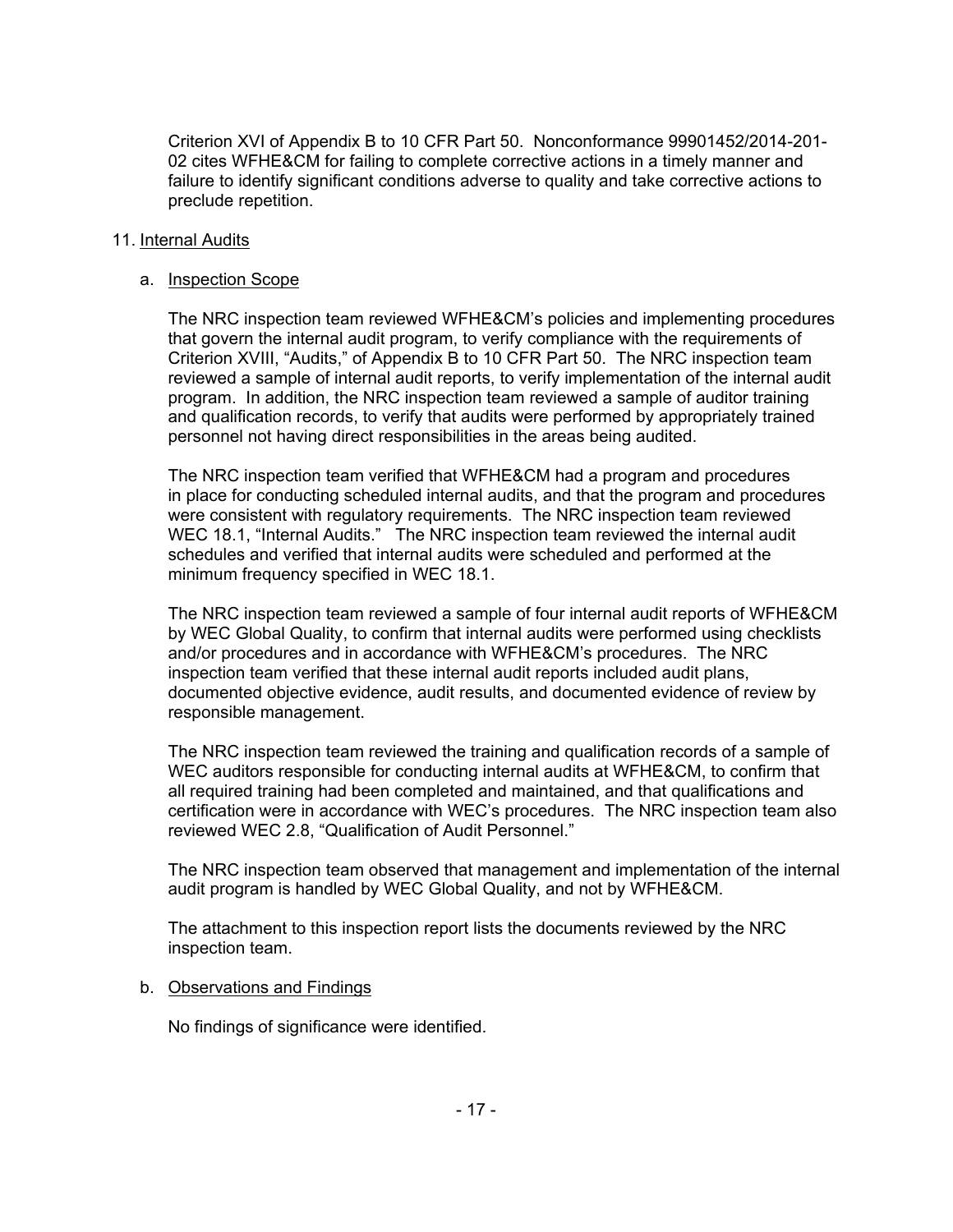## c. Conclusion

The NRC inspection team concluded that WFHE&CM is implementing its internal audit program in accordance with the regulatory requirements of Criterion XVIII of Appendix B to 10 CFR Part 50. Based on the limited sample of documents reviewed, the NRC inspection team also determined that WFHE&CM is implementing its policies and procedures associated with the internal audit program. No findings of significance were identified.

## 12. Entrance and Exit Meetings

On October 20, 2014, the NRC inspection team discussed the scope of the inspection with Steve Hamilton, Senior Vice President and Chief Quality Officer at WEC and WFHE&CM personnel. On October 24, 2014, the NRC inspection team presented the inspection results and observations during an exit meeting with Mr. Hamilton and WFHE&CM personnel. The attachment to this report lists the attendees of the entrance and exit meetings, as well as those individuals whom the NRC inspection team interviewed.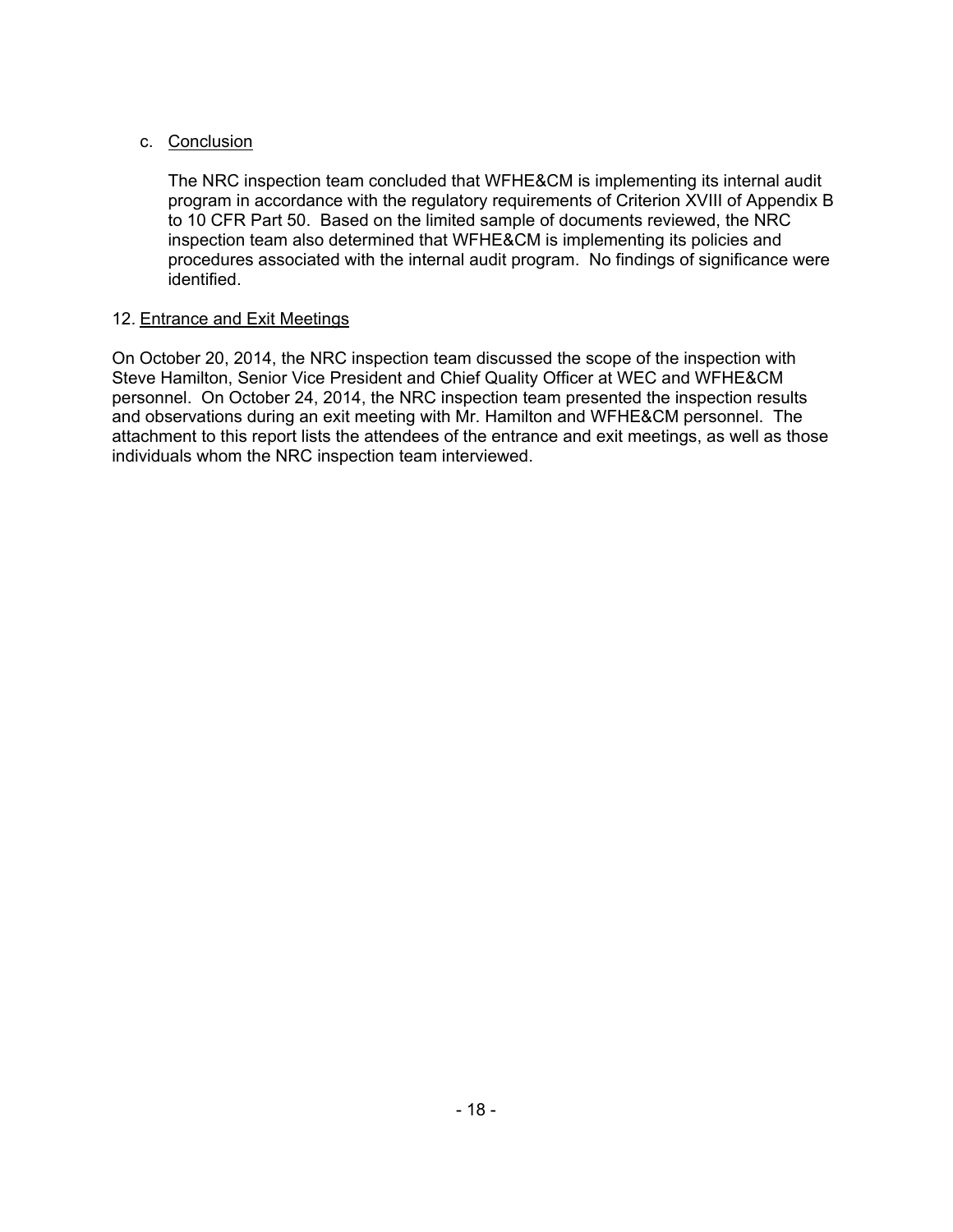# **ATTACHMENT**

# 1. ENTRANCE/EXIT MEETING ATTENDEES

| <b>Name</b>           | <b>Title</b>                                    | <b>Affiliation</b> | <b>Entrance</b> | <b>Exit</b>    | Interviewed |
|-----------------------|-------------------------------------------------|--------------------|-----------------|----------------|-------------|
| <b>Brent Clarke</b>   | <b>Inspection Team Leader</b>                   | <b>NRC</b>         | $\sf X$         | $\mathsf{X}$   |             |
| Thomas Kendzia        | Inspector                                       | <b>NRC</b>         | X               | $\sf X$        |             |
| <b>Pravin Patel</b>   | Inspector                                       | <b>NRC</b>         | X               |                |             |
| <b>Alain Artayet</b>  | Inspector                                       | <b>NRC</b>         | X               | X              |             |
| Aixa Belen            | Inspector                                       | <b>NRC</b>         | X               | X              |             |
| Victoria Huckabay     | Inspector                                       | <b>NRC</b>         | X               | X              |             |
| <b>Cameron Martin</b> | Manager, Mechanical Engineering<br>and Drafting | WFHE&CM            | X               | X              | X           |
| Maggie DiRocco        | <b>Quality Engineer</b>                         | WFHE&CM            | X               | X              | X           |
| <b>Matt Rohr</b>      | <b>Quality Manager</b>                          | WFHE&CM            | $\sf X$         | $\sf X$        | X           |
| Ron Fox               | <b>Senior Quality Engineer</b>                  | WFHE&CM            | X               | $\mathsf{X}$   | X           |
| John Kuidera          | <b>Manufacturing Manager</b>                    | WFHE&CM            | $\sf X$         | $\mathsf{X}$   |             |
| Don Davis             | AP1000 Program Manager                          | WFHE&CM            | X               | $\mathsf{X}$   |             |
| <b>Brian Hill</b>     | IS and Facilities Manager                       | WFHE&CM            | X               | $\mathsf{X}$   |             |
| David Garcia          | General Manager AP1000<br>Operations            | WFHE&CM            | X               | X              |             |
| Tom Heinen            | <b>Product Manager</b>                          | WFHE&CM            |                 | X              |             |
| <b>Bill Irmen</b>     | <b>Electrical Engineering Manager</b>           | WFHE&CM            | X               | $\mathsf{X}$   | X           |
| Aaron Khenkel         | <b>Senior Quality Engineer</b>                  | WFHE&CM            |                 | X              |             |
| <b>Tammy Smith</b>    | <b>Drafting Supervisor</b>                      | WFHE&CM            | X               | X              |             |
| Momin Khan            | <b>Spares Supervisor</b>                        | WFHE&CM            | X               | $\overline{X}$ |             |
| David Skow            | <b>Corrective Action Manager</b>                | WFHE&CM            | X               | X              | X           |
| Ed Fogarty            | <b>Manager of Products</b>                      | WFHE&CM            | X               | X              |             |
| Jon Kotnick           | <b>Acting QC Supervisor</b>                     | WFHE&CM            | X               | $\mathsf{X}$   |             |
| Chris Replogle        | <b>Electrical Engineer</b>                      | WFHE&CM            | X               | X              | X           |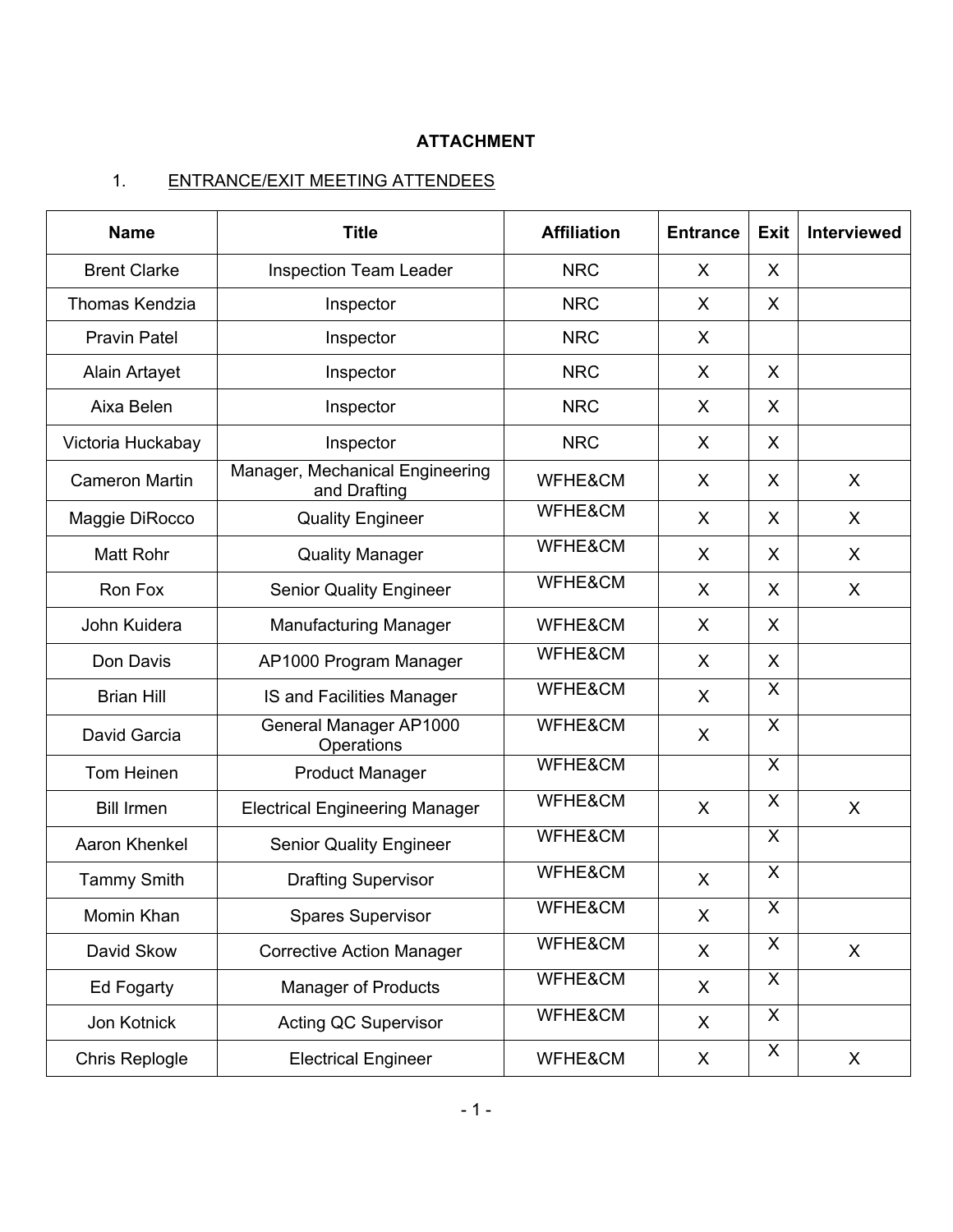| <b>Name</b>           | <b>Title</b>                                                 | <b>Affiliation</b> | <b>Entrance</b> | <b>Exit</b> | Interviewed |
|-----------------------|--------------------------------------------------------------|--------------------|-----------------|-------------|-------------|
| <b>Peter Gohdes</b>   | <b>Mechanical Engineer</b>                                   | WFHE&CM            | X               |             |             |
| <b>Troy Nelson</b>    | <b>Welder/Fabrication Technician</b>                         | WFHE&CM            |                 |             | X           |
| Dana Turner           | <b>QC/Mechanical Inspector</b>                               | WFHE&CM            |                 |             | X           |
| Rich Bernhagen        | <b>Electrical Assembler Technician</b>                       | WFHE&CM            |                 |             | X           |
| David Grandey         | <b>QC/Mechanical Inspector</b>                               | WFHE&CM            |                 |             | X           |
| <b>Scottie Ewald</b>  | Electro-Mechanical Assembler                                 | WFHE&CM            |                 |             | X           |
| Dave Held             | Assembly Lead                                                | WFHE&CM            |                 |             | X           |
| <b>Eduard Teisanu</b> | Senior Engineer                                              | WFHE&CM            |                 |             | X           |
| Kenneth Weide         | Supply Chain Manager                                         | WFHE&CM            | X               |             |             |
| <b>Steve Mann</b>     | <b>Manufacturing Manager</b>                                 |                    |                 | X           |             |
| Aaron Garfin          | Welder                                                       |                    |                 |             | X           |
| Carolyn Monaco        | Director of Product Development                              |                    | X               | X           |             |
| Ronnie Gardner        | Vice President of Global Quality<br>Programs                 |                    | X               | X           |             |
| <b>Steve Hamilton</b> | Senior Vice President and Chief<br><b>Quality Officer</b>    |                    | X               | X           |             |
| Sarah Meyer           | <b>Project Controls Manager</b>                              |                    |                 | X           |             |
| Mark Kachmar          | <b>Vice President of Manufacturing</b><br>Operations         | <b>WEC</b>         | X               | X           |             |
| Sarah DiTommaso       | Manager of AP1000 Instrument<br>Controls                     | <b>WEC</b>         |                 | X           |             |
| Tom Geer              | Vice President of Licensing and<br><b>Regulatory Affairs</b> | <b>WEC</b>         |                 | X           |             |
| Paul Russ             | Director of U.S. Licensing                                   |                    |                 | X           |             |
| Stan Dlugolenski      | <b>Principal Engineer</b>                                    | <b>WEC</b>         | X               | X           | X           |
| Ron Wessel            | AP1000 Licensing Engineer                                    | <b>WEC</b>         | X               | X           | X           |
| John Steele           | Director of Projects                                         | <b>WEC</b>         | X               |             |             |
| Lori Lubic            | <b>Manager of Quality Programs</b>                           | <b>WEC</b>         |                 |             | X           |
| John Moffit           | NDE Inspector- MT Level IIL                                  | WesDyne            |                 |             | X           |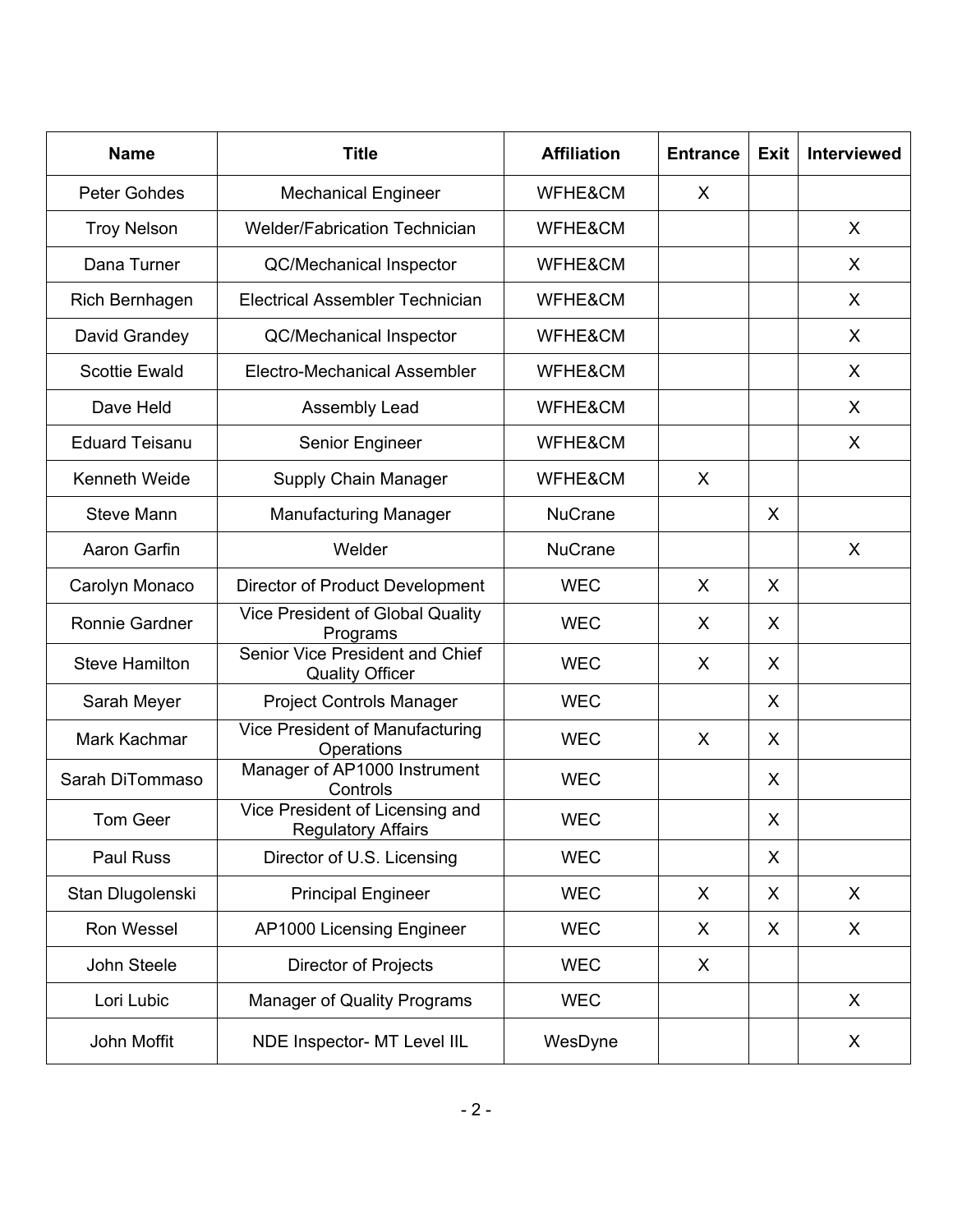| Name                                      | Title | <b>Affiliation</b> |  | Entrance   Exit   Interviewed |
|-------------------------------------------|-------|--------------------|--|-------------------------------|
| NDE Inspector Level III<br>John Delbusson |       | WesDyne            |  |                               |

## 2. INSPECTION PROCEDURES USED

Inspection Procedure (IP) 36100, "Inspection of 10 CFR Part 21 and Programs for Reporting Defects and Noncompliance," dated February 13, 2012.

IP 43002, "Routine Inspections of Nuclear Vendors," dated July 15, 2013.

IP 43004, "Inspection of Commercial-Grade Dedication Programs," dated November 29, 2013.

## 3. LIST OF ITEMS OPENED, CLOSED, AND DISCUSSED

| <b>Item Number</b>   | <b>Status</b> | Type       | <b>Description</b>   |
|----------------------|---------------|------------|----------------------|
| 99901452/2014-201-01 | Opened        | <b>NOV</b> | 10 CFR Part 21       |
| 99901452/2014-201-02 | Opened        | <b>NON</b> | <b>Criterion XVI</b> |
| 99901452/2014-201-03 | Opened        | <b>NON</b> | <b>Criterion XII</b> |

# 4. INSPECTIONS, TESTS, ANALYSES, AND ACCEPTANCE CRITERIA

The U.S. Nuclear Regulatory Commission (NRC) inspection team identified the following inspections, tests, analyses, and acceptance criteria (ITAAC) related to the polar cranes being designed and fabricated by WFHE&CM with some activities subcontracted to Hutchinson Manufacturing Incorporated (HMI). The NRC inspection team reviewed a sample package of HMI welding and inspection documents associated with the fabrication of the safety-related equalizer upper block for the polar crane to verify that welding and inspection were performed in accordance with:

- ASME NOG-1 of 1998, "Rules for Construction of Overhead and Gantry Cranes," Section 7000, "Inspection and Testing"
- AWS D1.1-2000, "Structural Welding Code Steel"
- ASTM A435, "Standard Specification for Straight-Beam Ultrasonic Examination of Steel Plate"
- WEC Design Specification, APP-MH01-Z0-101, "AP1000 Containment Polar Crane"

Specifically, the NRC inspection team reviewed five certified material test reports, Safety-Related Weld Traceability Map M1154-09-01 (documenting proper fillet weld size, and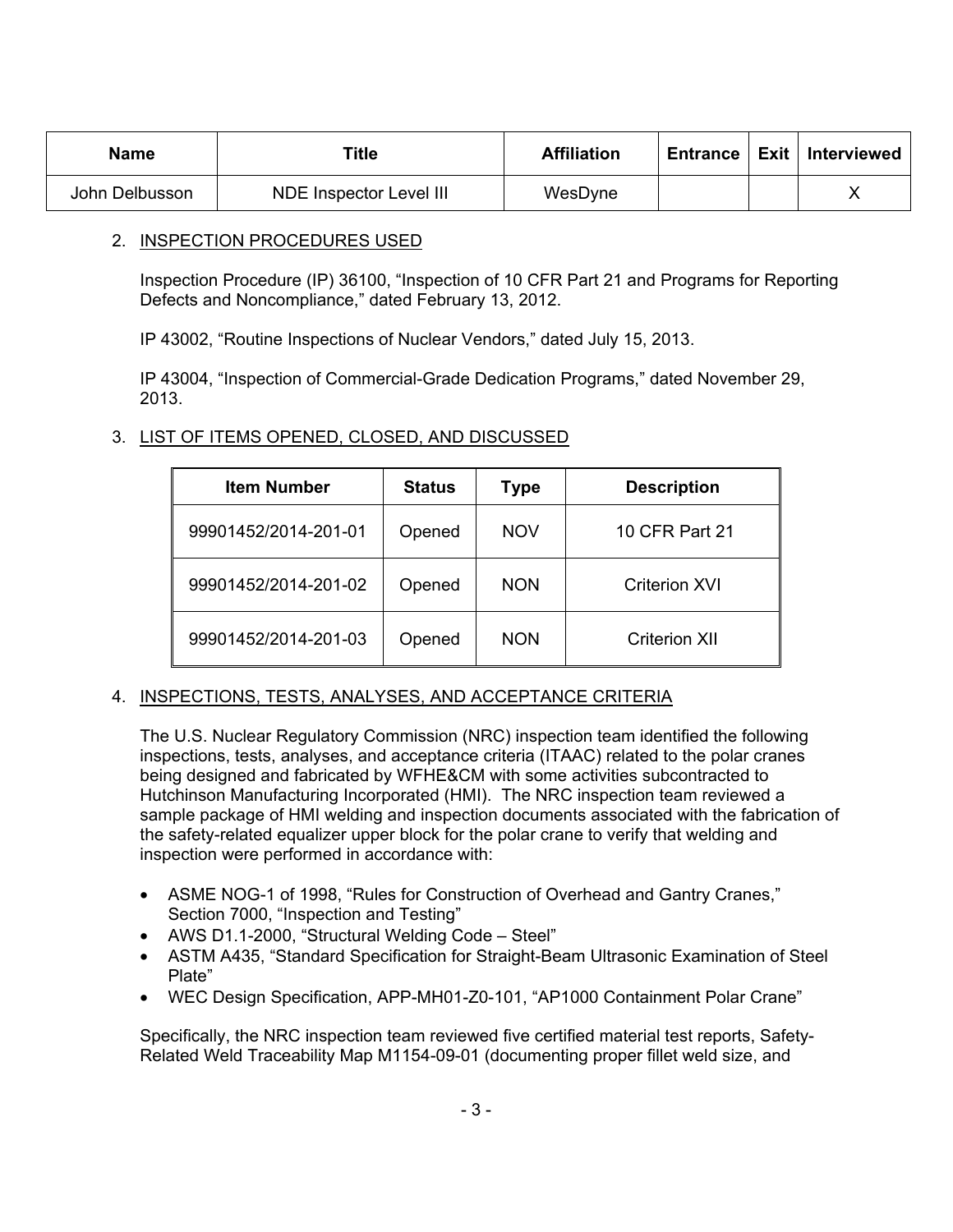traceable filler material lot number and welder ID), AWS D1.1 Qualified Welding Procedure Specification (WPS) 600-1, and visual inspection and ultrasonic examination reports.

The ITAAC design commitment referenced below is for future use by the NRC staff during the ITAAC closure process. The listing of these ITAAC design commitments does not indicate that they have been met and closed. The NRC inspection team did not identify any findings associated with the ITAAC identified below.

| Appendix C from the Combined<br>License for Vogtle Units 3 and 4 | No. 343 | ITAAC 2.3.05.03a.i |
|------------------------------------------------------------------|---------|--------------------|
| and V.C. Summer Units 2 and 3                                    |         |                    |

### 5. DOCUMENTS REVIEWED

#### Policies and Procedures

- 1. WEC Quality Management System (QMS), Revision 7, dated October 1, 2013
- 2. WEC 2.8, "Qualification of Audit Personnel," Revision 1.0, dated July 31, 2013
- 3. WEC 2.10, "Qualification, Training and Certification of Nondestructive Testing Personnel," Revision 3.0, dated October 30, 2013
- 4. WEC 2.13, "Visual Acuity Examination," Revision 0, dated November 3, 2008
- 5. WEC 7.2, "Dedication of Commercial Grade Items," Revision 2.0, dated August 15, 2013
- 6. WEC 7.3, "Commercial Grade Surveys," Revision 1.0, dated December 16, 2013
- 7. WEC 7.5, "Control of Purchased Items and Services," Revision 6.0, dated August 29, 2014
- 8. WEC 12.1, "Control of Inspection, Measuring, & Test Equipment," Revision 4.0, dated January 16, 2013
- 9. WEC 15.1, "Deviation Notices," Revision 0.0, dated July 4, 2012
- 10. WEC 15.2, "Use of Hold Tags," Revision 0.1, dated March 7, 2014
- 11. WEC 16.2, "Westinghouse Corrective Action Program," Revision 7.0, dated March 31, 2014
- 12. WEC 16.3, "Corrective Action Review Board," Revision 4.0, dated March 31, 2014
- 13. WEC 16.4, "Root Cause Analysis," Revision 4.0, dated March 31, 2014
- 14. WEC 16.5, "Apparent Cause Analysis," Revision 3.0, dated March 31, 2014
- 15. WEC 16.10, "Common Cause Analysis (CCA)," Revision 0.0, dated March 31, 2014
- 16. WEC 16.11, "Issue Review Committee," Revision 1.0, dated August 20, 2014
- 17. WEC 16.12, "Limited Cause Analysis (LCA)," Revision 0.0, dated March 31, 2014
- 18. WEC 16.13, "Effectiveness Review," Revision 0.0, dated March 31, 2014
- 19. WEC 18.1, "Internal Audits," Revision 3.0, dated May 30, 2013
- 20. WEC 18.4, "Self Assessments," Revision 2.0, dated January 9, 2014
- 21. WEC 21.0, "Identification and Reporting of Conditions Adverse to Nuclear Safety," Revision 9.0, dated July 3, 2014
- 22. WEC 22.2, "Safety Standards for Items and Services," Revision 4.0, dated November 3, 2008
- 23. WEC OQA-PAR-SIP-1, "Quality Assurance Surveillance Plan for PaR," Revision 1.0, dated July 8, 2013
- 24. PAR WI 15.1.1, "Documentation issue Report," Revision 0.1, dated March 4, 2013
- 25. PAR WI 15.1.2, "Control of Nonconforming Items," Revision 1.0, dated March 7, 2013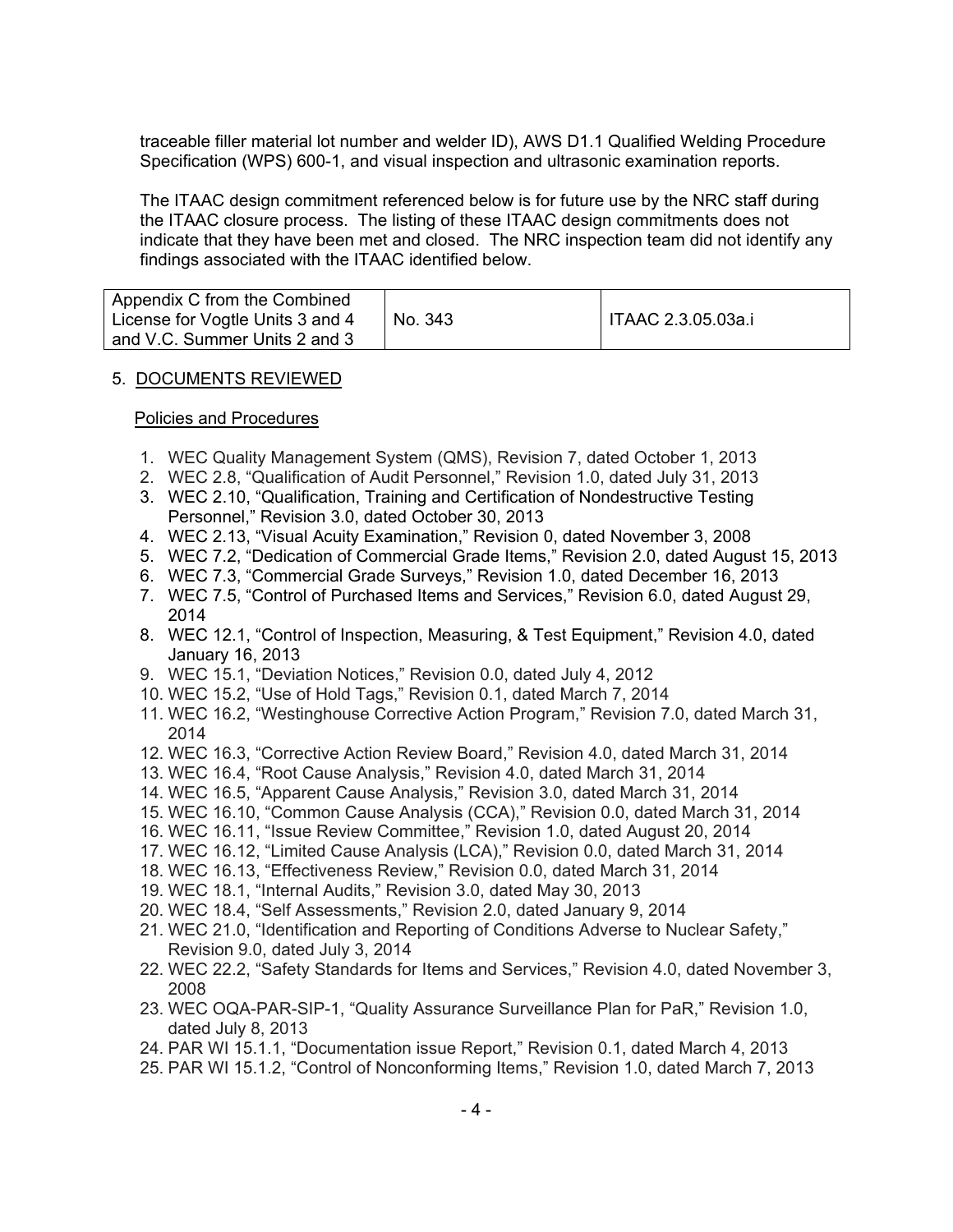- 26. PAR WI 15.1.3, "Manufacturing at Risk Releases," Revision 0.0, dated March 7, 2013
- 27. PAR-CDI-004, "Machine, Welding, Forging, and Forming Services Associated with Build to Print Fabrication by Source Verification," Revision 9, dated January 11, 2013
- 28. PAR-CDI-006, "Crane Hook and Hook Nut Forging and Machining Services Associated with Build to Print Fabrication, Rev. 0, dated March 30, 2012
- 29. PAR-CDI-006, "Crane Hook and Hook Nut Forging and Machining Services Associated with Build to Print Fabrication, Rev. 4, dated February 18, 2013
- 30. FHE&CM 2.1.1, "FHE&CM Policies and Procedures," Revision 0.0, dated September 9, 2013
- 31. FHE&CM 2.1.3, "Level 3 Supplemental Manufacturing Instructions (SMI)," Revision 0.0, dated March 6, 2014
- 32. FHE&CM 2.12.1, "Qualification of Coating Personnel," Revision 1.0, dated March 12, 2014
- 33. FHE&CM WI 2.2.1, "Quality Plan Procedure," Revision 0.0, dated September 17, 2014
- 34. FHE&CM WI 2.12.2, "Qualification and Certification of Coating Inspection Personnel," Revision 0.0, dated August 30, 2013
- 35. FHE&CM 7.2, "Addendum: Dedication of Commercial Grade Items," Revision 0, dated January 26, 2014
- 36. FHE&CM WI 9.1.1, "Control of Manufacturing and Assembly Operations," Revision 1.0, dated January 29, 2014
- 37. FHE&CM WI 9.1.14, "Single Coat Application of 2-Part Epoxy Protective Coatings," Revision 0.0, dated September 17, 2013
- 38. FHE&CM WI 9.1.15, "Application of 2-Part Epoxy Protective Coatings," Revision 0.0, dated July 11, 2014
- 39. FHE&CM WI 10.1.5, "Torque Wrench Verification Before/After Usage," Revision 0.0, dated September 5, 2013
- 40. FHE&CM WI 10.1.1, "Receipt Inspection," Revision 0.0, dated January 22, 2014
- 41. FHE&CM WI 10.1.2, "In-Process Inspection," Revision 0.0, dated January 10, 2014
- 42. FHE&CE WI 10.1.3, "Final Assembly Inspection," Revision 0.0, dated January 24, 2014
- 43. PAR WI 9.1.10, "Application of 2-Part Epoxy Protective Coatings," Revision 1.2, dated March 19, 2014
- 44. PAR WI 9.1.10, "Application of 2-Part Epoxy Protective Coatings on AP1000 In-Containment Components," Revision 1.2, dated March 19, 2014
- 45. PAR WI 10.1.8, "Visual Inspection of Weldments," Revision 1.0, dated October 9, 2012
- 46. PAR Nuclear/NuCrane Mfg., AWS D1.1 Prequalified WPS-100, Revison 6, dated May 2, 2014
- 47. QCP-74-5, "Application of Protective Coatings for AP1000 Reactor Plants," Revision 5, dated October 10, 2011
- 48. Wesdyne, WDI-STD-1101, "Magnetic Particle Examination Procedure," Revision 0, dated November 22, 2011
- 49. HMI, AWS D1.1 Qualified Welding Procedure Specification WPS-No. 600-1, Revision 3, dated July 31, 2012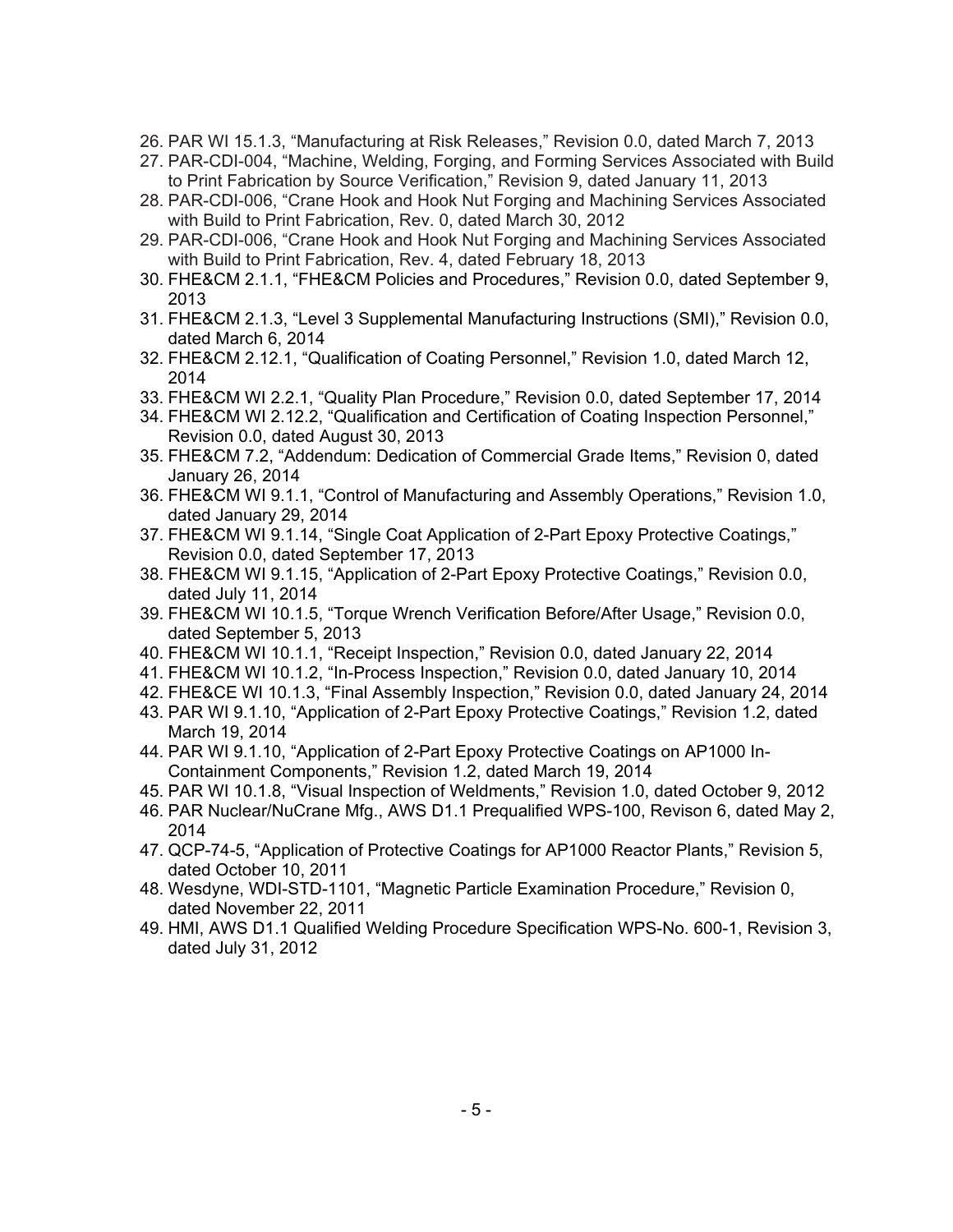### Purchase Orders and Certificates of Compliance

- 1. Certificate of Compliance, Magnaflux, Magnaglo 14AM, fluorescent magnetic particle inspection material, Batch No. 14E12K, dated May 16, 2014
- 2. Weldstar, Certificate of Compliance 4500434070 CN1, for ESAB SFA/A-5.18, ER70S-6, 0.045" diameter spooled wire with Heat No. 386421, dated October 25, 2012
- 3. ESAB, CMTR for Spoolarc 86, Heat No. 386421 for 0.045" diameter spooled wire SFA/A-5.18, ER70S-6, dated June 11, 2012

### Audit Reports

- 1. WEC Global Quality Programs Internal Audit Report, WEC-12-40, dated September 26, 2012
- 2. WEC Global Quality Programs Internal Audit Report, WEC-12-43, dated January 3, 2013
- 3. WEC Internal Audit Report, WEC-12-76, "Quality Programs and Assessments, Quality Programs and Supplier Quality Assessments – Cranberry," dated August 5, 2013
- 4. WEC Global Quality Programs Internal Audit Report, WEC-13-40, dated July 26, 2013
- 5. WEC Global Quality Programs Internal Audit Report, WEC-13-43, dated March 25, 2014
- 6. WEC Global Quality Programs Internal Audit Report, WEC-13-76, "Quality Programs and Assessments, Quality Programs and Supplier Quality Assessments – Cranberry," dated March 7, 2014
- 7. WEC Audit of Exelon PowerLabs Coatsville, WES-2012-049/NAIC 17105, dated January 18, 2012
- 8. WEC Audit of Hutchinson Manufacturing Inc., WES-2013-012-R, dated March 22, 2013

#### Nonconformance Reports (NCRs) and Documentation Issue Reports (DIRs)

- 1. NCR # 13005, dated October 13, 2012
- 2. NCR # 14711, dated March 20, 2013
- 3. NCR # 14954, dated April 20, 2013
- 4. NCR # 14992, dated April 25, 2013
- 5. NCR # 15314, dated June 4, 2013
- 6. NCR # 17328, dated February 18, 2014
- 7. NCR # 17970, dated May 19, 2014
- 8. NCR # 17972, dated May 19, 2014
- 9. NCR # 18239, dated June 23, 2014
- 10. NCR # 18252, dated June 23, 2014
- 11. NCR # 18253, dated June 23, 2014
- 12. NCR # 18260, dated June 24, 2014
- 13. NCR # 18261, dated June 24, 2014
- 14. NCR # 18262, dated June 24, 2014
- 15. NCR # 18263, dated June 24, 2014
- 16. NCR # 18264, dated June 24, 2014
- 17. NCR # 18265, dated June 24, 2014
- 18. NCR # 18266, dated June 24, 2014
- 19. NCR # 18425, dated July 17, 2014 20. NCR # 18460, dated July 22, 2014
- 21. NCR # 18461, dated July 22, 2014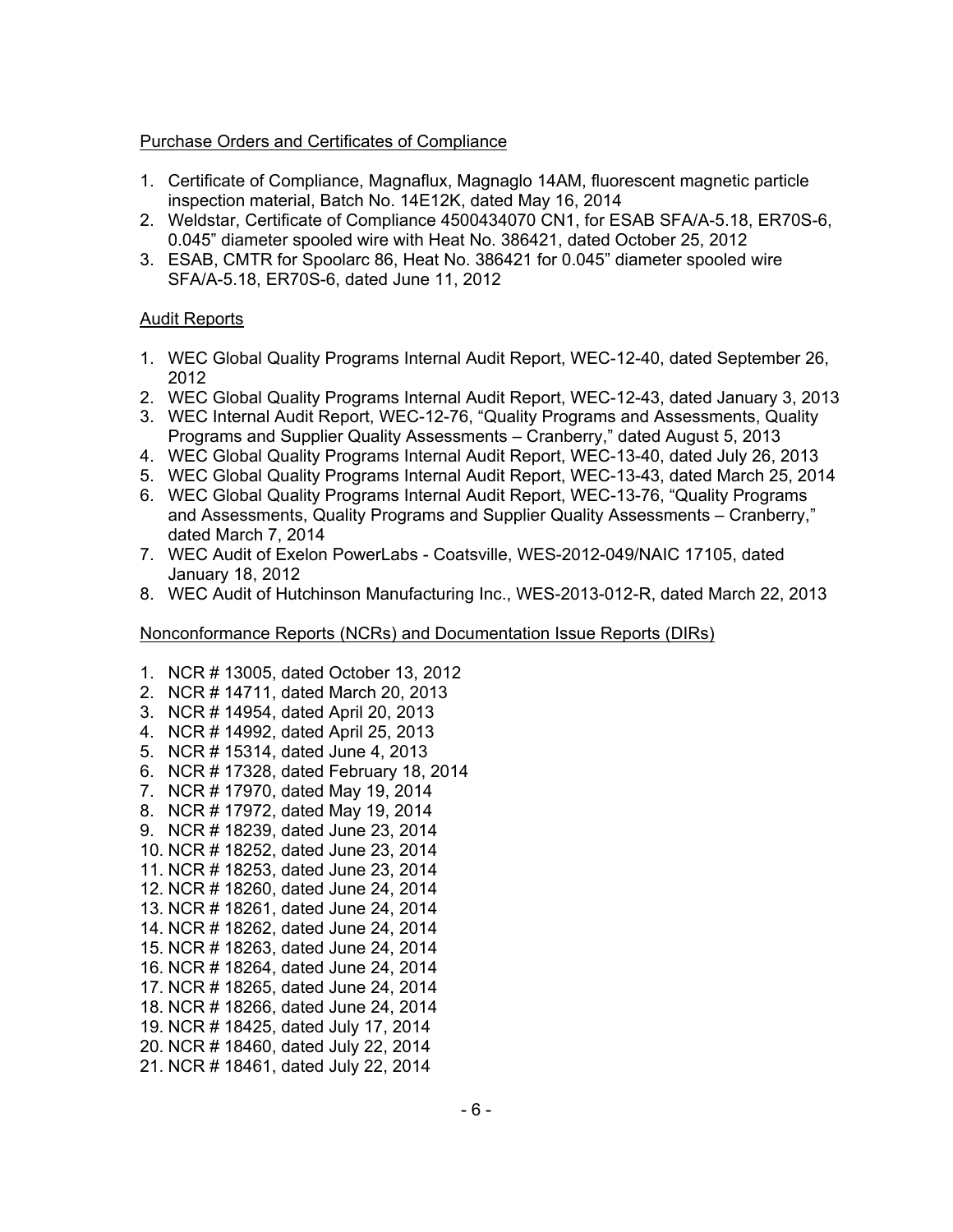- 22. NCR # 18640, dated August 29, 2014
- 23. NCR # 18642, dated August 29, 2014
- 24. DIR # N2084, dated June 10, 2014
- 25. DIR # N2089, dated June 12, 2014
- 26. DIR # N2092, dated June 12, 2014
- 27. DIR # N2093, dated June 12, 2014

### Corrective Action, Prevention, and Learning System (CAPALs) Issues, and Issue Reports

- 1. Issue Report # 13-108-M071, dated April 18, 2013
- 2. Issue Report # 13-172-M056, dated June 21, 2013
- 3. Issue Report # 13-182-M052, dated July 1, 2013
- 4. Issue Report # 13-182-M057, dated July 1, 2013
- 5. Issue Report # 13-207-M014, dated July 26, 2013
- 6. Issue Report # 13-214-M011, dated August 2, 2013
- 7. CAPAL Issue ID 100000228, "Lack of Design Engineering Rigor," dated October 25, 2012
- 8. CAPAL Issue ID 100000508, "Trolley Not Adjusted Properly after Reassembly," dated June 24, 2013
- 9. CAPAL Issue ID 100000536, "Method 2 and Method 3 Dedication Noncompliances," dated July 12, 2013
- 10. CAPAL Issue ID 100000951, "Paint Records Improper Documentation of Paint Application Process," dated December 5, 2013
- 11. CAPAL Issue ID 100010212, "Spare or Replacement Parts Are Not Procured to QMS Requirements," dated May 2, 2014
- 12. CAPAL Issue ID 100016265, "Improvements to Internal Audit Program (WEC 18.1)," dated March 19, 2014
- 13. CAPAL Issue ID 100011079, "SR Part Built to Incorrect Revision," dated May 8, 2014
- 14. CAPAL Issue ID 100011923, "PaR Level 3 Work Instructions Do Not Reference Current Level 2 Document Control and Record Procedures," dated May 31, 2012
- 15. CAPAL Issue ID 100036914, "EE&MP Quarterly Trending Not Completed," dated August 7, 2014
- 16. CAPAL Issue ID 100039716, "Commercial Dedication CAPS/CAPAL Issues not Resolved," dated August 25, 2014
- 17. CAPAL Issue ID 100039718, "Material Characteristics for Commercial Items Not Specified or Do Not Link to Upper Level Requirements," dated August 25, 2014
- 18. CAPAL Issue ID 100039719, "Commercial Dedication Instruction Improvements," dated August 25, 2014
- 19. CAPAL Issue ID 100043018, "Stop Work Order CGD," dated September 3, 2014
- 20. CAPAL Issue ID 100047532, "AP1000 Polar Crane Equalizer Cylinder," dated September 26, 2014
- 21. CAPAL Issue ID 100052576, "Corrective Action Has Not Been Effectively Implemented," dated October 15, 2014
- 22. CAPAL Issue ID 100054621, "FHE&CM Quarterly CAPAL Trending Not Completed," dated October 23, 2014
- 23. CAPAL Issue ID 100054812, "PAR WI 15.1.2 NCR Procedure NCR vs DIR," dated October 23, 2014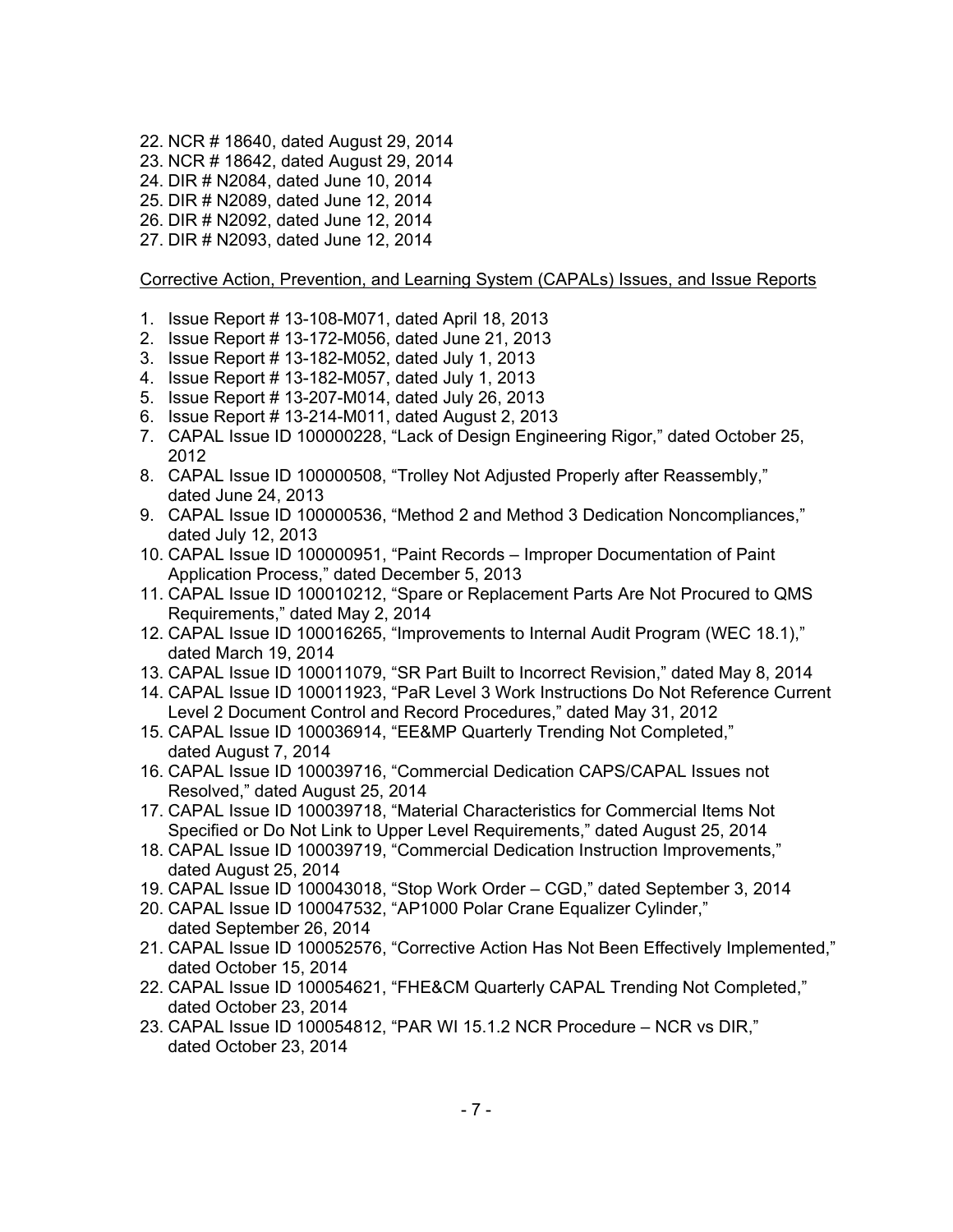24. CAPAL Issue ID 100054814, "Outdated References in Procedures," dated October 23, 2014

## Training and Qualification Records

- 1. Record of Lead Auditor Qualification for Lori D. Lubic, dated January 28, 2014
- 2. Record of Lead Auditor Qualification for John S. Papai, dated January 28, 2014
- 3. Record of Lead Auditor Qualification for Ed Michaels, dated January 28, 2014
- 4. Record of Lead Auditor Qualification for Linda S. Williams, dated January 28, 2014
- 5. Record of Lead Auditor Qualification for Douglas O. Henry, dated January 28, 2014
- 6. Record of QC Inspector Qualification for Dana Turner
- 7. Record of QC Inspector Qualification for Marc Hewitt
- 8. Record of QC Inspector Qualification for Kim Schuler
- 9. Record of QC Inspector Qualification for John Sogaard
- 10. Record of QC Inspector Qualification for David Grandey
- 11. Record of QC Inspector Qualification for John Kotnik
- 12. Record of MT Level 2L Qualification for John Moffit, WesDyne
- 13. Record of Coating Applicator Qualification for Rudy Turnbough
- 14. Record of Coating Applicator Qualification for Ryan Hartmann
- 15. Record of Coating Applicator Qualification for Scott Ewald
- 16. Record of Coating Applicator Qualification for David Lind
- 17. Record of Coating Applicator Qualification Lance McKay
- 18. Record of Coating Applicator Qualification Joe Henning
- 19. Record of Coating Applicator Qualification Scott Wacker
- 20. WesDyne Certificate of Qualification for QC Inspector 11107 including Level IIL for MT, expiration date January 11, 2017
- 21. WesDyne Individual Experience Summary Record for QC Inspector 11107
- 22. WesDyne Qualification and Certification Summary for QC Inspector 11107 for MT
- 23. WEC Vision Acuity Examination Record for QC Inspector 11107, far/near/color vision, dated July 30, 2014
- 24. PaR Nuclear/NuCrane Mfg. AWS D1.1 Welder/Welding Operator Qualification Record for Test-No. 44 and Welder ID-No. N11 using the pulsed gas metal arc welding process in the overhead (4G) test position, dated December 2, 2010
- 25. HMI, AWS D1.1 Welder Qualification Test Record No. 600-1-947 for FCAW, dated May 13, 2009
- 26. HMI, AWS D1.1 Welder Qualification Test Record No. 600-1-1013 for FCAW, dated May 13, 2009
- 27. Commercial Grade Dedication Training Presentation, "WEC 7.2 Revision 2.0 Dedication of Commercial Grade Items," conducted at WFHE&CM, dated August 5, 2014
- 28. Commercial Grade Dedication Training Presentation, "I&C Commercial Dedication of Critical Characteristics," conducted at WFHE&CM, dated August 7, 2014

## Drawings

- 1. APP-MH01-V1-010, "AP1000 Polar Bridge Crane General Arrangement 330 Ton/25 Ton Single Failure Proof," Revision 5, dated March 7, 2014
- 2. APP-MH01-V2-021, " AP1000 Containment Polar Crane Runway Rail Assembly," Revision 6, dated January 28, 2014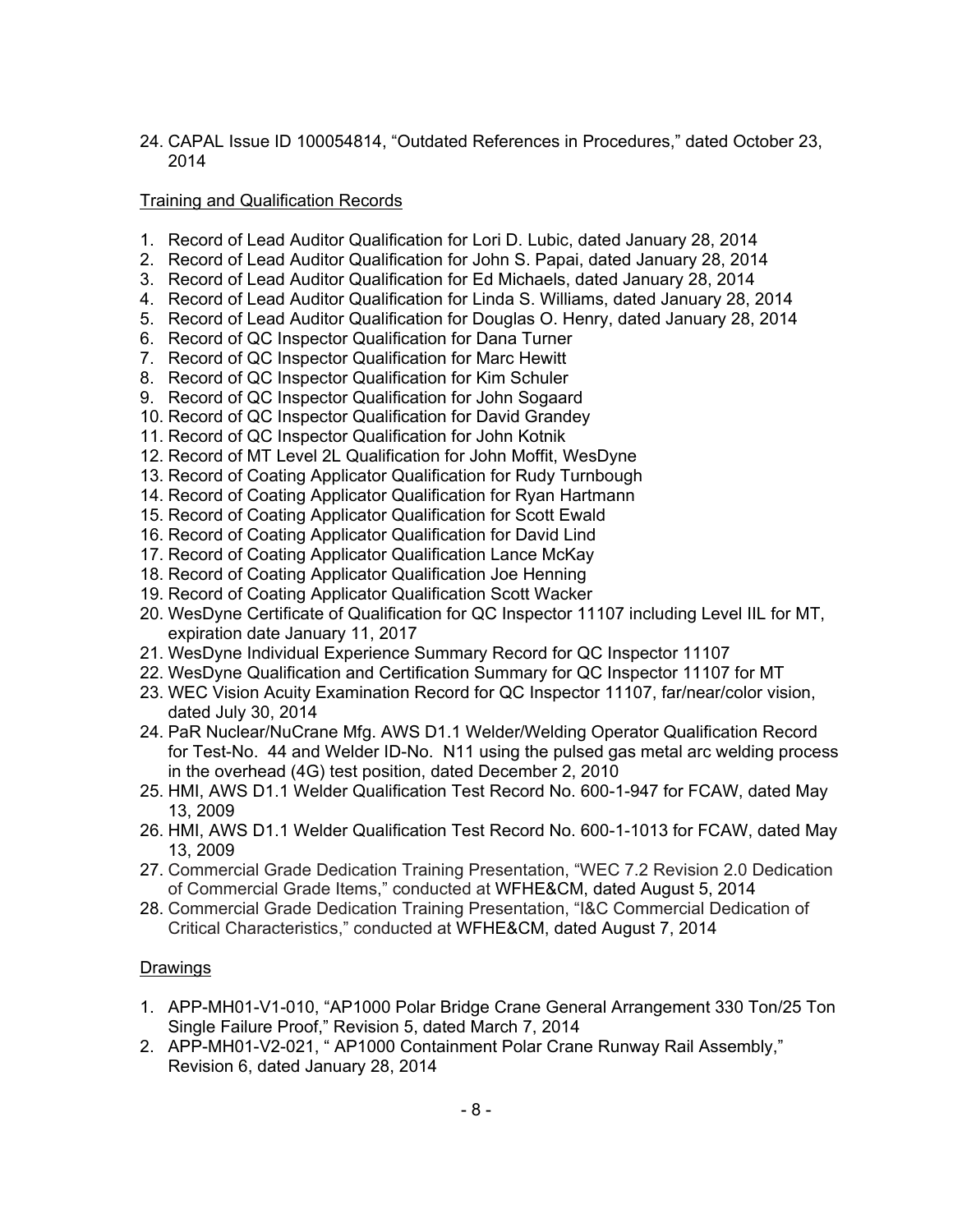- 3. PaR Nuclear Drawing No. A-07445806-D, "Assembly, Bridge Structure," Revision 2, dated February 7, 2014
- 4. PaR Nuclear Drawing No. D-07452346-D, "Lower Block Frame Hatch Hoist (item f), Sheet 1 of 2," Revision 6, dated July 14, 2010
- 5. PaR Nuclear Drawing No. D-07451727-D, "(SR) Equalizer Upper Block, Sheet 1 of 1," Revison 3, dated July 23, 2009
- 6. Westinghouse PAR Nuclear Drawing No D-07452593-C, "Pinion; Main Hoist Drum," Revision 0, dated March 3, 2011

## Commercial Grade Dedication Packages

- 1. WES-2011-191, "Commercial Grade Survey Package of Braun Intertec Corp," dated November 16, 2011
- 2. Commercial Grade Dedication Packages for PO 4160066812, Part Numbers 07452385 and 07463153, dated November 29, 2012

## Calibration, NDE, and Inspection Reports

- 1. WesDyne, Certificate of Calibration for the R.B. Annis, Gauss Meter, Model 20-0-20, S/N 90-884, instrument tracking SAP-No. 101578, expiration date of August 5, 2015
- 2. Exelon Powerlabs, Certificate of Calibration 0010784703 for the Parker contour probe, Model DA 400, S/N 21942, instrument tracking SAP-No. 30012103, expiration date of October 22, 2014
- 3. Exelon Powerlabs, Certificate of Calibration 0010840090 for the Spectroline radiometer and photometer to measure black light greater than 1000 microwatts/cm<sup>2</sup> and visible light less than one footcandle, respectively, Model DIX-555A, S/N 1612745, instrument tracking SAP-No. 105277, expiration date of September 29, 2015
- 4. Exelon Powerlabs, Certificate of Calibration 0010795278 for the Fluke infrared thermometer, Model 62 MINI, S/N 18750492, instrument tracking SAP-No. 30003980, expiration date of December 16, 2014
- 5. NuCrane, Weld Repair Data Card, PR-11-0070-U3.K260, Revision 1
- 6. Stork Herron Testing Laboratories, Material Testing and Nondestructive Testing Report HUT001-10-07-05299-4, 1 3/8" thick ASTM A516-70 plate with Heat-No. 864710, chemical analysis, tensile test, and Charpy V-notch impact testing, dated July 19, 2010
- 7. Stork Herron Testing Laboratories, Material Testing and Nondestructive Testing Report HUT001-10-06-03392-5, 2 1/2" thick ASTM A516-70 plate with Heat-No. 339562, chemical analysis, tensile test, and Charpy V-notch impact testing, dated July 19, 2010
- 8. SSAB, Test Certificate 841145184, ½" thick ASTM A36 plate, with Heat-No. A2F161, chemical analysis and tensile test, dated August 16, 2012
- 9. ESAB, Certificate of Analysis for Dual Shield II 70 Ultra, Lot No. 92695 for 0.045" diameter, SFA/A-5.20, E71T-1M/T-12M, dated September 19, 2012
- 10. ESAB, CMTR for Dual Shield II 70 Ultra, Lot No. 92278 for 0.045" diameter, SFA/A-5.20, E71T-1M/T-12M, dated June 6, 2011
- 11. Safety-Related Weld Traceability Map M1154-09-01, dated November 28, 2012
- 12. HMI, AWS D1.1 Procedure Qualification Record PQR-No. 600 (with Charpy V-notch impact testing), dated June 28, 2007
- 13. Braun Intertec, Report of Testing Services for acceptable visual weld inspection by CWI# 92110151, dated November 29, 2012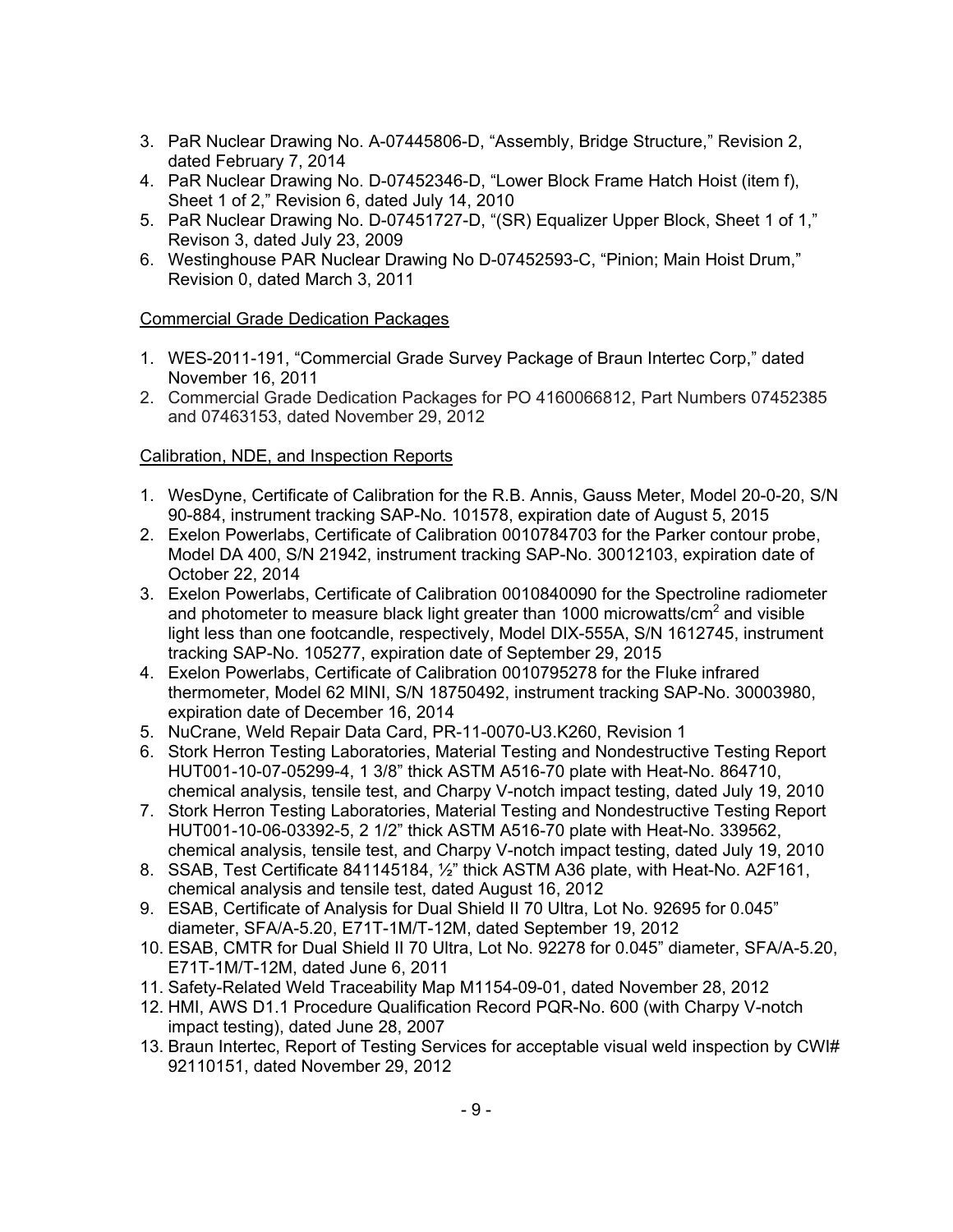- 14. Braun Intertec, Ultrasonic Examination Sheet, PR-10-0250-U3.N740 (M1154 line item 9) for two 2 ½" thick plates HT# 339562 in accordance with ASTM A435, dated November 23, 2012
- 15. PP-PAR-13-032, Domestic AP1000 Hatch Hoist NOG-1 Type I Non-commercial PO Requirements, dated September 26, 2013
- 16. Receiving Inspection Report, PO 416008473 Item 004, Project Activity PR-11-0310- U3.L420, Drawing No 07452593, Pinion; Main Hoist Drum, Revision 0.0, dated October 21, 2014
- 17. Deviation Notice # 4160084793-2, dated February 14, 2013
- 18. Deviation Notice # 4160084793-5, May 3, 2013
- 19. Certified Test Report, Ellwood Quality Steels Company, Job PR-11-0310, Part Number 07452593, dated December 29, 2011
- 20. Purchase Order, Scot Forge, PO #060768, Material Certification #740852 Y3090R0, dated April 26, 2012
- 21. SSPC: The Society for Protective Coatings, Coating Applications Standard No. 2, "Procedure for Determining Conformance to Dry Coating Thickness Requirements"
- 22. Product Data Sheet for Carboguard 890
- 23. APP-G1-SX-001, AP1000 Design Specification, "AP1000 Painting of Shop Fabrication Steel," Revision 5, dated October 27, 2011
- 24. APP-GW-Z0-604, Design Specification, "Application of Protective Coatings to Systems, Structures and Components for the AP1000 Reactor Plant," Revision 5, dated April 4, 2011
- 25. Quality Release & Certification of Conformance for PO 4500636281, AP1000 Paint Only: Frame Hatch Hoist for VC Summer 2
- 26. APP-MH01-Z0-101, "Design Specifications," Revision 3, dated March 1, 2010

## Calculations

- 1. APP-MH01-Z0C-001, "Polar Crane Uplift Analysis," Revision 0, dated September 16, 2009
- 2. APP-MH01-S2C-006, "Polar Crane Structural Qualification and Bridge Crane Wheel Forces," Revision 1, dated December, 4, 2012

## **Correspondence**

- 1. WEC LTR-SRC-14-101, "PD-1226 Closeout Spare or replacement parts are not procured to QMS requirements," dated July 9, 2014
- 2. WEC LTR-SRC-12-24, "PD-886 Closeout BWR refueling bridge drive coupling failure," dated March 16, 2012
- 3. WEC LTR-SRC-12-40, "PD-898 Closeout PaR subvendors welding code specified in purchase order was not followed," April 25, 2012
- 4. WEC LTR-SRC-12-56, "PD-918 Closeout UT testing requirements for crane nut and hook applications," dated May 23, 2012
- 5. WEC LTR-SRC-12-62, "PD-922 Closeout PR-08-5040 UT test of 106 ton hook potential nuclear reportability," dated June 4, 2012